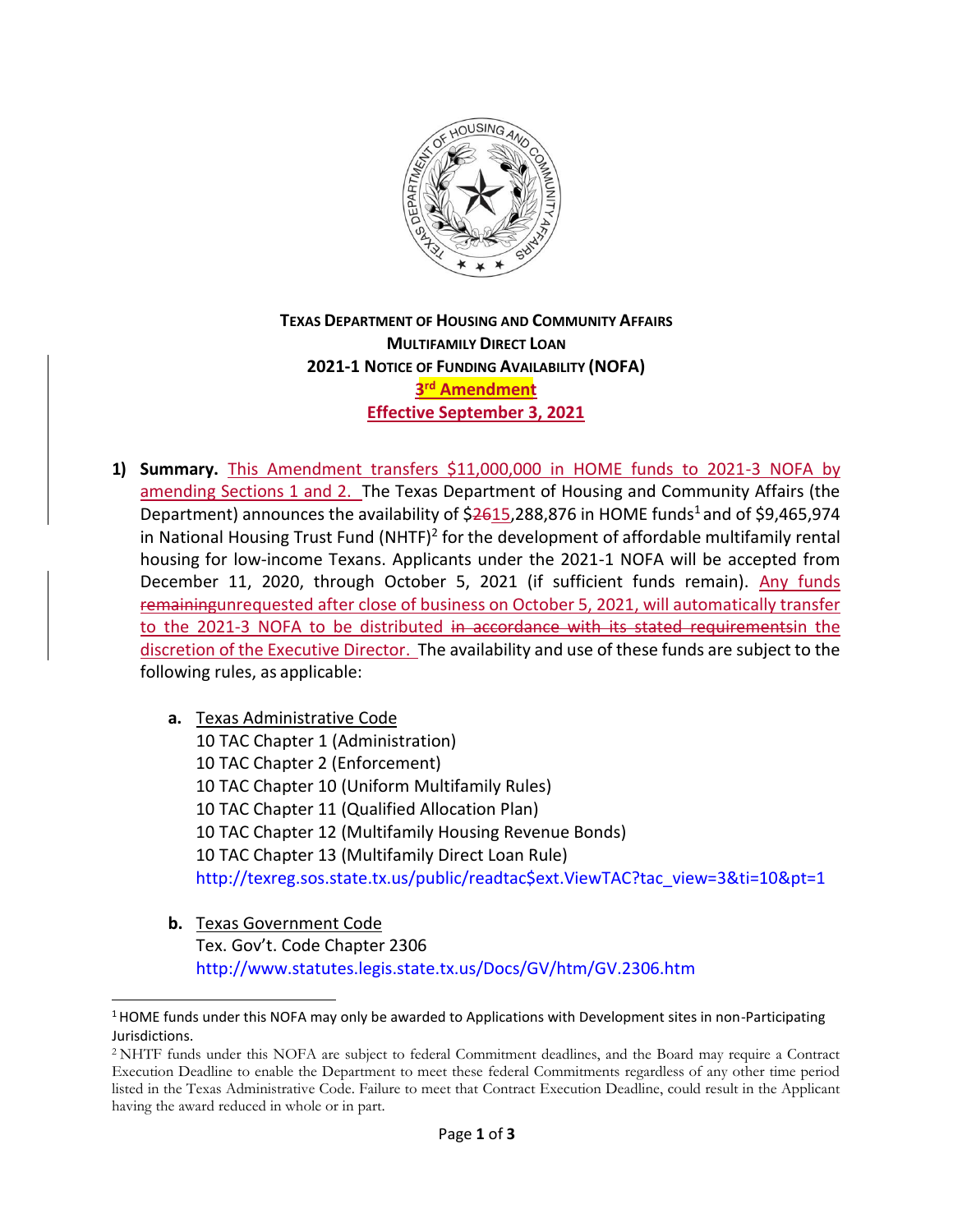**c.** U.S. Department of Housing and Urban Development (HUD) ProgramRegulations 24 CFR Part 92 (HOME Investment Partnerships Program Final Rule) 24 CFR Part 93 (Housing Trust Fund Interim Rule)

# **d.** Fair Housing

Federal Fair Housing Act, 42 U.S.C. 3601-19. <https://www.tdhca.state.tx.us/fair-housing/index.htm>

**e.** Other Federal laws and regulations may that apply depending on funding source:

# Environmental Compliance

All federal sources must have some type of environmental review in accordance with 24 CFR Part 93 or 24 CFR Part 58 as applicable. <https://www.tdhca.state.tx.us/program-services/environmental/index.htm>

# Minimizing Resident Displacement

All federal sources must follow the Uniform Relocation Assistance and Real Property Acquisition Policies Act of 1970; HOME must follow Section 104(d) of Housing and Community Development Act of 1974; and all federal sources must follow the HUD Handbook 1378.

<https://www.tdhca.state.tx.us/program-services/ura/index.htm>

# Labor Standards

HOME funds are regulated by Davis-Bacon and Related Labor Acts (40 U.S.C. §3141- 3144 and 3146-3148, 24 CFR §92.354, and HUD Handbook Federal Labor Standards Compliance in Housing and Community Development Programs). <https://www.tdhca.state.tx.us/program-services/davis-bacon/index.htm>

# Employment Opportunities

HOME, and NHTF require compliance with 24 CFR Part 135 (Section 3). <https://www.tdhca.state.tx.us/program-services/hud-section-3/index.htm> **NOTE – the Section 3 requirements have changed, Applicants should review the changes to assure they can meet the new hiring and reporting requirements.**

# **If HOME or NHTF funds are awarded and Federal regulations or subsequent guidance imposes additional requirements, such Federal regulations or guidance shall govern.**

- **f.** HUD approval of an amendment to the 2020 Action Plan is required prior to contracting with NHTF funds.
- **2) Set-Asides.** All HOME funds will be subject to the Regional Allocation Formula (RAF, located in Attachment A) until January 12, 2021, and then available on a statewide basis. Applications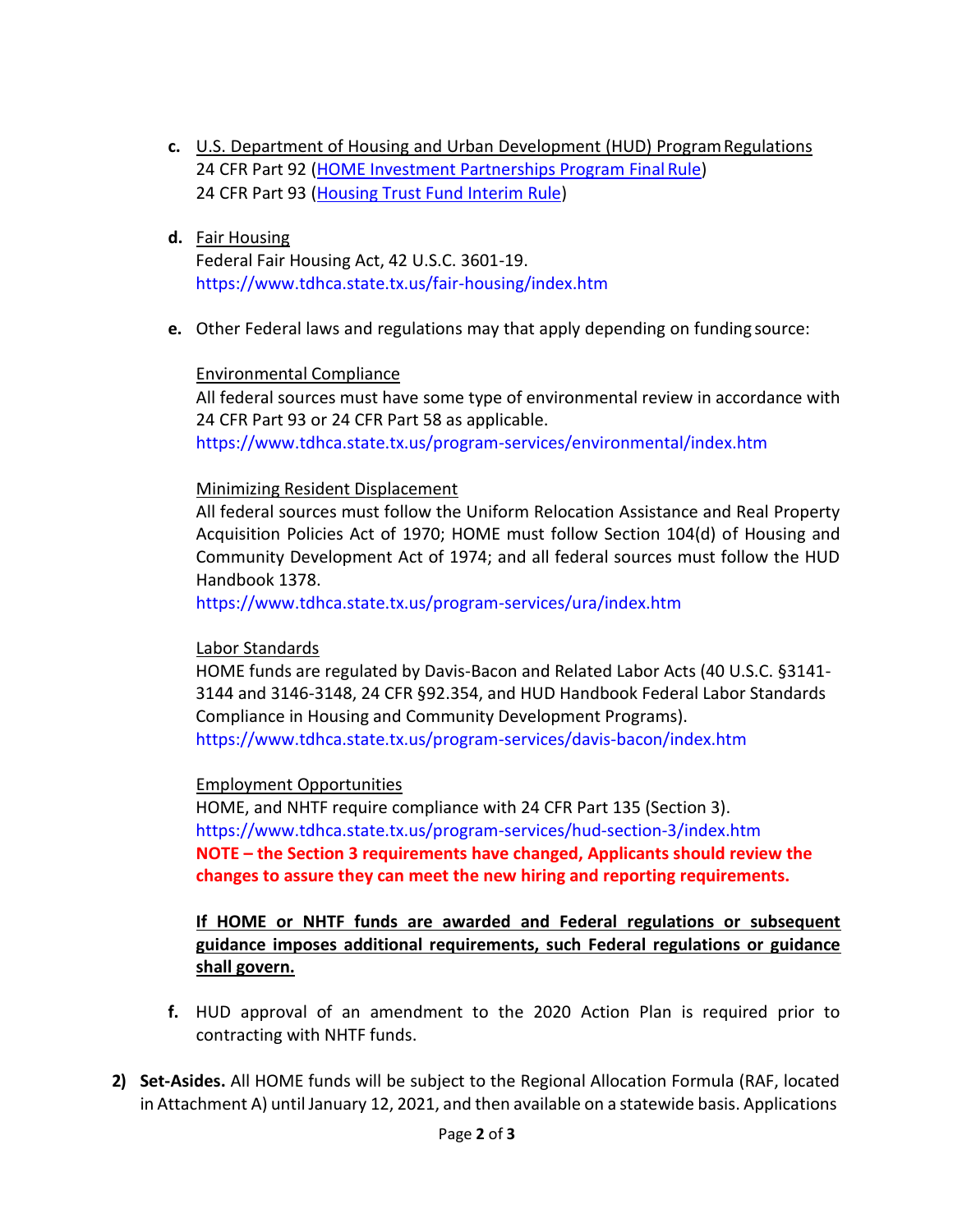under any and all Set-Asides may or may not be layered with 9% or 4% Housing Tax Credits (HTC). The funds made available under this NOFA are available under the following Set- Asides:

- **a. Community Housing Development Organization (CHDO) Set-Aside.** At least \$5,451,382 in HOME funds are reserved for nonprofit organizations that can be certified as Community Housing Development Organizations (CHDOs).
- **b. Soft Repayment Set-Aside.** \$9,465,974 in NHTF is available in this Set-Aside. Applicants within this Set-Aside must restrict rent and income for all Direct Loanassisted units to 30% as defined in 24 CFR Part 93.
- **c.** General Set-Aside. HOME funds in the amount of \$26,288,87615,288,876 is available in this Set- Aside. To qualify for Preservation under this Set- Aside, the Application must be for a Development qualifying as Class A or Class B under Texas Government Code §2306.802 located on the Development site.

| <b>Set-Aside</b>                          | <b>Eligible Activities</b> | <b>Fund Source and Amount</b><br><b>Available</b> |                                     | Maximum<br>Request <sup>3</sup> |
|-------------------------------------------|----------------------------|---------------------------------------------------|-------------------------------------|---------------------------------|
| <b>CHDO, Including</b><br>Preservation    | NC, A/R, R                 | <b>HOME</b>                                       | \$5,451,382                         | \$3,000,000                     |
| <b>Soft Repayment</b>                     | NC, A/R, R                 | <b>NHTF</b>                                       | \$9,465,974                         | \$3,000,000                     |
| <b>General, Including</b><br>Preservation | NC, A/R, R                 | <b>HOME</b>                                       | \$15,288,876<br><u>\$26,288,876</u> | \$5,000,000                     |

**Key:**

NC – New Construction (For the Soft Repayment Set-Aside, New Construction includes Reconstruction, as defined in 24 CFR Part 93)

 $A/R -$ 

Acquisition/Rehabilitation

R – Rehabilitation

<span id="page-2-0"></span><sup>&</sup>lt;sup>3</sup> This total includes any other Multifamily Direct Loan Funds previously awarded to the Applicant by the Department for the Development, including any outstanding loan balances that will remain after the Direct Loanclosing.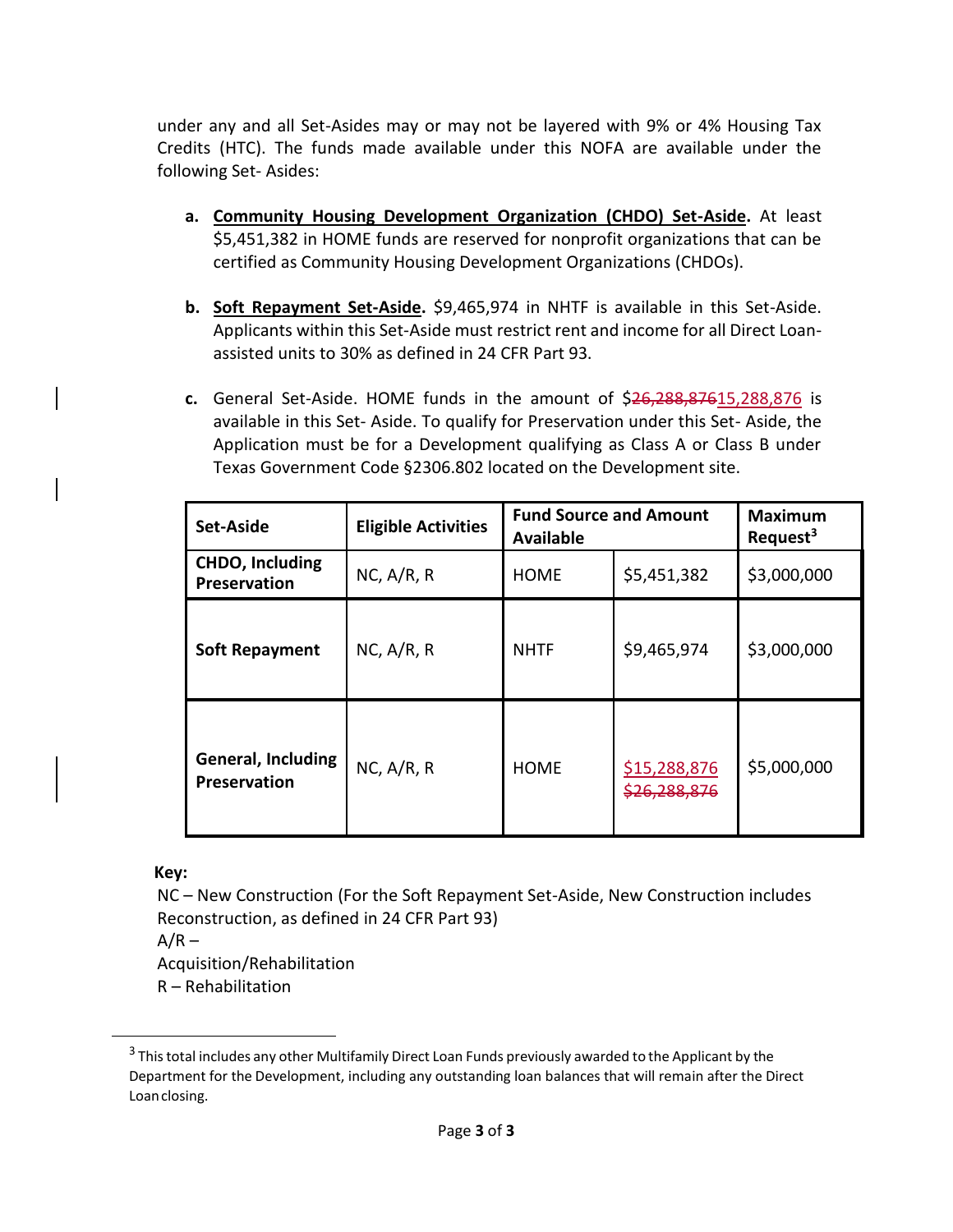**ATTACHMENT 1 2021 Program Year TDHCA | Multifamily Finance Division Multifamily Direct Loan Program** 

# **2021 National Housing Trust Fund (NHTF)**

# **Multifamily Minimum Rehabilitation Standards**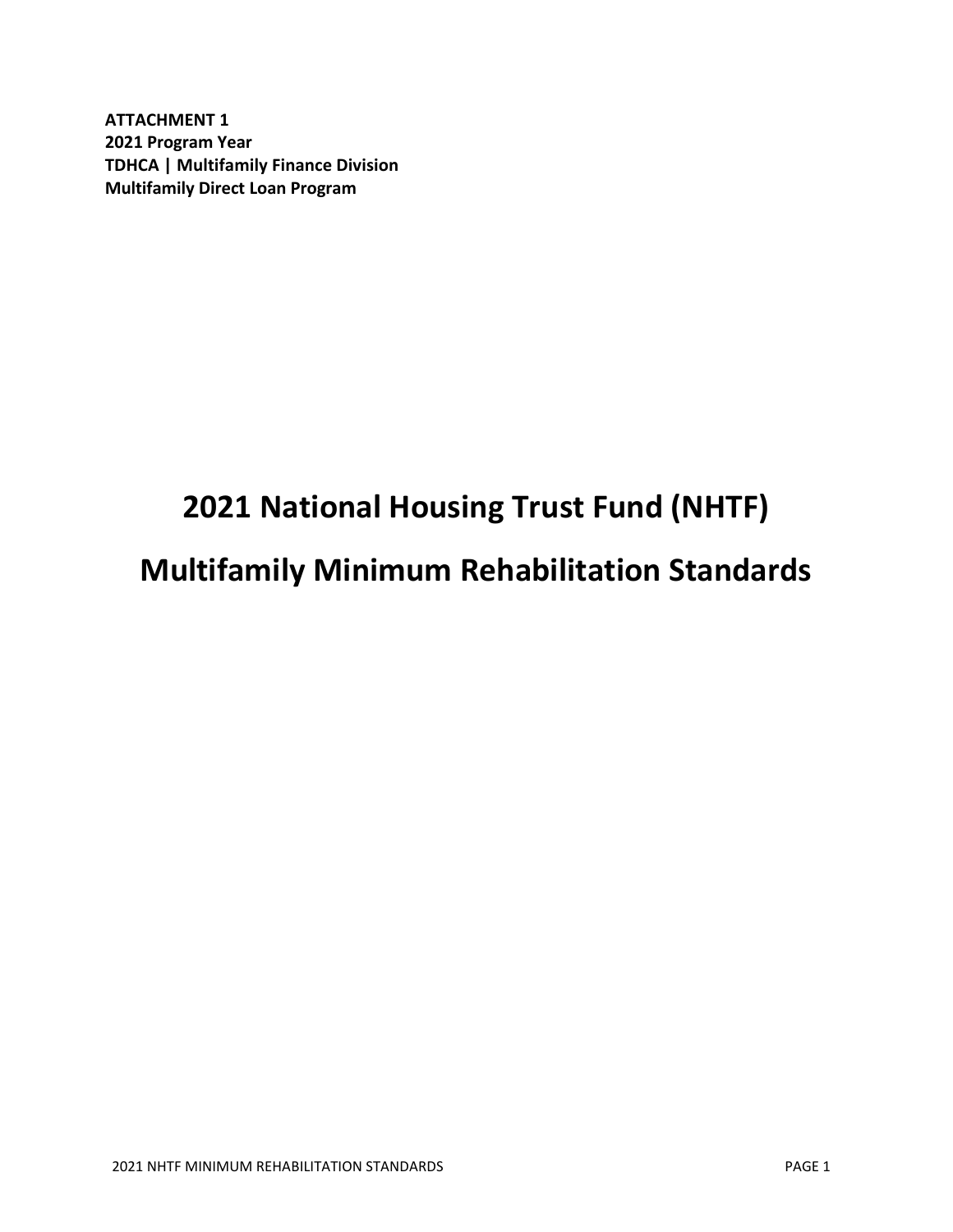# **IMPORTANT NOTICE REGARDING THESE STANDARDS**

**TDHCA encourages the reproduction and distribution of this document to all relevant parties participating in Rehabilitation; including but not limited to, staff, general contractors, and subcontractors. If not distributed, at a minimum, all parties with the ability to exercise control over the Development must be informed and so acknowledge compliance with all applicable construction requirements, building codes, necessary materials, accessibility standards, installation methods, etc., regardless of whether expressly stated herein. As such, these Standards must be included in all construction and maintenance documents by reference. Moreover, specific sections may be expressly required in, or the Standards in their entirety, may be required to be attached to particular documents, as determined by the Department.**

**Moreover, it is important to remember these Standards serve as a starting point for eligible NHTF-assisted Multifamily Rehabilitation activities. Additional project requirements, rules, and regulations WILL APPLY and may be more detailed in Program Documents. IT IS THE RESPONSIBILITY OF THE DEVELOPMENT OWNER/BORROWER TO ENSURE COMPLIANCE WITH ANY AND ALL APPLICABLE PROGRAM REQUIREMENTS, RULES, AND REGULATIONS THAT MAY BE REQUIRED IN ADDITION TO THE MINIMUM CONDITIONS PROVIDED IN THESE STANDARDS.** 

# **Table of Contents**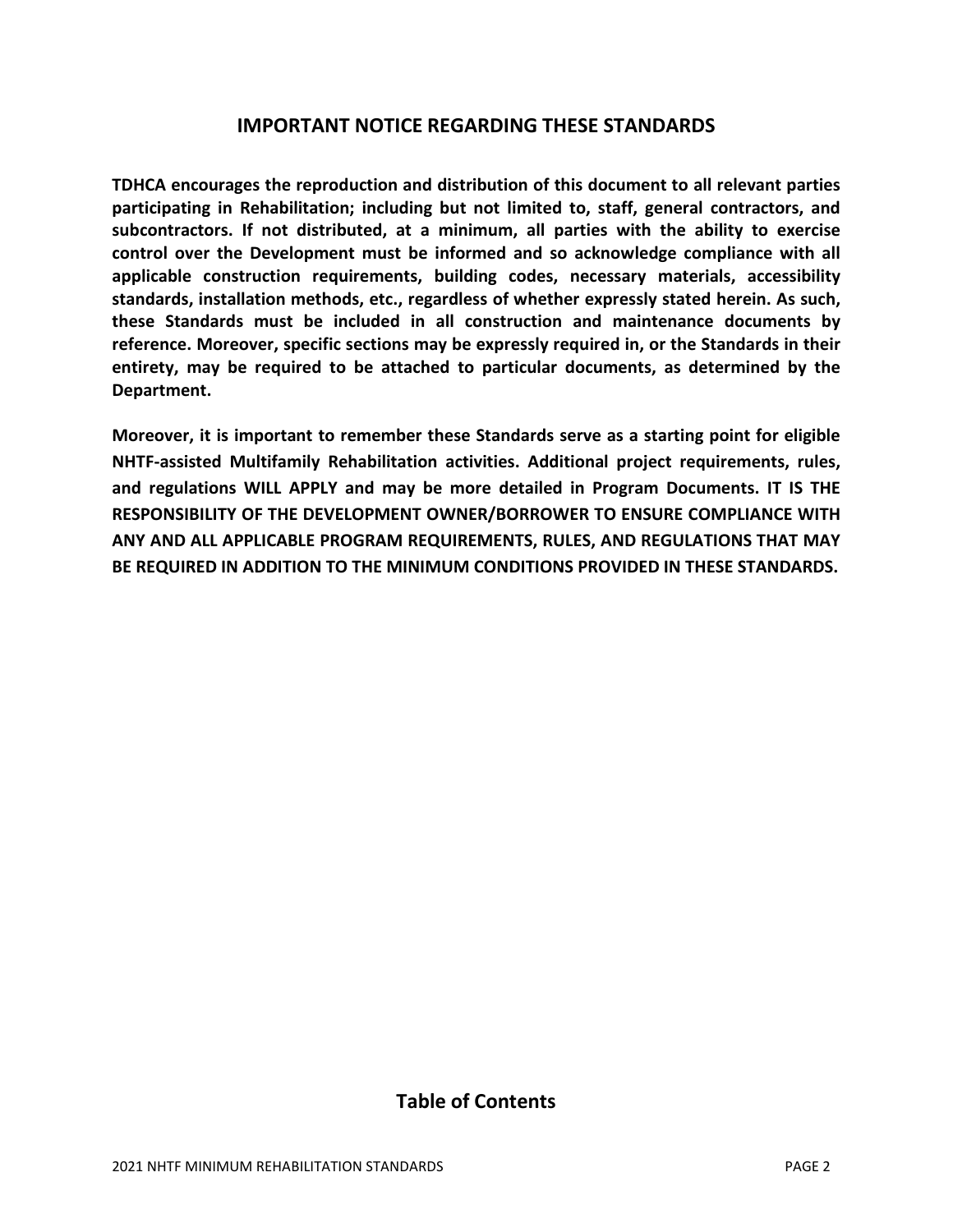| ı.    | Introduction                                                                                                                                                                                                                                                                                                                    | 4  |
|-------|---------------------------------------------------------------------------------------------------------------------------------------------------------------------------------------------------------------------------------------------------------------------------------------------------------------------------------|----|
| П.    | <b>Definitions</b>                                                                                                                                                                                                                                                                                                              | 5  |
| Ш.    | Minimum Standards for Major Systems (24 CFR 93.301(b)(ii))<br><b>Structural Support and Roofing Systems</b><br>Cladding and Weatherproofing Systems (e.g. windows, doors, siding, gutters)<br><b>Plumbing Systems</b><br><b>Electrical Systems</b><br>Heating, Ventilation, and Air Conditioning Systems (HVAC)                 | 6  |
| IV.   | <b>Mandatory Development and Unit Standards (24 CFR</b><br>93.301(b)(1)(i),(iii),(iv),(vi), and (x))<br><b>Health and Safety</b><br>Lead-Based Paint<br><b>Accessibility &amp; Visitability</b><br><b>Disaster Mitigation</b><br>Energy & Water Efficiency<br><b>Broadband Infrastructure</b><br>Development and Unit Amenities | 32 |
| V.    | Inspections, Construction Documents, & Compliance (24 CFR 93.301(b)(2) and<br>(3)<br><b>Inspection Procedures and Compliance</b><br>Construction Documents (e.g. Work Write-Ups)<br>Cost Estimates, Certifications, & Annual Audits                                                                                             | 33 |
| VI.   | Scope of Work and Post-Rehabilitation Standards (24 CFR 93.301(b)(1)(viii) and<br>(ix))<br>Uniform Physical Condition Standards (UPCS)<br>Scope and Cost Review (SCR)<br>Capital Needs Assessment (CNA)                                                                                                                         | 34 |
| VII.  | <b>Appendix</b><br>Appendix A, B, and C                                                                                                                                                                                                                                                                                         | 35 |
| VIII. | <b>Attachments</b><br>Attachment A - TDHCA Uniform Physical Condition Standards (UPCS) Checklist<br>Attachment B - TDHCA Scope and Cost Review (SCR) Supplement                                                                                                                                                                 | 42 |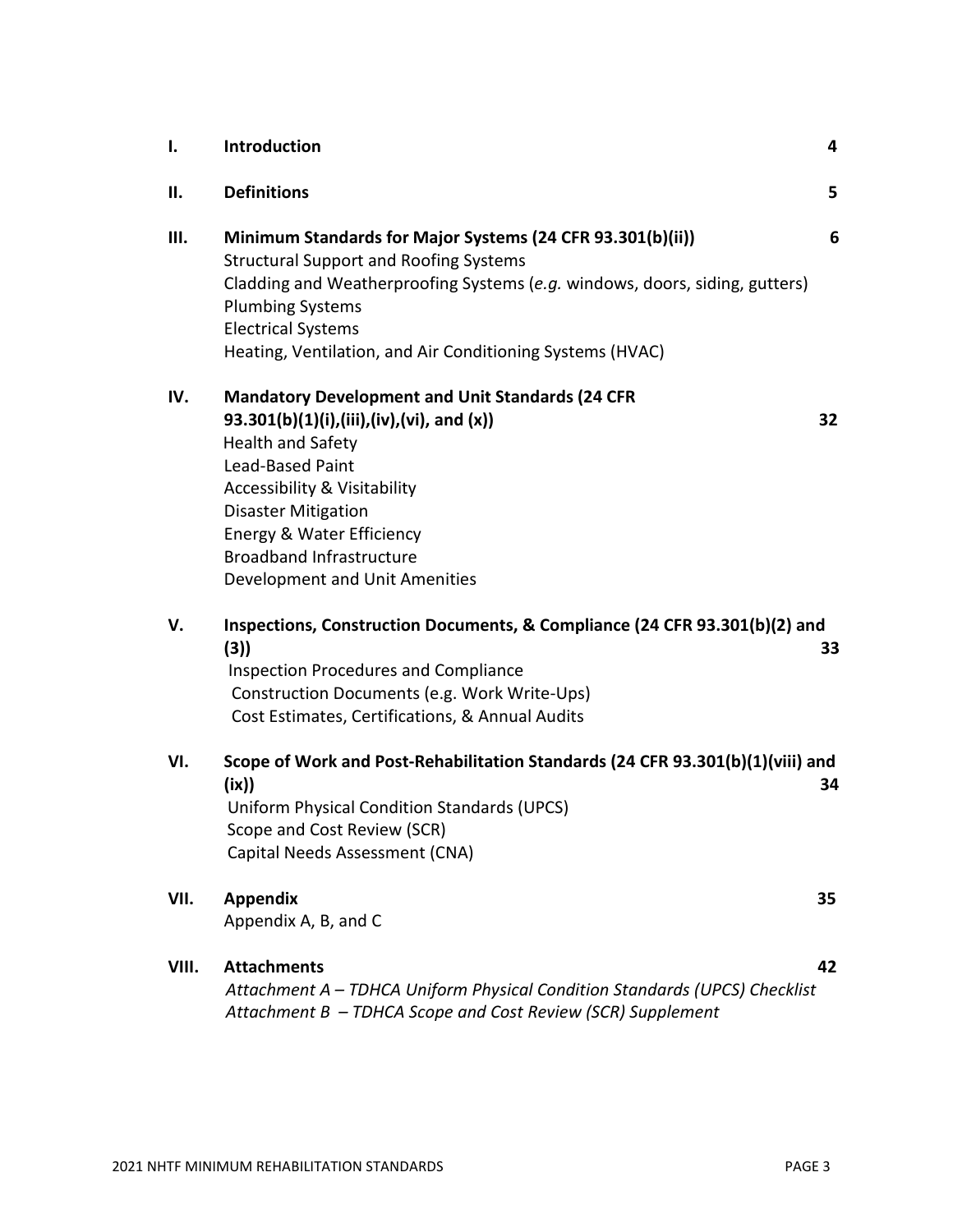# **NHTF MINIMUM REHABILITATION STANDARDS MULTIFAMILY DIRECT LOAN PROGRAM**

# **2021 Program Year (***ending* **Aug. 31, 2022)**

## **Introduction**

These National Housing Trust Fund (NHTF) Minimum Rehabilitation Standards (hereinafter referred to as "Standards") are intended to provide the minimum acceptable standards for affordable multifamily rental housing developments Rehabilitated in whole or part using Multifamily Direct Loan Program (MFDL Program) NHTF funds in the State of Texas.

These Standards are designed to ensure clarity, efficiency, and feasibility in the successful completion of eligible rehabilitation projects. Accordingly, these Standards only provide the necessary descriptions of the minimum elements of rehabilitation, as required by the U.S. Department of Housing and Urban Affairs (HUD) and 24 CFR §93.301(b). Accordingly, these Standards only address those minimum standards for: (1) Health and Safety; (2) Major Systems; (3) Lead-Based Paint; (4) Accessibility; (5) Disaster Mitigation; (6) Uniform Physical Condition Standards (UPCS); and (5) Property Condition or Capital Needs Assessment (SCR/CNA).

Recommendations made in applicable Mandatory Assessments regarding health and safety or life expectancy of major systems must be implemented. Additionally, estimates (based on age and condition) of the remaining useful life of major system(s) are required to be conducted upon project completion of each major system, in accordance with 24 CFR §93.301(b)(1)(ix). If the remaining useful life of one or more major system is determined to be less than the applicable period of affordability, a replacement reserve shall provide adequate monthly payments to effectively repair or replace the systems as needed. 24 CFR §93.301(b)(1)(ix).

<span id="page-6-0"></span>Unless otherwise required, these Standards do not supersede or preempt State and local codes, ordinances, and requirements for developing and maintaining the Development. All applicable codes, ordinances, and zoning requirements must also be adhered. In the absence of State or local building codes, ordinances, or requirements for Rehabilitation, the International Existing Building Code (IEBC) or International Building Code (IBC) (as applicable) of the International Code Council (ICC), in the version adopted by the Multifamily Direct Loan Rule, 10 TAC Chapter 13, shall apply in addition to these minimum Standards.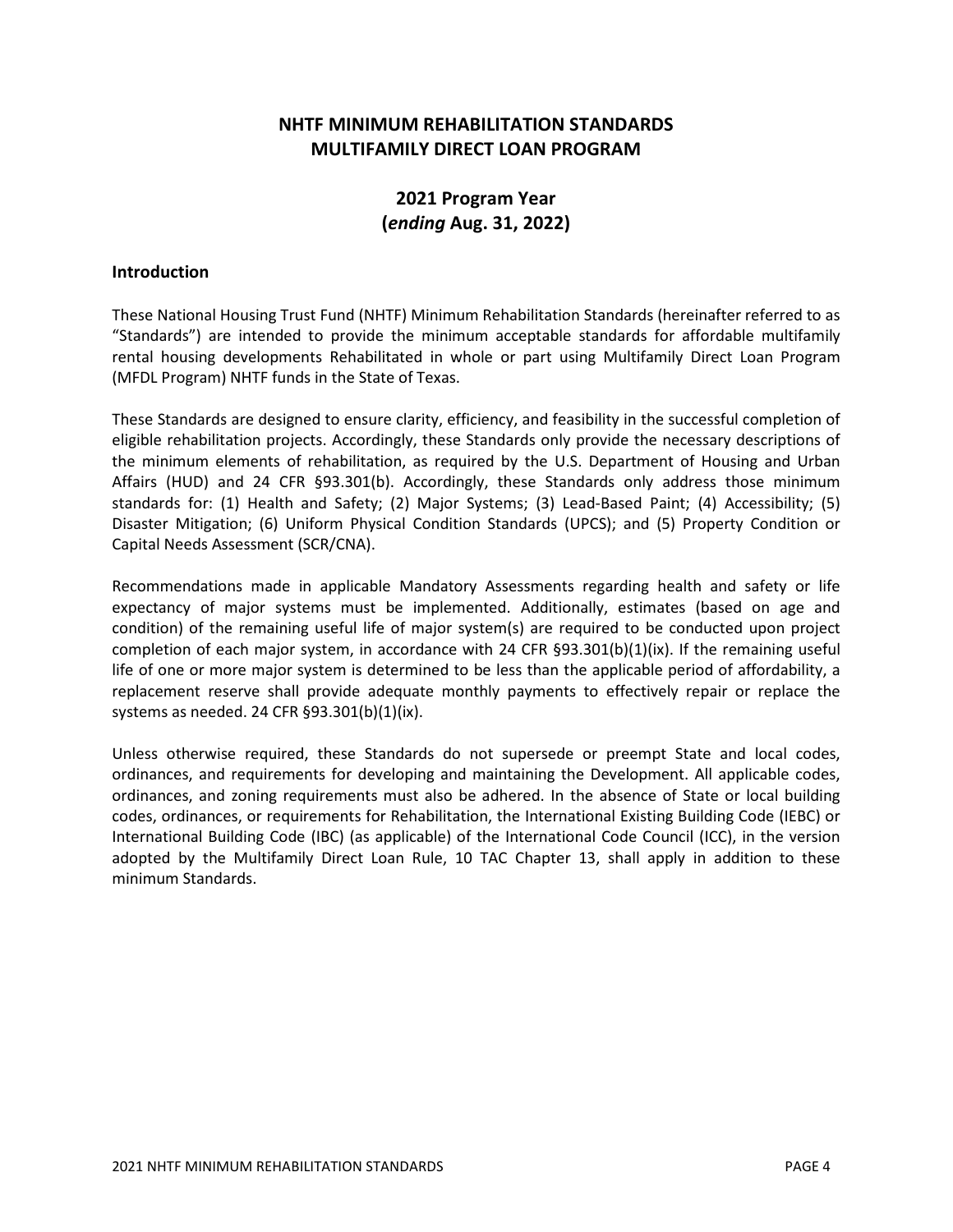# **Definitions**

The following words and terms, when used in these Standards, shall have the meaning as provided herein, unless the context clearly indicates otherwise. Any capitalized terms or phrases not specifically mentioned in this section shall have the meaning as defined in Title 10, Part 1, Chapter 1 of the Texas Administrative Code (**Administration**), Title 10, Part 1, Chapter 2 of the Texas Administrative Code (**Enforcement**), Title 10, Part 1, Chapter 10 of the Texas Administrative Code (the **Uniform Multifamily Rules**), Title 10, Part 1, Chapter 11 of the Texas Administrative Code (the **Qualified Allocation Plan (QAP)**), Title 10, Part 1, Chapter 13 of the Texas Administrative Code (the **Multifamily Direct Loan Rule**)(collectively referred to as the **State Multifamily Rules**); or as otherwise defined in Tex. Gov't Code, Chapter 2306 (the **Governing Statute**), §141, 142, and 145 of the Internal Revenue Code (the **Code**), or 24 CFR Part 91, Part 92, Part 93, and 2 CFR Part 200.

- **1. Accessible Route--**a continuous, unobstructed path connecting all accessible elements and spaces in a facility or building that complies with the space and reach requirements of the applicable accessibility standard(s).
- **2. Plumbing Fixtures--**all relevant plumbing components, which include toilets, urinals, bidets, faucets, lavatories, sinks, showers, bathtubs, and floor drains. Plumbing appliances include washing machines, dishwashers, domestic water heaters, garbage disposals, and water softeners.
- **3. Plumbing System**--all relevant plumbing components, which include but are not limited to: piping, fittings, devices, faucets, containers and receptacles that are used to supply, distribute, receive or transport potable water and wastewater.
- **4. Substandard Conditions**--any condition that threatens the health and/or safety of the occupants. Substandard Conditions include any condition which threatens, defeats, or will lead to the lack of functional viability of a single feature of a structure. Hazardous conditions are a type of Substandard Conditions.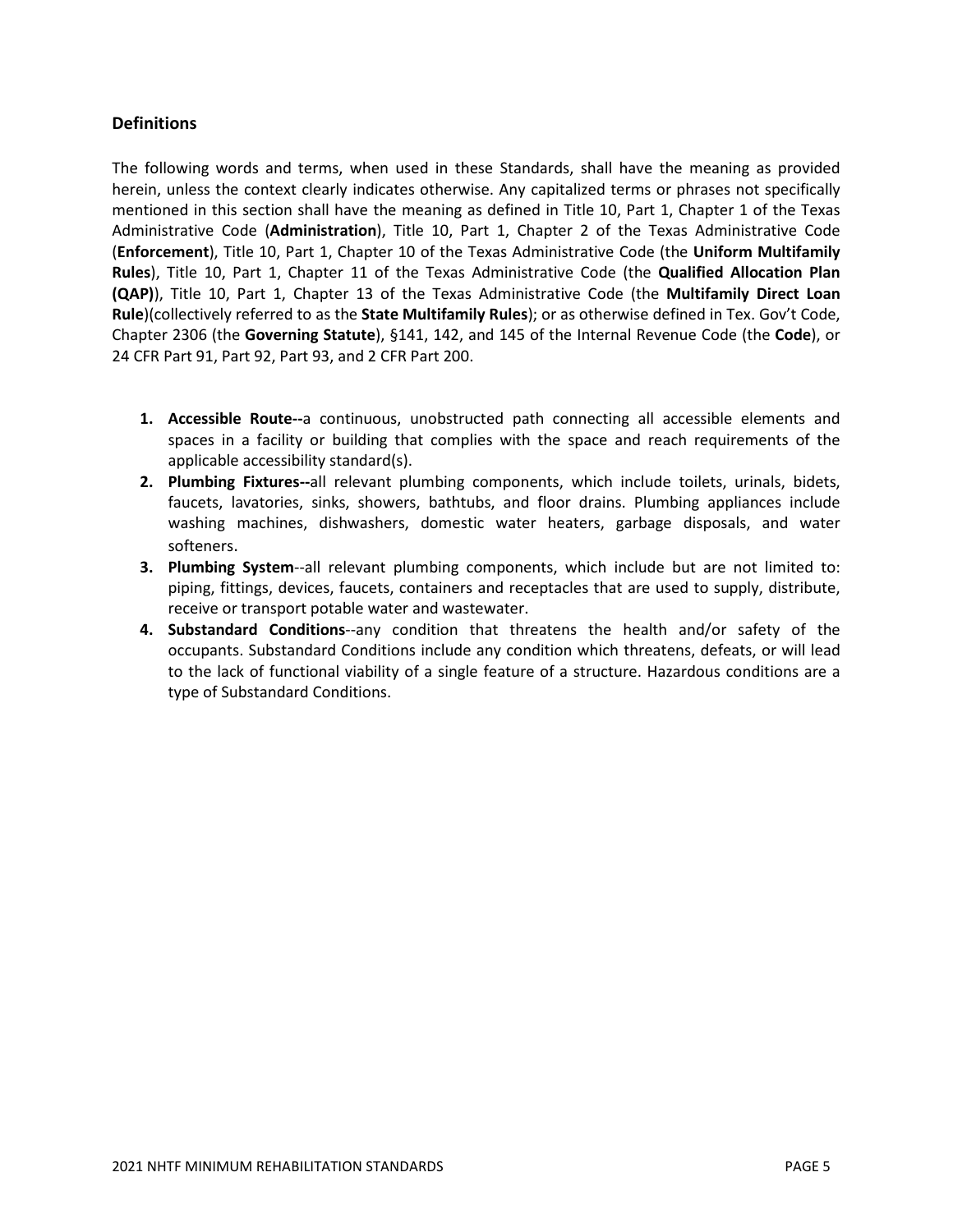# **Minimum Standards for Major Systems (24 CFR §93.301(b) and 24 CFR §93.301(b)(1)(ix))**

# **Major Systems**

These Standards provide the minimum rehabilitation requirements for Major Systems herein. In accordance with 24 CFR §93.301(b), the Major Systems with minimum standards provided herein are:

- foundation;
- structural support, roofing;
- cladding & weatherproofing;
- plumbing;
- electrical; and
- heating, ventilation, and air conditioning (HVAC).

# **General Requirements, Standard Conditions, and Substandard Conditions**

The Minimum Standard Conditions and Substandard Conditions for each Major System are sufficiently detailed in method and material to provide the MINIMUM threshold for Rehabilitation activities that NHTF-assisted Multifamily Developments MUST MEET OR EXCEED.

It is important to remember any threshold requirements provided herein do not supersede or preempt State and local codes, ordinances, and requirements for building and maintenance with which NHTFassisted housing must comply. Rather, compliance must be accomplished in addition to meeting or surpassing these Standards. In the absence of such State or local building codes, ordinances, or other requirements, the applicable version(s) of the International Existing Building Code (IEBC) or International Building Code (IBC) of the International Code Council (ICC), as adopted in 10 TAC Chapter 13, shall apply in addition to these Standards.

# **Determining the Scope of Work**

This section shall guide the determination as to the minimum scope of work required. In conjunction with the mandatory property assessments required in these Standards, a determination must consider the requirements of the ICC Code Set, in the version adopted by 10 TAC Chapter 13 and as applied to these Standards. Accordingly, the determination will consider the ICC Principles of Safety, Capacity, and Convenience.

Each repair should be detailed as required through the use of plans, drawings, specifications (conforming to the MasterFormat) and work write-ups. At a minimum, each repair should be detailed in a work write up that accurately specifies the location, required demolition (if applicable), and the methods and materials for the project -- all with enough detail to determine the desired outcome or finished product. Work write ups may reference plans and specifications as needed but must be detailed enough to complete repairs.

# **1.0 Basic Site Work**

**a. Minimum Standard Conditions.** The subject lot or defined site shall be free of debris, garbage or other accumulations of site stored items which create possibilities of infestations. The site should be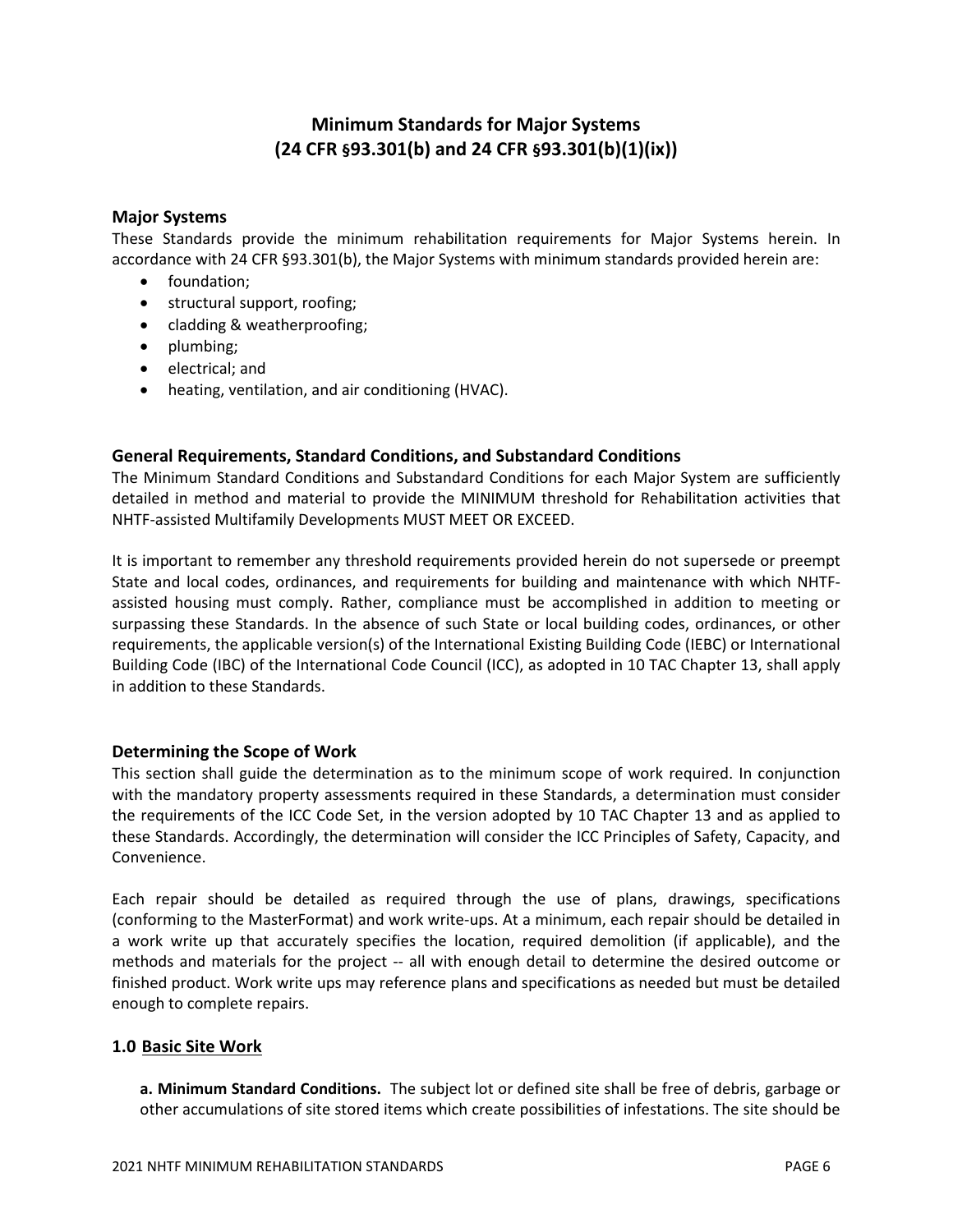generally level as allowed by natural topography, well drained, and accessible. Additional drainage features should be added if need is evidenced by existing erosion, standing water or evidence of water damage. In addition to any applicable requirements herein, any and all deficiencies noted in the Uniform Property Conditions Standards or the 2012 ICC Property Maintenance Code must also be addressed.

**b. Substandard Conditions.** Substandard conditions for Basic Site Work include but are not be limited to those conditions listed in **(1) – (14)**, for which adequate repair or replacement is required, as applicable and further detailed herein:

**(1)** Accumulated debris, waste, or garbage either in enclosed areas such as storage buildings or on the property;

**(2)** Deteriorated outbuildings, sheds, wells, privies, or other structures which are no longer in use or are made unusable by their condition;

**(3)** Holes, ditches, exposed water meter boxes or other condition which creates a tripping hazard, excluding drainage ditches which are part of a designed drainage system;

**(4)** Rodents, insects, or other infestations;

**(5)** Standing water or depressions which hold water during wet weather;

**(6)** Leaking water supply or leaking sewage system;

**(7)** Obsolete sanitary piping systems such as Orangeberg, clay or other non-standard pipe;

**(8)** Scaling, calcified or otherwise compromised water supply lines;

**(9)** Exposed pipes, railings or other installations creating tripping hazards;

**(10)** Damaged, missing or deteriorated walkways, steps and decks which create tripping hazards or are otherwise unsafe;

**(11)** Stairways or steps above 30" from the finished grade without a functioning guard rail;

**(12)** Except on an Accessible Route any change in level in a walkway shall not be greater than  $\frac{3}{4}$ ":

**(13)** On any Accessible Route any change in level shall not be greater than ½". Any change in level between ¼" and ½" must be beveled 45 degrees; and

**(14)** Any walkway or driveway that exceeds 5% damage in the form of cracking, spalling, holes, heaving or other damage.

# **c. Other Conditions/Requirements.**

**(1) Debris and Brush Removal.** The premises shall be free from accumulations of rubbish and garbage that present health and safety hazards. The premises shall be free from trees and shrubs that are damaging the dwelling or present a hazard. Tree limbs in danger of falling on roof areas shall be removed. No vegetation should touch existing buildings, utility service lines, fences, or extend over walkways or parking areas.

**(2) Drainage.** Surface drainage shall be diverted to a storm sewer or other approved point of collection that does not create a hazard. Lots need to be graded to drain surface water away from the foundation at a minimum slope of 6" within the first 10'. Where lot lines or other physical barriers prohibit this, drains, swales, and/or rain gardens shall be constructed to ensure drainage away from the structure. Use of alternative drainage methods must be approved by TDHCA. Rain gutters shall be installed if none exist. Gutters shall slope 1" for every 20 linear feet with downspouts installed at a minimum every 40'. Downspouts must empty into a splashblock or be diverted at least five feet from the building. Special care must be taken to not discharge water onto adjacent properties.

**(3) Driveways, Sidewalks, and Patios.** Paved surfaces shall be free from hazards which can cause tripping and falling. Paved surfaces adjacent to the foundation shall not slope towards the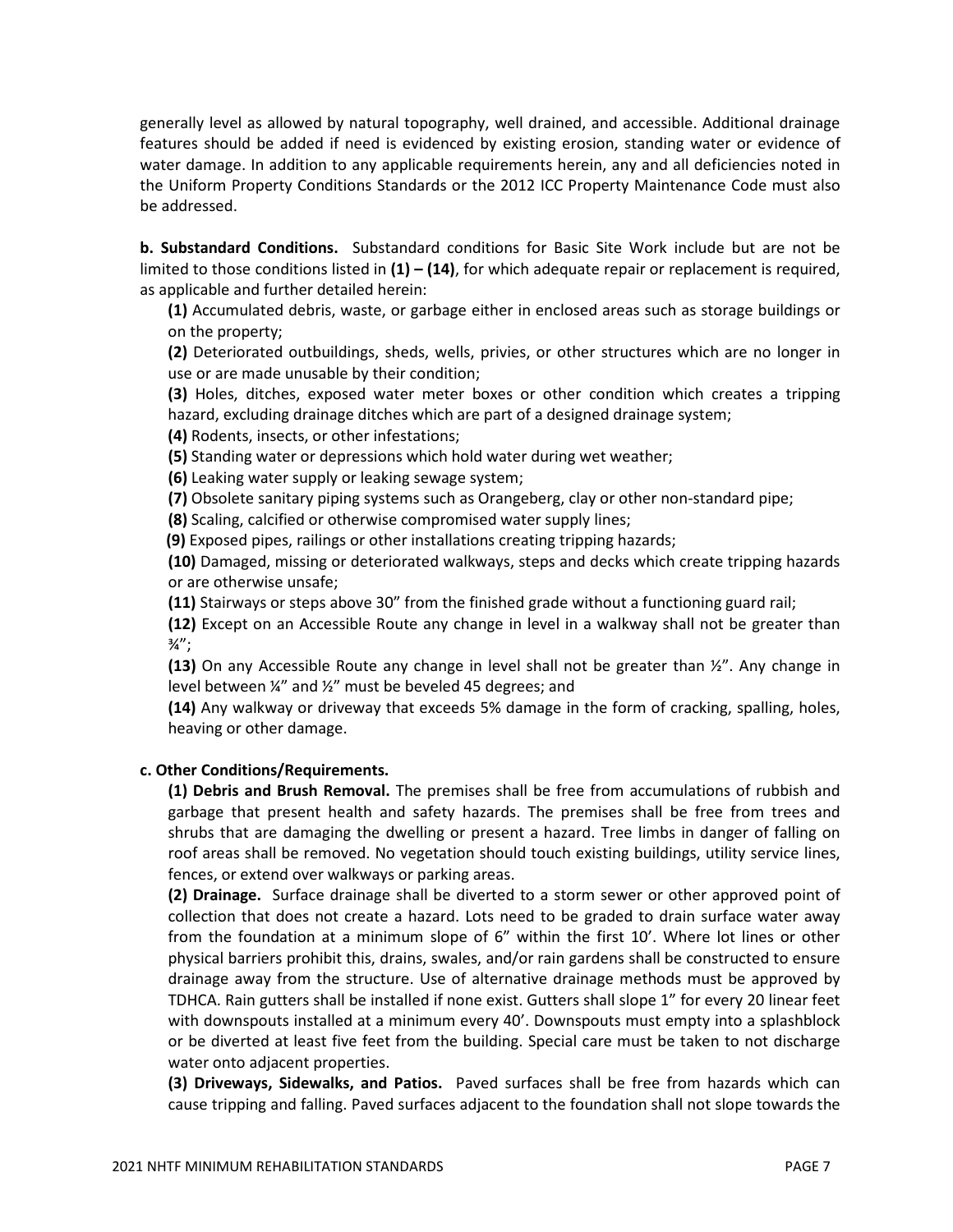structure so that water can collect at the foundation. If tripping hazards and drainage problems exist, the paved surface shall be removed and rebuilt.

**(A) Driveways.** Following existing driveway demolition, all organic matter shall be removed. Subsoil shall be compacted uniformly and evenly. Forms shall be constructed to provide a minimum slope of 1/8" per foot away from the house and at a depth to provide 4" of concrete. Install either number 4 rebar on 12" centers or 6" x 6" number 10 welded reinforcing wire. Expansion joints shall be installed at all radius points, sidewalk intersections and house slab tie-ins. Concrete mix shall provide a minimum of 3,500 psi at 28 days. If reinforcing steel is not used, control joints shall be sawed in every 10' and be broom finished. Asphalt or gravel driveways may be installed if concrete is prohibitively expensive due to the length of a driveway, or if they are customary for the neighborhood.

**(B) Sidewalks and Patios.** Following existing sidewalk demolition, all organic matter shall be removed. Subsoil shall be compacted uniformly and evenly. Forms shall be constructed to provide a minimum slope of 1/8" per foot away from any building, at a depth to provide 3 ½" of concrete, and at least 3' wide. Accessible Route cross slope shall not exceed 2%. Expansion joints shall be installed at all radius points, sidewalk intersections and slab tie-ins. Control joints shall be sawed in every 5' and be room finished. If sidewalks and patios are installed and are connected to an entry door an accessible entry will be required.

**(4) Ramps.** On Accessible Routes, ramps shall meet the requirements of the 2010 ADA and the applicable Accessibility requirements provided in these Standards.

**(5) Vermin and Insects.** The premises shall be free from infestations of vermin and wood-boring insects. Inspections shall be performed by state licensed extermination contractors if evidence of infestation exists. Conditions which increase or cause infestation shall be removed (e.g. accumulation of rubbish garbage, unsanitary conditions, presence of consistent moisture, untreated wood in contact with soil, etc.). One or more of the following termite treatments shall be included in the Rehabilitation if infestation is observed; chemical termiticide treatment, termite baiting system installed and maintained according to the manufacturer's label, use of pressure-preservative treated wood, use of naturally durable termite-resistant wood, and/or termite shields.

**(6) Landscaping for Additions.** When an addition is built, underground utilities run, grade changes made, or the soil is otherwise disturbed, proper compaction and a fine finish grading shall be done and seed, sod or native plants shall be installed matching as closely as possible the existing surrounding yard.

# **2.0 Foundations**

**a. General Requirements and Standard Conditions.** Foundation work shall be completed in its entirety prior to beginning work on other areas of the housing unit(s). Leveling shall be done in such a manner as to provide an acceptable degree of tolerance. When leveling takes place, doors, windows and other openings shall be reasonably plumb, level and easy to operate. Interior wall coverings shall be repaired and Plumbing Systems shall be inspected to insure the system functions as intended. Foundation leveling shall include grading of the soil to provide a slope away from the home of at least 6" for the first 10'. If the lot does not allow for this grade, a French drain shall be installed to drain water away from the house, or swales shall be designed and built to control rain water runoff. Refer to Section 6.3 (relating to Minimum Standards for Sanitary Drainage).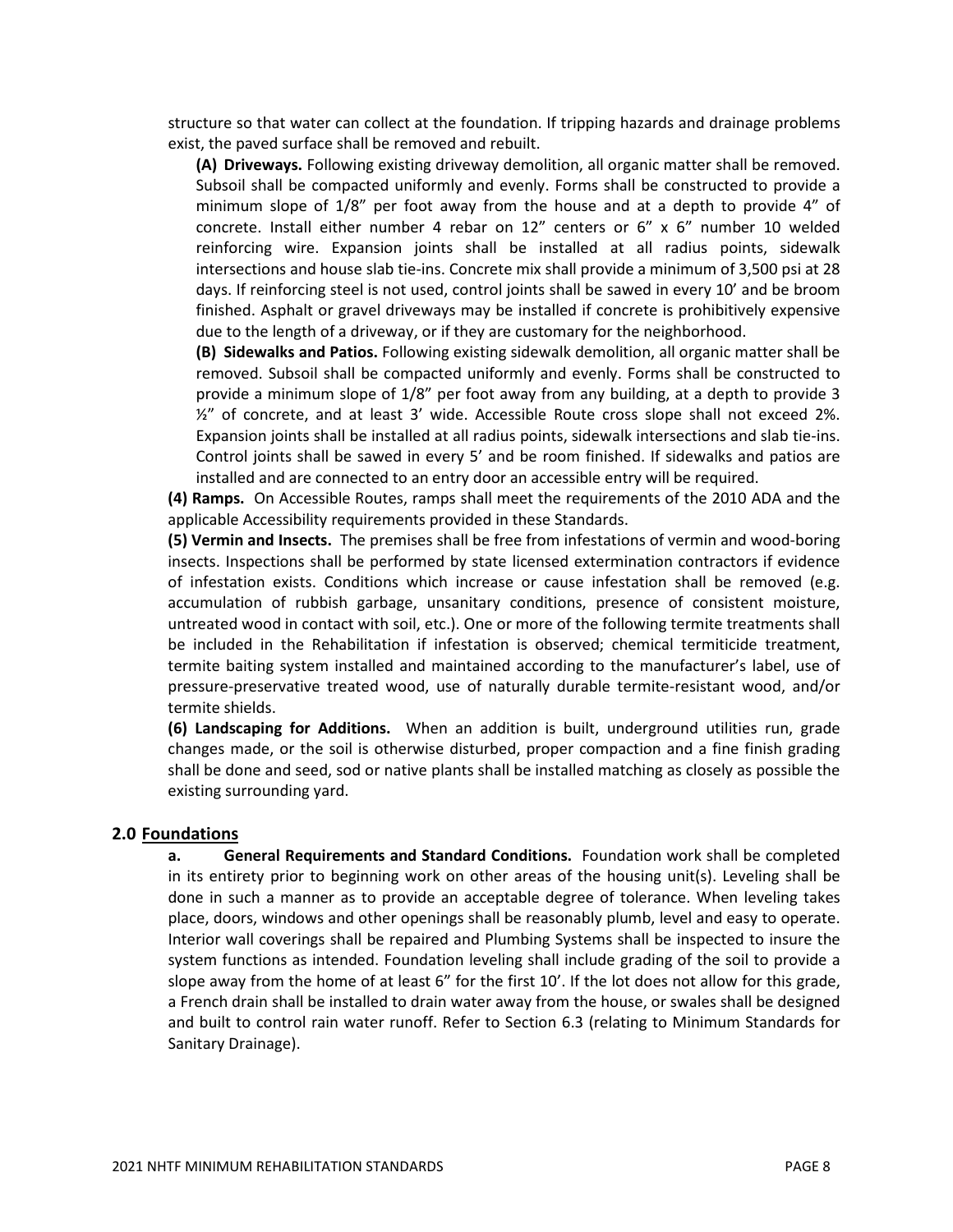Foundation walls shall be a minimum of 6" above grade, or 4" above grade if masonry veneer is existing or will be installed. Underpinning shall be required when foundation leveling is a part of Rehabilitation. Any room additions shall comply with the 2015 IRC or later.

In regards to safety, the ICC contains provisions considered necessary for safe installation; however, they are merely minimum requirements. Providing a safe foundation, leveling, repair, or installation and minimizing hazards can be done by following the principles of foundation construction and stabilization, fully complying with any limitations placed on the use of products and materials and permitting only qualified persons to participate.

With foundations, capacity refers to its ability to carry live and dead loads with respect to the soil's plasticity. Unsafe conditions often occur because existing foundations were not properly planned or designed for the soil conditions at the site low to the ground making it difficult to access Plumbing Systems. Convenience also refers to similar concerns, whereby crawlspaces are often too low to the ground, making it difficult to access Plumbing Systems. While raising the housing may not be feasible, every practical effort must be made to increase the crawlspace clearance to a minimum of 12" above grade when leveling housing.

**b. Substandard Conditions.** At a minimum, repair or replacement is required if any of the conditions in  $(1) - (7)$  exist:

- **(1)** Evidence of wood destroy insect damage;
- **(2)** Water and/or fire damage or dry rot to wooden piers, beams, joists, and subfloor;
- **(3)** Inadequate support of beams, sills, or joists;
- **(4)** Lack of drainage away from the home;
- **(5)** Cracked, damaged, buckled skirting;
- **(6)** Untreated wood in contact with the soil; or

**(7)** Any other condition which meets the definition of a hazardous or substandard condition.

# **c. Other Requirements/Conditions.**

**(1) Slab on Grade.** All concrete floors shall be without serious deterioration or conditions that present a falling or tripping hazard. With existing concrete floors, cracks longer than six inches in concrete slabs, 3/4 inch along walkways or steps, or any missing or uneven sections shall be repaired. Slab on grade foundations that are failing, as demonstrated by an inspection by a structural engineer, shall not be rehabilitated.

**(2) Pier and Beam.** Piers shall have allowable spans between piers or posts. Piers shall support beams which in turn support floor joists. Joists must not be more than 24" on center and, if not continuous, overlap beams shall be at least 12". If major leveling is required, a structural engineer shall inspect the foundation to determine the number of piers that need to be added, repaired, or replaced.

Newly installed footings shall be a minimum of 12" below undisturbed ground surface and the surface shall be level. Termite shields shall be installed on newly installed posts, regardless of pier material.

Skirting shall extend four inches below and at least 18" above grade or up to the exterior cladding and be lapped and fastened under the cladding material. Access to the crawlspace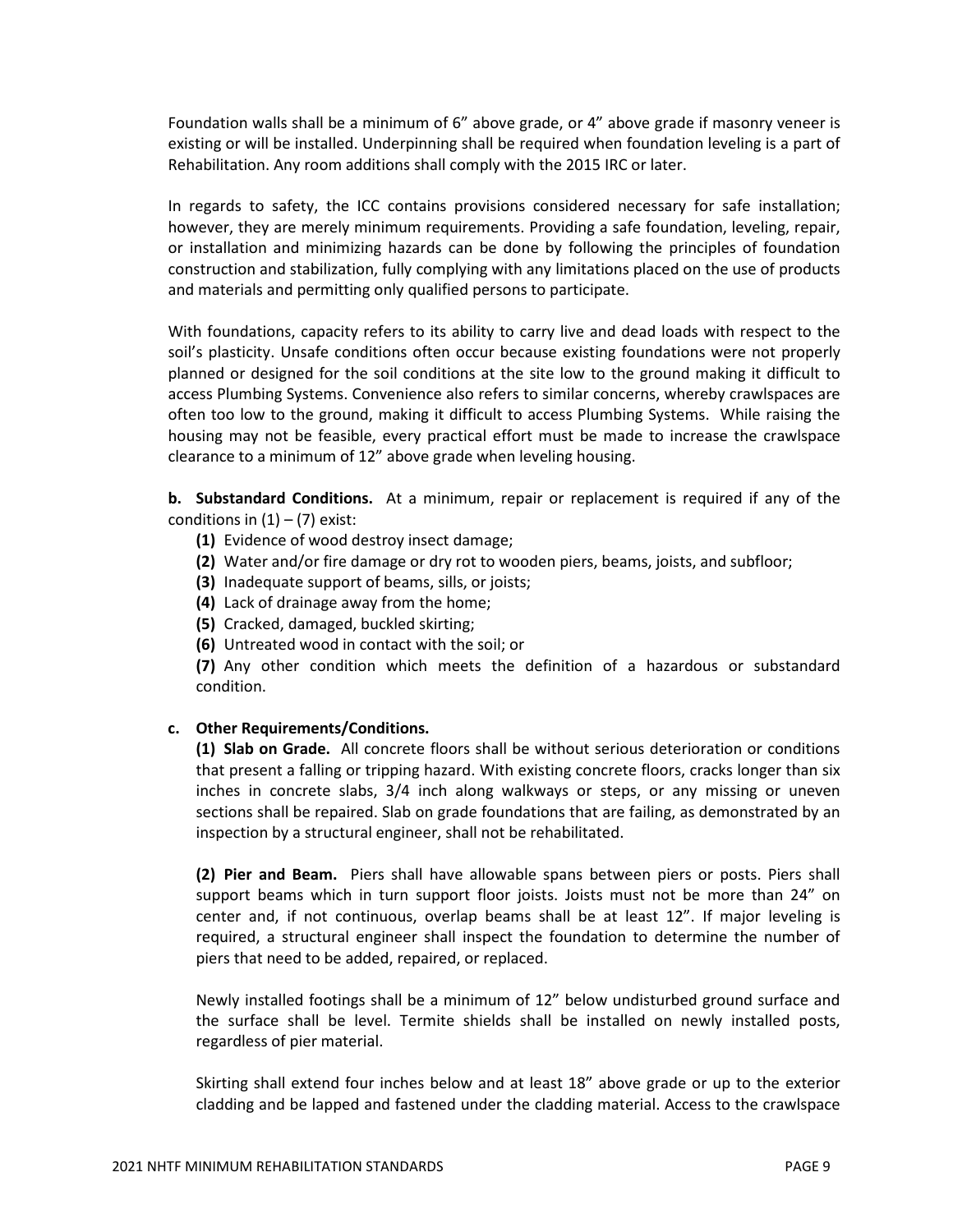shall be 18" high by 24" wide (if in the floor) or 16" high by 24" wide (if on the perimeter wall), and is not allowed to be installed under a door. Venting of the crawlspace shall be one square foot per 350 square feet of crawl space area and one vent opening within three feet of each corner. Crawlspace floor shall be covered with six mil polyethylene. Skirting is not permitted in flood zones.

# **3.0 Structural Support and Roofing**

## **3.1 Roofing Systems**

**a. Description.** All relevant roofing components, which include but are not limited to, trusses, rafters, ridge beams, collar ties, ceiling joists, top plates of walls, and sheathing. Moreover, Truss Designs for Replacement Roofs complying with wood roof framing, includes: slope, span, and spacing; location of all joints, required bearing widths; design loads; joint connector type and description; lumber size, species, and grade; connection requirements; bracing locations; and roof tie-downs and uplift resistance details for high wind areas, or as otherwise provided in Section R802 of the 2015 IRC.

**b. General Requirements and Standard Conditions.** The Roof System and the roof covering shall safely support the loads imposed. Framing and decking shall be structurally sound, properly fastened, and form a sound base for attaching the roof covering. The Roof System shall be configured to provide a positive drainage plane.

**c. Substandard Conditions.** At a minimum, any Roof System that is incapable of safely supporting the load or fails to safely provide adequate drainage must be repaired or replaced. Deteriorated, missing or loose framing or sheathing must also be corrected. Generally, repair or replacement is required for any applicable condition listed in  $(1) - (10)$ :

**(1)** Multiple layers of roof covering materials (more than two);

**(2)** Water damage caused by leaks through the roofing system;

**(3)** Missing, worn, or upturned shingles;

**(4)** Damaged, missing, or improperly installed roof jacks, flashings, drip edges on both rakes and eaves;

**(5)** Exposed nails or other fasteners;

**(6)** Structural damage to trusses;

**(7)** Extensive patchwork and repairs;

**(8)** Missing, damaged, loose, leaking, blocked, improperly sloped gutters and downspouts;

**(9)** Wear and tear leading to a failed system within five years from the initial inspection; or

(10) Any other Hazardous or Substandard condition.

# **3.2 Structures**

**a. General Requirements and Standard Conditions.** Roof structures incapable of safely supporting the load or providing adequate slope for drainage shall be repaired or replaced. Sagging roofs shall be replaced or stabilized. Stabilization of sagging roofs that will not be replaced shall be designed by a structural engineer.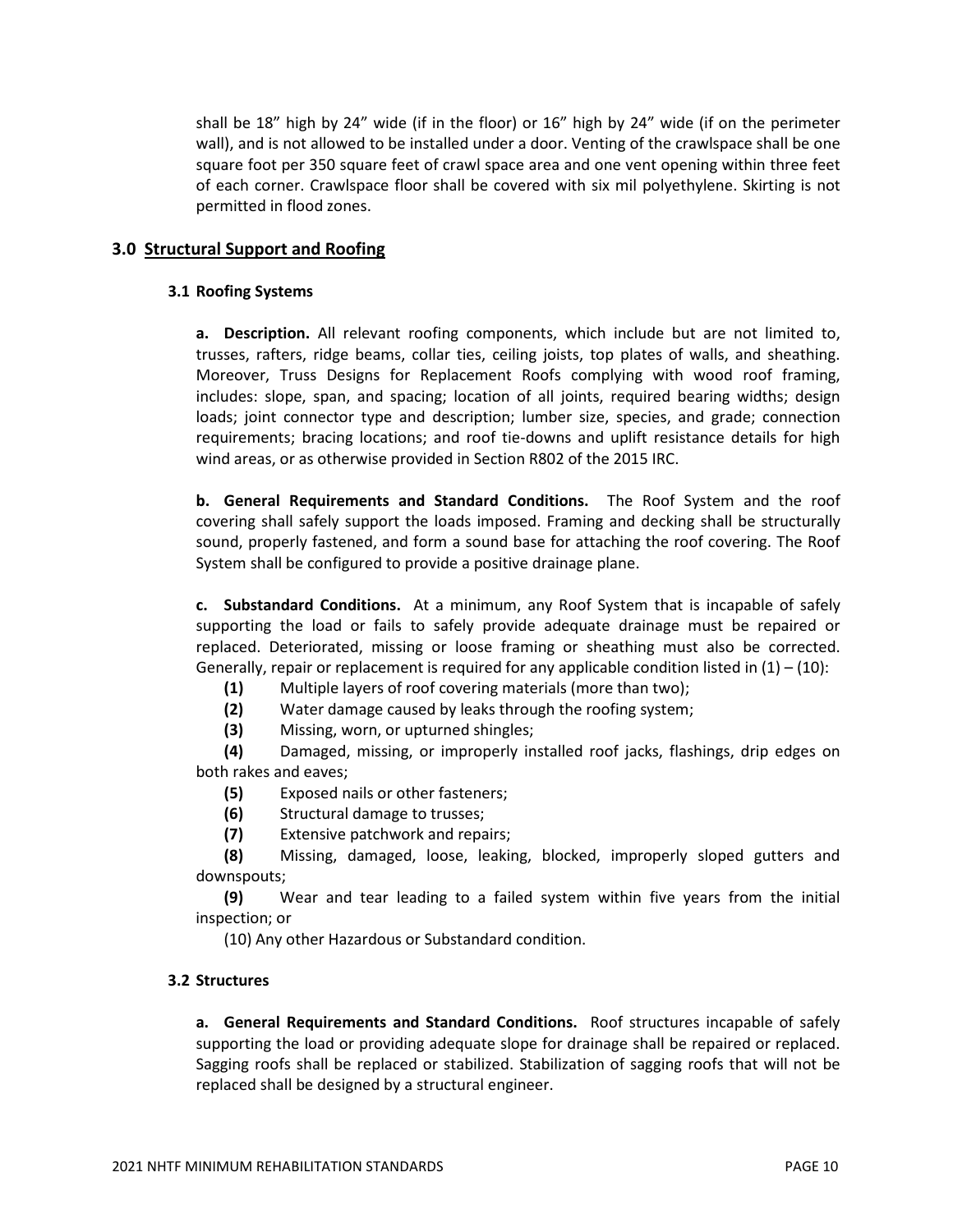# **b. Other Requirements/Conditions.**

**(1) Truss Design for Replacement Roofs.** Truss designs for replacement roofs shall comply with wood roof framing in Section R802 of the 2015 IRC which includes; slope, span, and spacing; location of all joints, required bearing widths; design loads; joint connector type and description; lumber size, species, and grade; connection requirements; bracing locations; and roof tie-downs and uplift resistance details for high wind areas.

**(2) Roof Framing for Replacement Roofs.** Purlin support braces shall be installed every 4' O.C. Continuous purlins shall be installed between support braces. Purlins shall be a minimum of 2" x 4" studs. Ceiling joists shall comply with Span Tables R802.4(1) and R802.4(2).

**(3) Sheathing Replacement.** 5/8" CDX plywood shall be installed with clips spaced O.C. between rafters for rafter spacing of 24".

**(4) Ventilation.** Unconditioned attics shall be cross ventilated. A one to one ratio shall be installed; for every one foot of soffit vent area there shall be one foot of ridge, gable, or turtle vent area. Soffit vents shall have baffles installed providing at least one inch of airspace to prevent wind washing and/or attic insulation blocking soffit vents. All vents shall have corrosion-resistant wire cloth screening or similar material.

**(5) Radiant Barrier.** A radiant barrier should be installed in all accessible attic areas.

Powered attic vents, whether connected to the structure's electrical system or powered by photovoltaic, are not allowed.

# **3.3 Roof Covering**

**a. General Requirements and Standard Materials.** Asphalt shingles shall be fastened to solidly sheathed decks. Asphalt shingles shall be used only on roof slopes of 2:12 or greater slope. Slopes, if applicable, less than 2:12 require appropriate membrane designed for such surfaces. Metal roof panels must either be naturally corrosion resistant or provided corrosion resistance per the manufacturer's requirements. Metal roofs shall only be installed on slopes of 3:12 (for lapped, nonsoldered-seam), ½:12 (for lapped, nonsolderedseam panels with applied lap sealant), or  $\frac{1}{2}$  (for standing-seam roof systems). Otherwise, roof weatherproofing, reinforcement, and surfacing shall be completed in accordance with applicable provisions of the IBC or IEBC.

**(1) Flashings.** Flashings shall be installed in a manner that prevents moisture from entering walls or the roof through penetrations, at eaves and rakes, at wall/roof intersections, wherever there is a change in roof slope or direction and around roof openings. Wall/roof intersections extending to eaves shall be provided with kick-out flashing. All wall/roof intersections shall have step flashing with at least 1" space between the roof covering and the adjacent wall cladding. Metal flashings shall be a No. 26 galvanized sheet metal and corrosion resistant. A cricket or saddle shall be installed on the ridge side of any chimney or penetration greater than 30" wide.

**(2) Valley Flashings.** Closed valleys (covered with asphalt shingles) shall be lined with one ply of smooth roof roofing or self-adhering polymer modified bitumen underlayment prior to asphalt shingle installation.

# **4.0 Minimum Standards for Walls, Ceilings, & Flooring**

**4.1 Walls and Ceilings**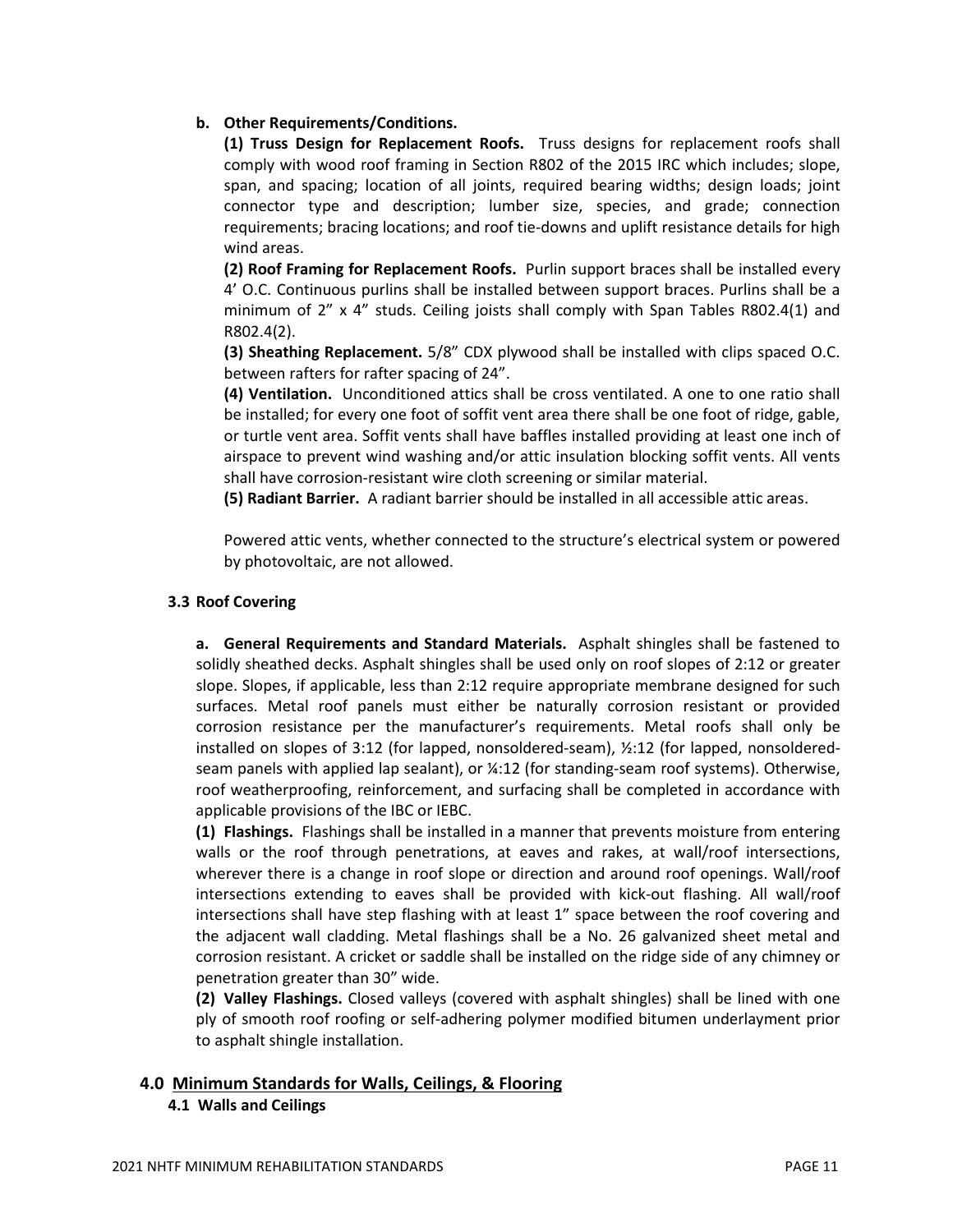**a. General Requirements and Standard Conditions.** On exterior walls, all defects or deterioration that would allow the elements to enter wall cavities shall be corrected through Rehabilitation. Replacement of sections of walls and ceilings shall match adjoining materials as closely as possible (e.g. thickness of the existing material). When replacement of entire wall or ceiling coverings or sections of them is replaced, priming and painting of the entire wall or ceiling shall be completed.

**b. Substandard Conditions.** Repair or replacement is required if any condition listed in (1) – (7) exists:

- (1) Water damage or dry rot of siding, trim, or interior wall coverings;
- (2) Exposed nails or popped seams;

(3) Peeling or chipped paint, holes, cracks, or gaps in interior wall coverings or exterior cladding;

- (4) Broken, fire damaged or missing exterior cladding;
- (5) Sagging or missing ceiling sections;
- (6) Wood destroying insect damage in exterior cladding; or
- (7) Any other condition characterized Hazardous or Substandard.

# **c. Other Requirements/Conditions.**

# **(1) Walls.**

**(A) Exterior Walls.** If removing the exterior cladding, deteriorated exterior wall sheathing, studs, and bottom and top plates shall be replaced. Deteriorated or missing insulation shall be replaced and wall cavities shall be insulated to a minimum R-13.

Masonry repair or replacement shall match existing masonry as closely as possible, installed plumb, true, and in line with existing courses. If weep holes are filled or nonexistent, they shall be provided at least every 3' at the slab and at least 1 above each window.

Siding repair or replacement shall match existing siding as closely as possible and provide for a positive drainage plain. All joints and seams shall fall on center of wall framing. Overlap and water sealing shall be completed in accordance with the manufacturer's installation instructions.

**(B) Interior Walls.** A structural engineer shall inspect interior bearing walls that are proposed to be moved. Non-bearing walls do not require a structural engineer. Moved or newly installed walls shall be constructed with 2x4 studs with the bottom plate securely fastened to the floor and the top plate securely fastened to ceiling joists.

All new gypsum board shall be installed according the manufacturer's installation instructions and shall be installed a minimum of ½" above the finished floor, taped, floated, and feathered prior to painting. New wall coverings shall not show noticeable blemishes or dents and tape shall not show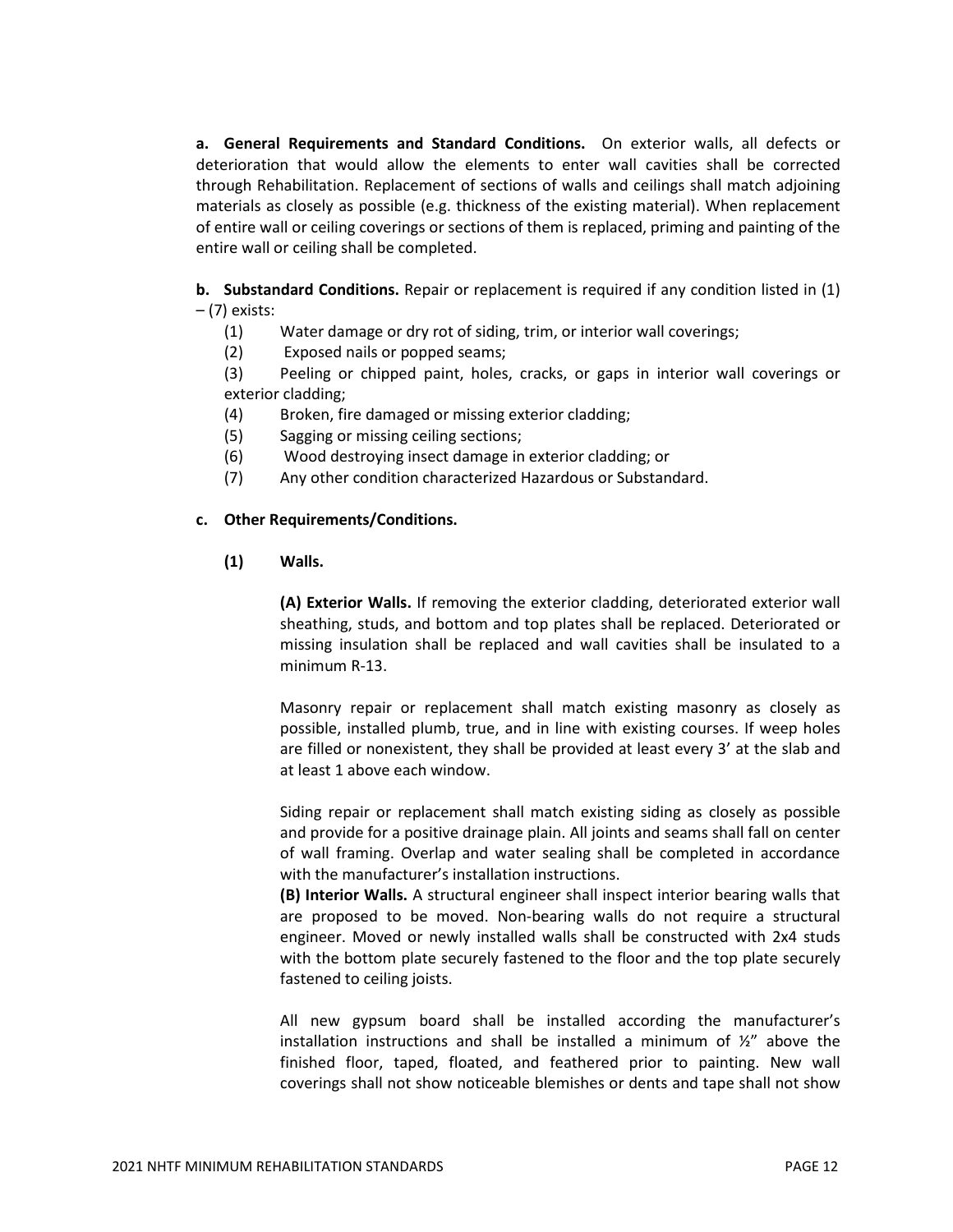after painting. All interior walls shall be painted with a No Volatile Organic Compound (VOC) paint.

**(C) Bathroom Walls.** Bathroom walls that are to be replaced shall be replaced with appropriate backer board. If tile will be installed in the shower/tub area, concrete board, or equivalent, shall be installed. Green board shall be installed in the rest of the bathroom. Bathroom wall coverings shall be installed a minimum of ½" above the finished floor, taped, floated, and feathered prior to painting. New wall coverings shall not show noticeable blemishes or dents and tape shall not show after painting. All bathroom walls shall be painted with a semi- or high-gloss paint No Volatile Organic Compound (VOC) paint.

**(2) Ceilings.** For ceiling structure, see the Roofing Chapter. Replacement of ceiling coverings shall be with 5/8" Type X gypsum board. Fastening shall be in accordance with the manufacturer's installation instructions. All new gypsum board shall be taped, floated, feathered, primed, and painted with at least 2 coats of No Volatile Organic Compound (VOC) paint. When ceilings are replaced, all ceiling fixtures removed and reinstalled for replacement shall be air sealed.

**(3) Painting and Finishes.** All areas not to be painted shall either be removed and reinstalled or completely covered to prevent overspray or splatter. Receptacle and switch plates shall be removed and reinstalled.

**(A) Interior Walls:** All walls that were repaired or replaced shall be painted with at least two coats of No Volatile Organic Compound (VOC) paint. Bathroom walls shall have a semi- or high-gloss sheen.

**(B) Exterior Walls:** Replaced or repaired exterior cladding, with the exception of brick veneer, shall be painted with at least two coats of exterior grade paint. Existing exterior walls not replaced or repaired but still painted must comply with all applicable requirements in  $(i) - (iv)$ :

**(i)** The ground shall be protected with a drop cloth. For pre-1978 housing determined or assumed to have lead-based paint, all scraped paint shall be disposed of in accordance with applicable HUD and EPA guidelines, and as provided in these Standards;

**(ii)** Peeling and chipped paint shall be scraped loose;

**(iii)** The entire area to be painted shall be power washed prior to painting; and

**(iv)** All areas not to be painted (e.g. windows, doors and their trim, exterior lighting fixtures) shall be covered to prevent overspray.

**(C) Trim and Baseboards.** All installed trim around doors, windows, and floors shall be painted with at least one coat of No Volatile Organic Compound (VOC) paint on both sides (except for baseboard trim).

### **4.1 Minimum Standards for Flooring**

**a. General Requirements and Standard Conditions.** All flooring, including transitions between rooms, must be effective, relatively level, free of tripping hazards, and adhere to or exceed all applicable Accessibility standards. Floor covering and subflooring(s) must function as intended, as demonstrated through sufficient inspection. Related deficiencies must be corrected during Rehabilitation, as provided in these Standards.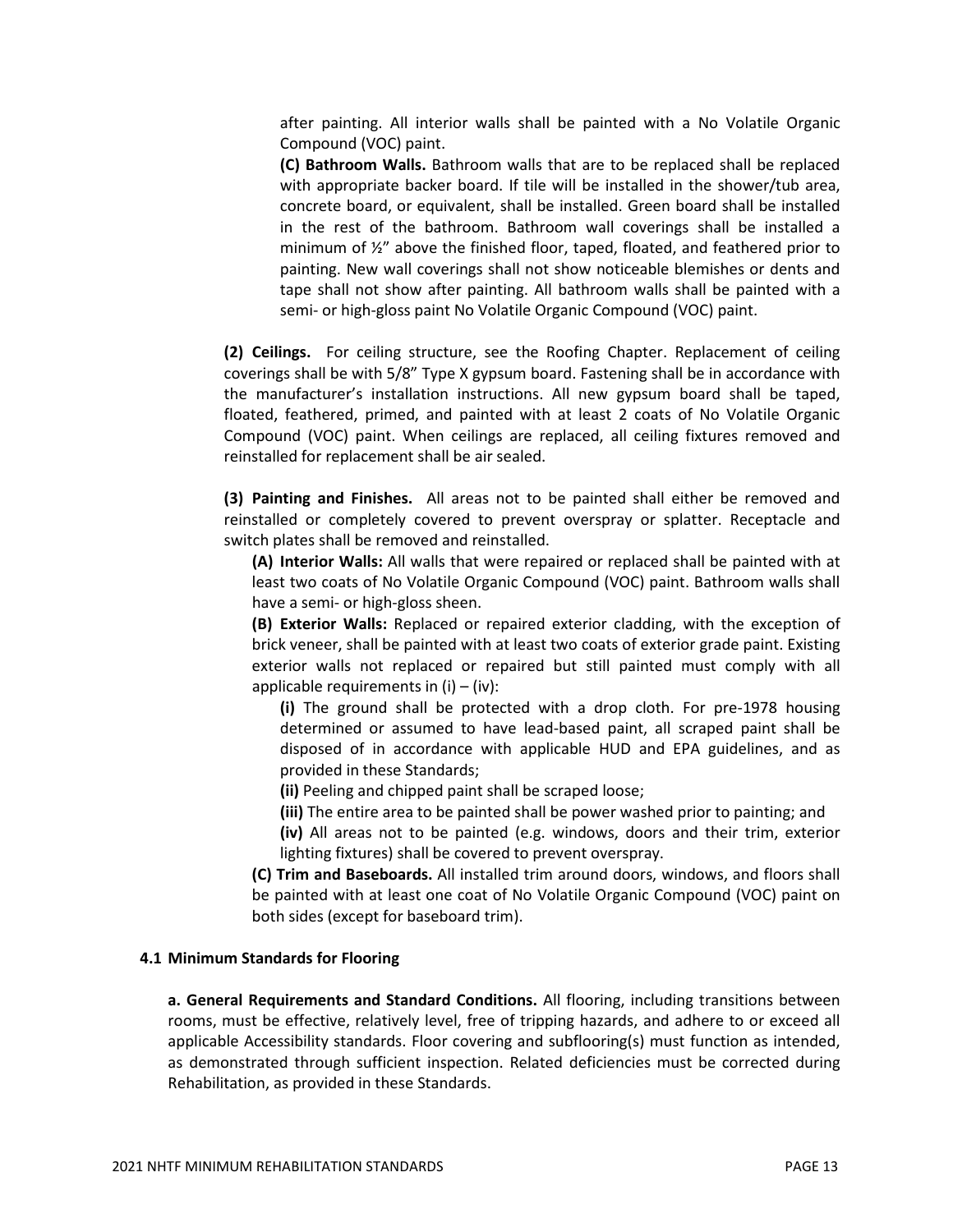**b. Substandard Conditions.** Deteriorated, inadequate, and weakened floor framing and subfloors can be the result of poor initial construction, foundation settling or failure, careless remodeling, water, or wood boring insects. A thorough inspection shall be conducted to identify all subfloor and flooring deficiencies.

- **(1) Repair or Replacement.** The conditions in (A) (D) require corrective measures be completed:
	- **(A)** Damaged, rotten, loose, weak or otherwise deteriorated subfloor;

**(B)** Torn, missing, broken, or otherwise damaged floor covering that creates a tripping hazard;

- **(C)** Missing baseboards, shoe molding, or transition strips; or
- **(D)** Any other condition that meets the definition of Hazardous or Substandard.

In doing so, repairs to severely sloped or uneven floors must satisfy all corrective measures or replacement will be required. New floor coverings shall be installed because the existing floor covering is ineffective, there are obvious trip hazards, because the subfloor was replaced, or because other work requires it, such as increasing the square footage of a room.

Replacement flooring may be required if necessary for Accessibility purposes; other concurrent work; or significant subflooring repairs/replacement occur. If required, any and all applicable Foundation work must be completed first. Thereafter, flooring replacement shall be conducted in accordance with the manufacturer's installation requirements.

# **c. Other Requirements/Conditions.**

**(1) Subfloor.** 

**(A) Concrete Slab.** If the concrete slab foundation is functioning as intended and is relatively level, no additional subfloor preparation is required. If it is functioning as intended, but not relatively level or has settlement cracks, self-leveling flooring compound shall be installed prior to installation of the floor covering.

**(B) Bathrooms, Kitchens, and High Traffic Areas.** When replacing subflooring in bathrooms, kitchens, and high traffic areas (e.g. hallways, breezeways) in housing with pier and beam foundations, the newly installed subfloor shall be 19/32" high performance paneling or 3/4" CDX plywood installed as the subfloor with floor joists not more than 24" on center.. All subfloor shall be installed with screws and include subfloor caulking adhesive.

**(C) Other Habitable Rooms.** Other habitable rooms requiring subfloor replacement shall have 3/4" CDX plywood installed as the subfloor with floor joists not more than 24" on center. All subfloor shall be installed with screws and include subfloor caulking adhesive.

#### **(2) Floor Coverings.**

**(A) Kitchens and Bathrooms.** Replacement floor coverings in kitchens, bathrooms, laundry rooms, and utility rooms shall be water resistant. Transitions between rooms shall match the new floor covering or match as closely as possible existing floor covering that is left in place. Sheet vinyl and VCT shall not be used in rooms with Plumbing Fixtures in pier and beam housing. Replacement floor coverings shall be selected for durability, safety, and ease of maintenance.

**(B) Other Habitable Rooms.** Replacement flooring in other habitable rooms may include VCT, however laminate planks or ceramic tile is preferred (if ceramic tile is installed on a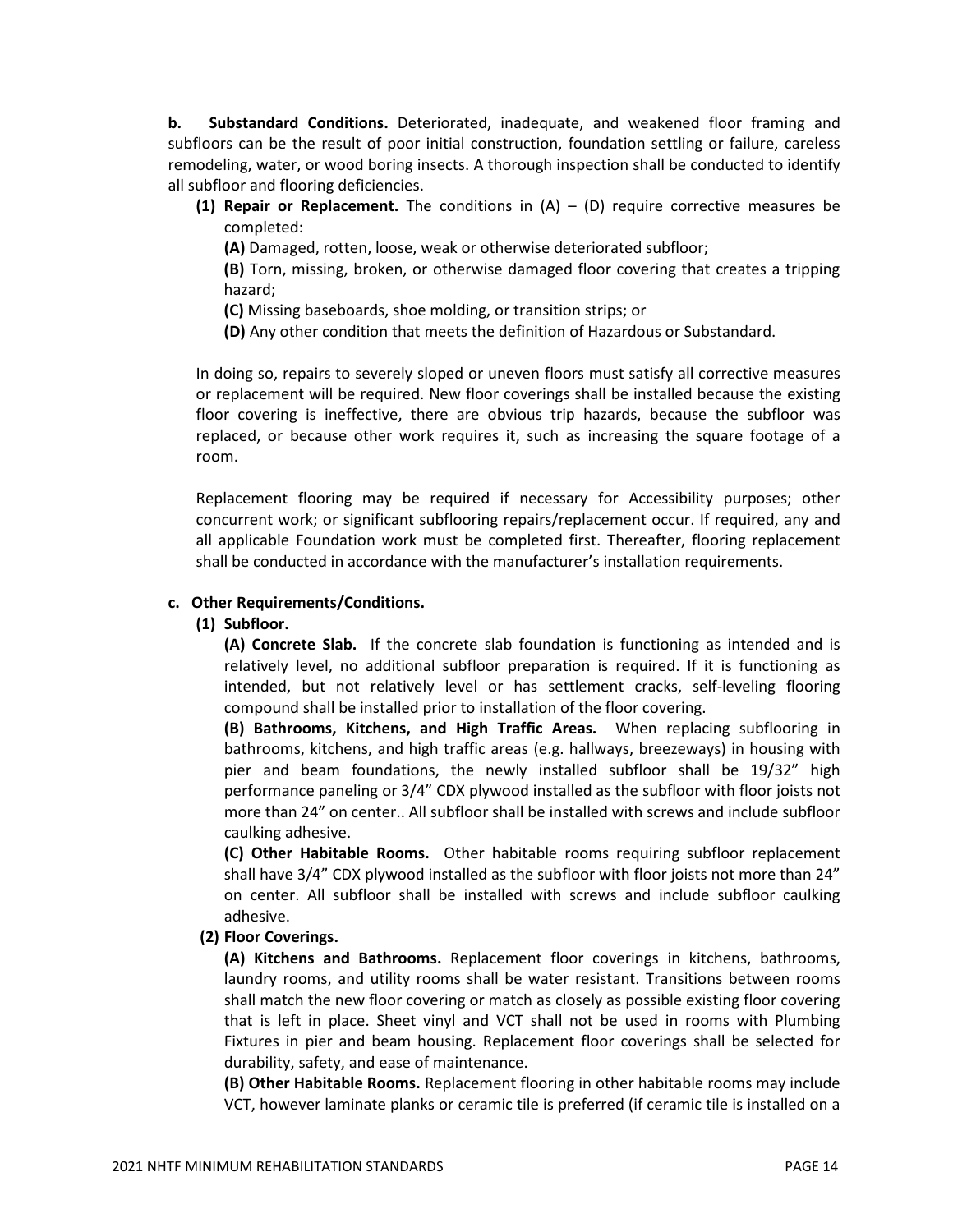pier and beam foundation, the floor system may need to be structurally reinforced to support the extra load). Transitions between rooms shall match the new floor covering or match as closely as possible existing floor covering that is left in place. Sheet vinyl shall not be installed. Replacement floor coverings shall be selected for durability, safety, and ease of maintenance.

**(C) Vinyl Composition Tile (VCT).** VCT shall be 12" x 12" x 1/8" and stored inside a conditioned space for a minimum of 48 hours prior to installation to allow materials to condition to the inside environment. VCT shall be fitted tightly, with no gaps showing at walls, doors, or trim. Full cover shall be achieved. Base boards or shoe molding shall be installed.

**(D) Laminate Planks.** Laminate flooring shall be stored inside a conditioned space for a minimum of 48 hours prior to installation to allow materials to condition to the inside environment, and installed per the manufacturer's instructions. Door trim may need to be cut to fit planks seamlessly between rooms. Laminate planks shall be fitted tightly, with no gaps showing at walls, doors, or trim. Full cover shall be achieved, but it shall not fit tightly against walls so that it is allowed to "float". Base boards or shoe molding shall be installed.

**(E) Carpeting.** Carpeting is generally discouraged; removal of existing carpeting should be conducted where practicable. Otherwise, carpeting must of good quality, in sanitary condition, and preferably low pile. Carpet installation must be completed per the manufacturer's instructions and over appropriate pad(s). Carpet installation is not permitted in kitchens or bathrooms. Replacement floor covering(s) shall be selected for durability, safety, and ease of maintenance.

# **5.0 Other Cladding and Weatherproofing (***e.g.* **Windows, Doors, Siding, Gutters)**

# **5.1 Minimum Standards for Doors and Windows**

**a. General Requirements and Standard Conditions.** Applicable Foundation work must be completed prior to repairing or replacing doors and windows. Each habitable room that contains a window shall have at least one window that is in operable condition and capable of being held in the open condition without assistance or device. Habitable bedrooms must have a minimum of one window that meets egress requirements. Bathrooms, bedrooms and utility rooms shall have a door that is easily operable and fitted with functioning hardware that tightly latches the door.

All windows repaired or replaced as part of the scope of work must operate safely, effectively, and conveniently regardless of user's age or ability. Each window must have an operable screen. Repaired or replaced windows must meet or exceed the requirements of an Energy-Star Rating. Additionally, blinds or window coverings must be provided for all windows.

- **b. Substandard Conditions.** At a minimum, the conditions in (1) (11) must be repaired or replaced:
	- **(1)** Broken, missing or cracked window panes;
	- **(2)** Rotten or deteriorated sills, frames or trim;
	- **(3)** Missing seal or sealant or dried, cracked or missing putty or caulking around window panes;
	- **(4)** Windows painted shut, inoperable or difficult to open and close;
	- **(5)** Security bars that do not open from the inside without any special knowledge or tools;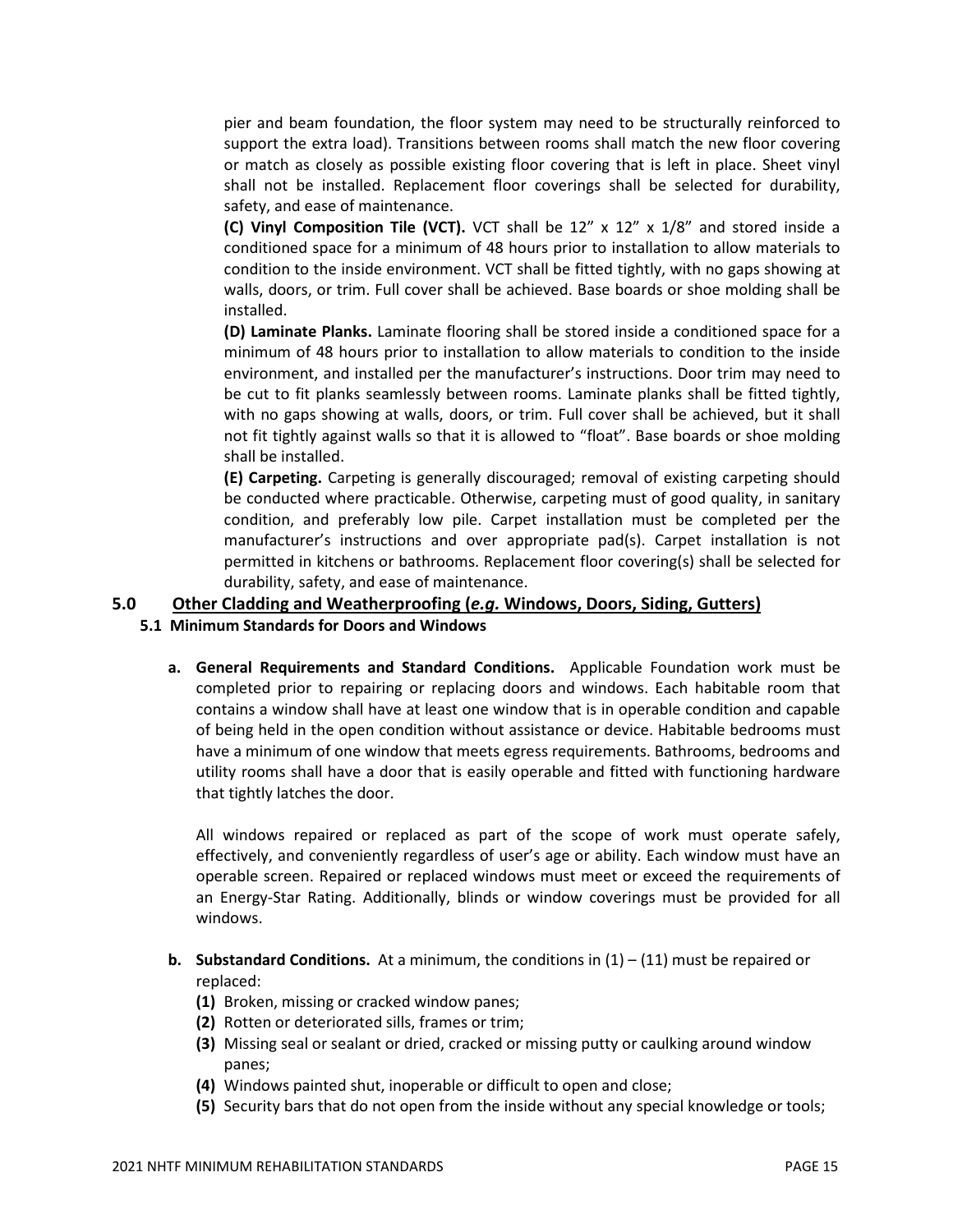- **(6)** Windows and exterior doors that do not lock;
- **(7)** Broken, damaged, or deteriorated doors;
- **(8)** Doors that do not shut and latch or lock smoothly with the strike plate;
- **(9)** Exterior doors that are not listed as exterior doors;
- **(10)** Rotted, deteriorated or damaged thresholds, jambs, frames, or trim; and
- **(11)** Any other condition that can reasonably be characterized as Hazardous or Substandard.

#### **5.2 Minimum Standards for Doors**

#### **a. General Requirements and Standard Conditions.**

All doors shall be in good operating order, easy to open, close and latch. All replacement doors must be installed true and plumb with trim installed on both sides. Hardware style (e.g. knob, lever handle, passage), finish (e.g. chrome, brushed nickel, satin), and any glazing shall be identified in the scope of work. All doors that come into contact with interior walls when opened shall have base board mounted, rubber tipped door stops installed.

**(1) Interior Doors.** Interior door replacements must be installed true and plumb, with trim installed on both sides. Bathroom doors shall be able to be locked.

**(2) Exterior Doors.** Exterior doors include, but are not limited to, doors connecting the conditioned space with an attached garage. Replacement exterior doors must be at least Energy Star qualified, or its equivalent, double bore exterior doors. Doors connecting the conditioned space to an attached garage shall also be fire rated. All exterior doors shall be keyed alike with a sufficient number of key copies provided to the residents.

### **b. Other Requirements/Conditions.**

**(1) Accessibility and Universal Design.** Accessible doors may be required depending on the Unit or Household Type(s). Universal design principles state that housing should be built to accommodate any person regardless of age or physical ability. Consultation(s) should be made to determine whether the conditions in  $(A) - (C)$  are necessary:

**(A)** Heavily used Interior doors widened to accommodate a 36" door with a threshold no higher than 1/8". If not feasible due to structural constraints, clear swing hinges can be installed;

**(B)** Automatic door openers can be installed; and

**(C)** Lever handles will be installed on all doors.

#### **5.3 Minimum Standards for Windows**

- **a. General Requirements and Standard Conditions.** All windows shall be in good operating order, easy to open, close, latch, and lock. Windows that cannot be repaired must be adequately replaced. Flashing materials shall provide a positive drainage plane.
- **b. Performance Chart.** Replacement windows shall meet or exceed Energy-Star or equivalent Ratings. The Performance Chart included herein provides the minimum performance ratings required for all replaced and, if practical, repaired windows.

| <b>Performance:</b> | CZ2  | CZ <sub>3</sub> | CZ4  |
|---------------------|------|-----------------|------|
|                     |      |                 |      |
| Performance         |      |                 |      |
| <b>Measure:</b>     |      |                 |      |
| U-Factor            | 0.65 | 0.50            | 0.35 |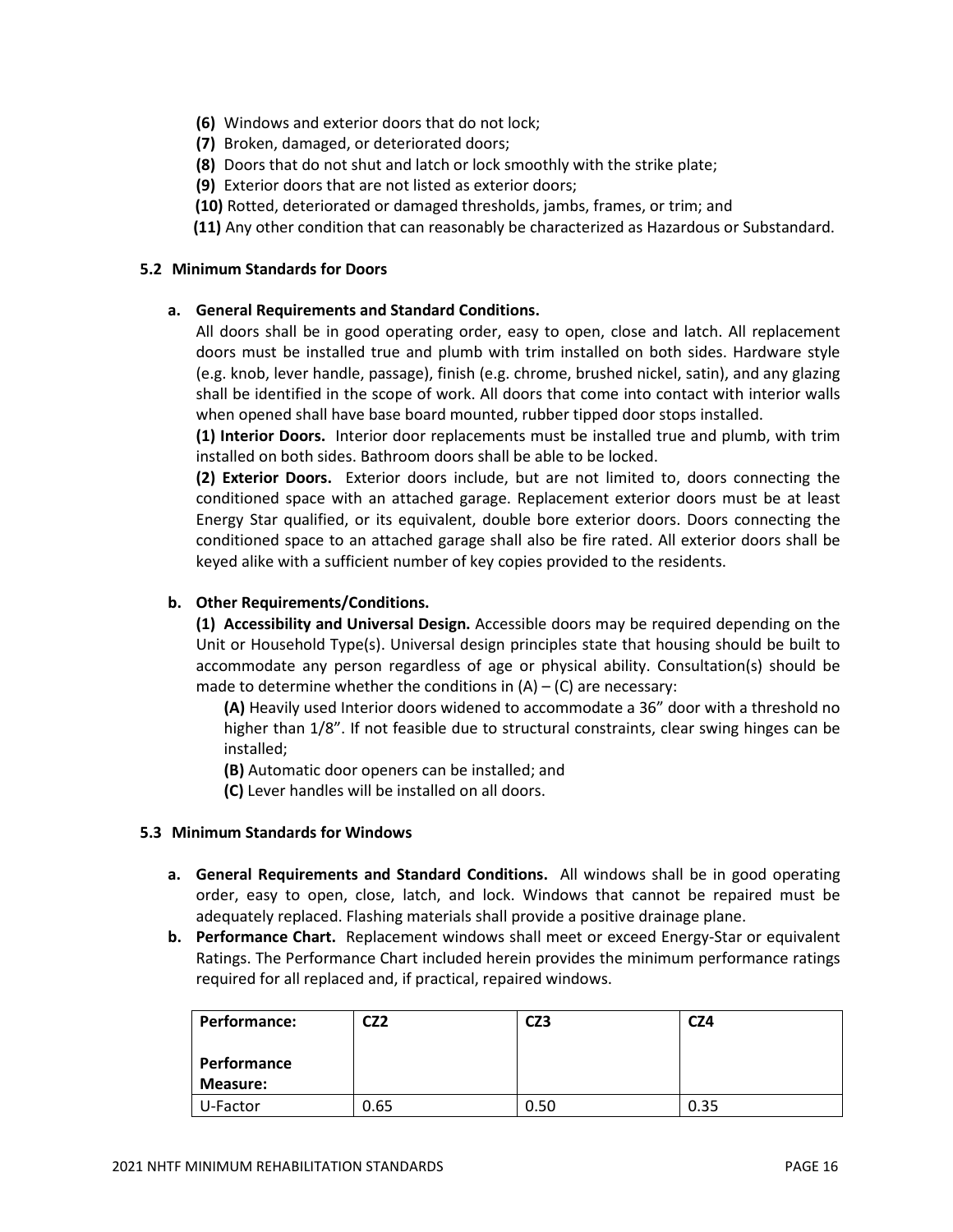| <b>SHGC</b><br>$\sim$ $\sim$<br>$\sim$ $\sim$<br><b></b><br><b></b> . | Reguired<br>Not |
|-----------------------------------------------------------------------|-----------------|
|-----------------------------------------------------------------------|-----------------|

## **5.4 Minimum Standards for Gutters and Downspouts**

**a. General Requirements and Standard Conditions.** All gutters and downspouts must be installed or replaced (repair alone is insufficient). Gutters shall have a slope no less than 1:20 and all seams made weather tight, if applicable. Downspouts shall be installed at a minimum every 40' and shall discharge water at least five feet from the foundation. Drainage five feet away from the foundation may be accomplished through the installation of a French drain, swales, or other means of directing water away from the foundation. Water shall not be discharged onto an adjoining property.

# **6.0 Plumbing, Potable Water, and Sanitary Sewer Systems**

# **6.1 Minimum Standards for Plumbing Systems**

**a. General Requirements and Standard Conditions.** The Plumbing System must effectively provide both a safe and adequate supply of potable water, and a safe and sanitary method of distributing wastewater. Effective Plumbing Systems adhere to the mandatory plumbing principles in (1)-(7):

**(1)** Sewer gases shall not be allowed to enter any housing Unit;

**(2)** Sewer leaks must be identified, repaired or replaced, and improper disposal methods discontinued;

**(3)** Water leaks must also be identified and repaired or replaced;

**(4)** Water must be free from hazardous contaminants and safe for drinking, bathing and other uses.

**(5)** An adequate supply of water must be available for all water needs, which includes having adequate pressure at each fixture.

**(6)** Supply, drain, waste, and vent pipes shall not interfere with structural integrity. Notching and drilling of structural members shall comply with the requirements of the 2009 IRC, Figure R602.6(1) and (2).

**(7)** Plumbing work shall be performed by state licensed individuals, and plumbing inspections performed by experienced and qualified individuals knowledgeable in the field of plumbing.

**b. Substandard Conditions.** Existence of any condition listed in (1)-(11) shall require, at a minimum, adequate repair or replacement. If replaced, newly installed Plumbing Systems, piping, and fittings must be properly installed, connected, free flowing; and must be free of leakage and corrosion of water or sewer gases.

# **(1)** Lack of any required condition, as provided in (A) – (F):

- (A) Continuous sanitary water supply;
- (B) Continuously functioning sanitary waste water disposal system;
- (C) Functioning shut-off valves at toilets, sinks and lavatories;
- (D) Access to waste lines such as clean-outs;
- (E) A minimum of one functioning toilet, bathroom sink, or tub/shower;
- (F) Functioning kitchen sink; or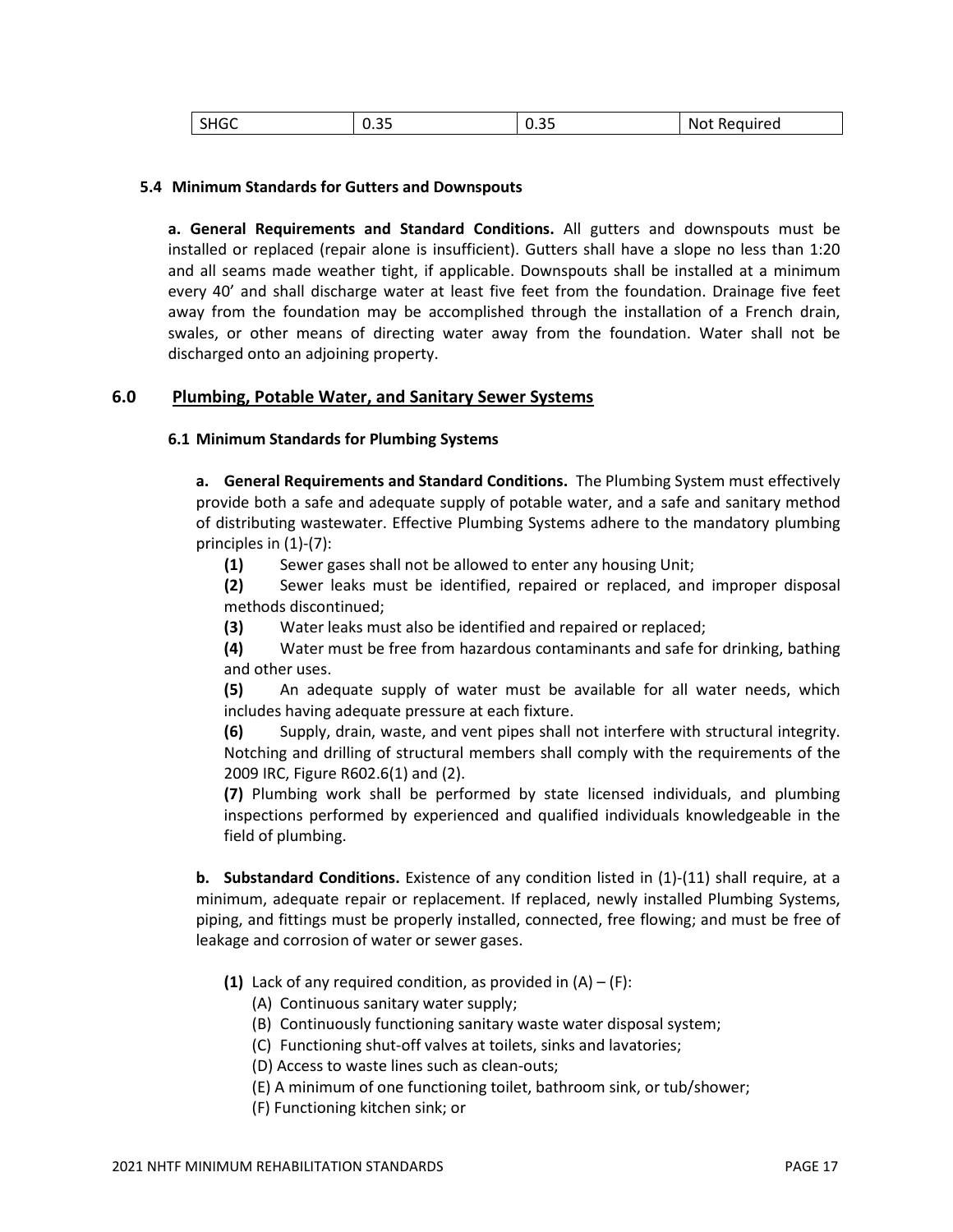**(2)** Septic system or Plumbing Fixtures not performing as intended;

**(3)** Leaks in any supply or waste lines;

**(4)** Deteriorated, corroded, or leaky supply or drain pipes;

**(5)** Supply or drain piping consisting of a mixture of different types of piping or fittings, or is run in an inefficient manner;

- **(6)** Missing, blocked, or improperly installed required conditions listed in (A)-(D):
	- (A) Vent pipes;
	- (B) Gas shut off valve on natural gas Domestic Water Heater (DWH);
	- (C) Temperature and pressure-relief valve (TPRV) on DWH;

(D) Shut off valves at the water meter, each toilet, each sink, DWH, or tub/shower locations; or

**(7)** Natural gas domestic water heaters (DWH) located in bathrooms, bedrooms,

closets or utility rooms where a clothes dryer is present;

**(8)** Natural gas DWH combustion air taken from conditioned space;

**(9)** Inadequate natural gas DHW vent (e.g. not double walled or skirted at roof penetrations);

**(10)** Rusted or corroded DHW pipes or storage tanks; and

**(11)** Any other condition reasonably characterized Hazardous or Substandard.

#### **6.2 Minimum Standards for Potable Water**

a. **General Requirements and Standard Conditions.** Water service lines shall be properly connected to a public or approved private system functioning as intended. All newly installed supply lines must be flushed and fittings tested. Privately owned wells and systems must also be tested for water quality. Testing must occur prior to commencing Rehabilitation; and must be conducted by a local health department or other qualified, unaffiliated source. Appropriate corrective measures are required for privately supplied water determined not suitable for use.

# b. **Other Requirements/Conditions.**

**(1) Water Supply.** All dwellings shall have adequate, safe, and potable water supplied through a safe Plumbing System to all fixtures.

**(2) Water Quality.** Supply systems shall provide for the delivery of potable water through a safe system of piping, free from leaks and other defects and not subject to the hazards of backflow. If supplied water is not free of bacteria, chemicals, excessive minerals, relatively free of odor, taste, color and turbidity, corrective measures to improve water quality (e.g. water softening, water filtering) should be installed.

**(3) Exterior Pipe Protection.** All newly installed exterior water lines shall be buried at a minimum depth of 6" below the final grade, or be protected from freezing in accordance with local climate.

**(4) Water Pressure.** The average static pressure at the building entrance shall be between 40-80 psi. If pressure exceeds 80 psi, an approved pressure reducing device shall be installed. If pressure is less than 40 psi, a thorough evaluation shall be conducted to determine the reason(s) for low pressure and appropriate corrective measures shall be completed.

**(6) Pipes.** New supply water piping shall be type "L" copper tubing with wrought copper solder joint fittings, PEX, or CPVC. All fittings shall be compatible with pipe material. Joints between dissimilar metals shall be made with dielectric fittings to prevent joint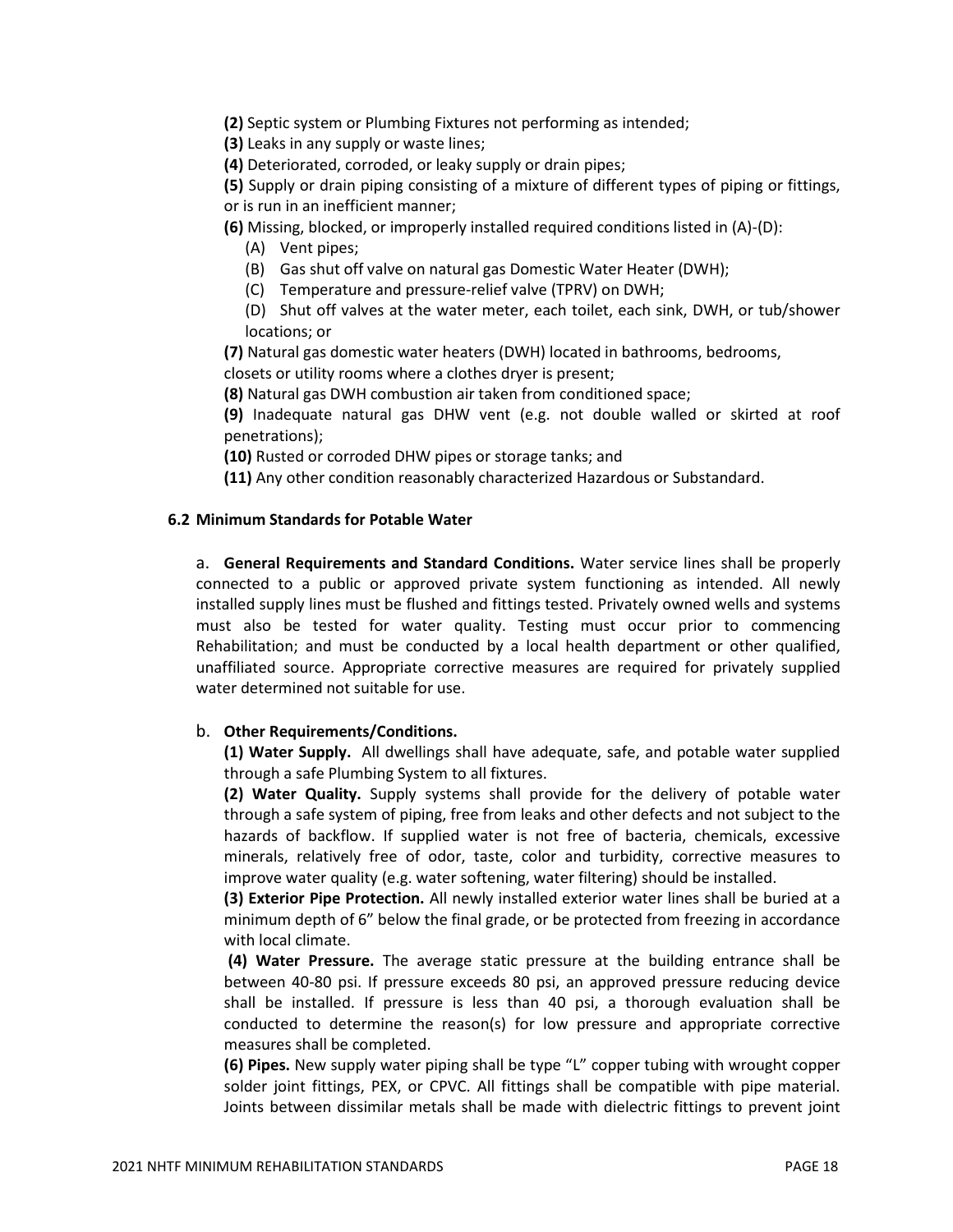deterioration due to electrolysis. All piping shall be adequately supported to prevent sagging or breakage.

**(7) Valves.** The main water line shall have an accessible service shut-off valve for each building or Unit, as applicable. All hot and cold water supply lines feeding all Plumbing Fixtures shall be equipped with functional and accessible shut-off valves. Access panels for tub/shower enclosures must be provided for access to valves and maintenance, if possible with wall and plumbing configuration prior to rehabilitation. Movement of plumbing fixtures or similar changes are not required to create access. All valves shall be tested and must not leak.

#### **6.3 Minimum Standards for Sanitary Drainage**

**a. General Requirements and Standard Conditions.** The sanitary drainage system consists of the pipes designed to provide adequate circulation of air, exhaust of sewer gasses, prevent loss of water seals in traps and provide for wastewater flowing out of the home and into an approved sewage disposal system. All fixtures shall be connected to an approved sewage disposal system and free of leaks. New sewage disposal systems shall comply with EPA and Texas Commission on Environmental Quality (TCEQ) requirements.

#### **b. Substandard Conditions.**

**(1) Unapproved Private Systems.** Unapproved systems include pit privies, cesspools, ponds, lakes, streams and rivers. If any of these systems are in use, they must be abandoned and the housing Unit must be connected to an approved sewer disposal system.

**(2) On-Site Sewage Facilities (OSSF).** Prior to conducting Rehabilitation, all OSSF systems shall be inspected by a licensed OSSF inspector. If not performing as intended, an existing OSSF system must be repaired, replaced, or abandoned as provided in (A)-(B):

**(A) Repair or Replacement.** If repair is suitable, the tank shall be drained and all components tested and repaired or replaced. Special attention must be given to the drainage field; tree cutting and site clearing of the field may be required and replacement made. The drainage field must be designed for the existing soil conditions and the water table at the site and installed by a licensed installer.

**(B) Abandonment.** If a public system is available to connect to, and the existing OSSF system has reached the end of its Useful Life, abandonment is required. The existing tank shall be pumped, collapsed, and filled. A licensed plumber shall connect the housing to a public system and include a clean out close to the home.

#### **c. Other Requirements/Conditions.**

**(1) Traps.** Bell traps, "S" traps, and drum traps are prohibited. If any of these exist, they shall be replaced with a "P" trap. All fixtures shall be trapped and conform to the requirements in (A)-(F):

**(A)** All waste lines shall be trapped by a water seal trap as near to the fixture as possible but in no case more than 24" from the fixture;

**(B)** All traps shall be set level with respect to their water seals and sink traps shall be protected from contact and damage if sinks are made accessible for individuals using wheelchairs or other mobility device(s);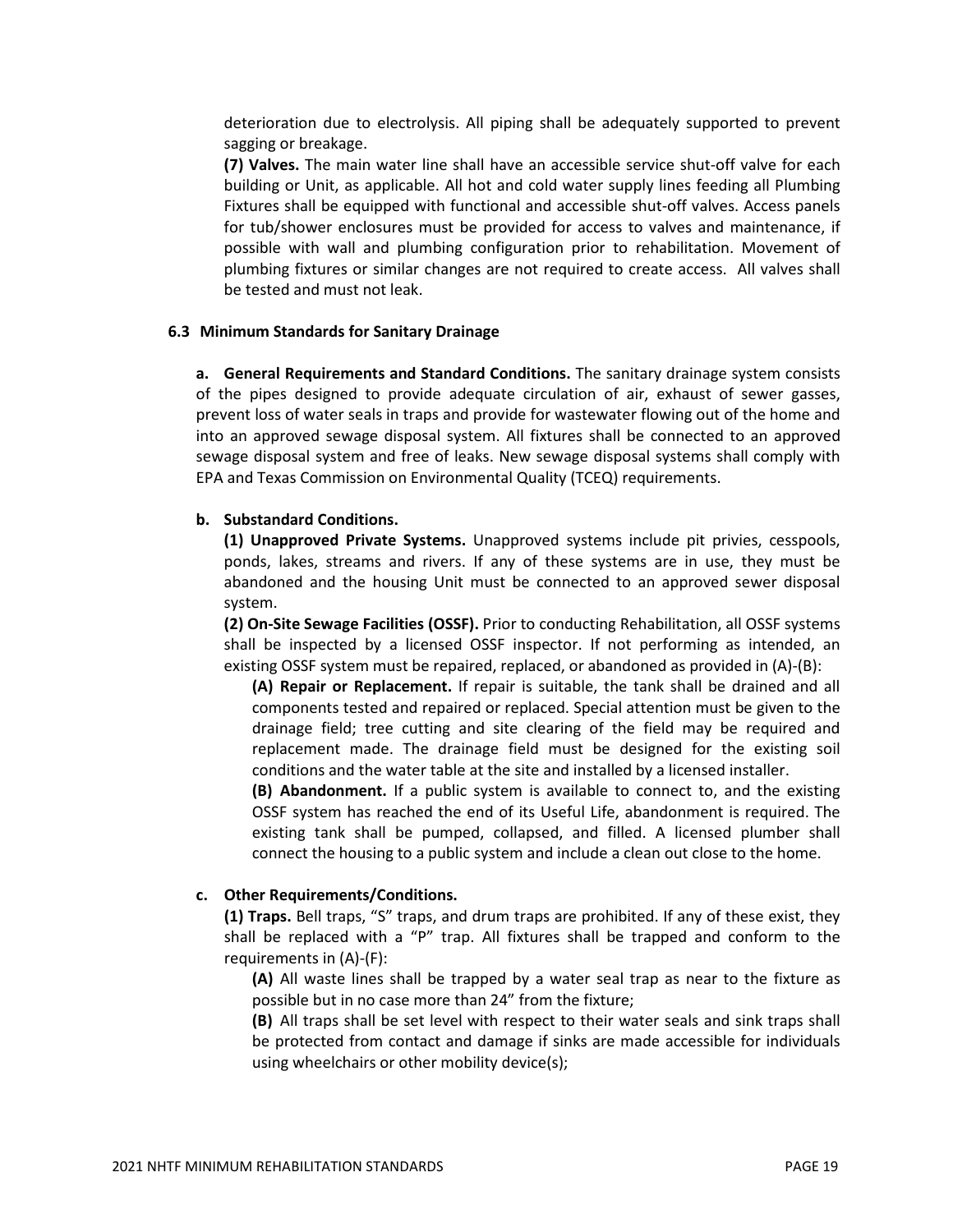**(C)** Trap size shall not be less than the following inside diameters: 1 ¼" for lavatories; 1 ½" for tubs, showers, kitchen sinks and dishwashers; 2" for clothes washers and; and 3" for floor drains in utility rooms;

**(D)** No trap shall be larger than the drainage pipe coming from a fixture;

**(E)** Access panels shall be provided to enclosed traps and concealed connections, if possible with wall and plumbing configuration prior to rehabilitation. Movement of plumbing fixtures or similar changes are not required to create access; and

**(F)** Wall and ceiling openings for plumbing shall be air sealed with caulk (gap less than  $\frac{1}{4}$  or expanding foam (gaps more than  $\frac{1}{4}$ ).

**(2) Vents.** Plumbing Systems shall be designed to prevent sewer gases from entering the housing Unit(s), allow waste to adequately drain into an approved sewer system, and shall be vented to the exterior so that water released from fixtures may draw in air to allow for smooth and even drainage. All vents must also meet or exceed the requirements in  $(A) - (E)$ :

**(A)** All Plumbing Systems shall have at least one main vent stack, running from the main drain through the roof, terminating to the exterior. If only one main vent exists, it shall be no less than 3" inside diameter from top to bottom;

**(B)** Plumbing vent systems shall only be used for the purpose of venting the system; **(C)** Existing vents shall be at a minimum 6" above the high side of the roof penetration. Newly installed vents shall be a minimum 12" above the high side. Through the roof vent penetrations shall be flashed and sealed to provide a positive drainage plain;

**(D)** All vent stacks terminating in an attic shall be extended or replaced. No vent stacks shall terminate near any window or door or under soffits; and

**(E)** Air admittance valves are allowed as long as they are American Society of Sanitary Engineering (ASSE) 1051-2009 approved and installed in accordance with the manufacturer's installation instructions.

#### **6.4 Minimum Standards for Plumbing Fixtures**

**a. General Requirements for Standard Conditions.** All Plumbing Fixtures shall be free of leaks or defects which interfere with their ability to perform as intended. Existing fixtures in good and safe working order are generally not required to be repaired or replaced.

**b. Other Requirements/Conditions.** Any and all replacement Plumbing Fixtures and appliances must be installed per the manufacturer's installation instructions, including water sealing, and must be completed in accordance with all applicable requirements provided in (1)-(7):

**(1)** All replacement fixtures shall meet or exceed the requirements of WaterSense qualified or equivalent products. Kitchen faucets requiring replacement shall provide 2.2 gallons per minute (GPM) and a 15-year drip free warranty. The scope of work must identify the height toilet(s), whether it is round or elongated, and whether a new faucet is single lever or not.

**(2)** All replacement plumbing appliances must meet or exceed the requirements of Energy Star, or equivalent, qualified products.

**(3)** All replacement shower fixtures shall use anti-scald control devices. Access panels shall be provided to these valves, if possible with wall and plumbing configuration prior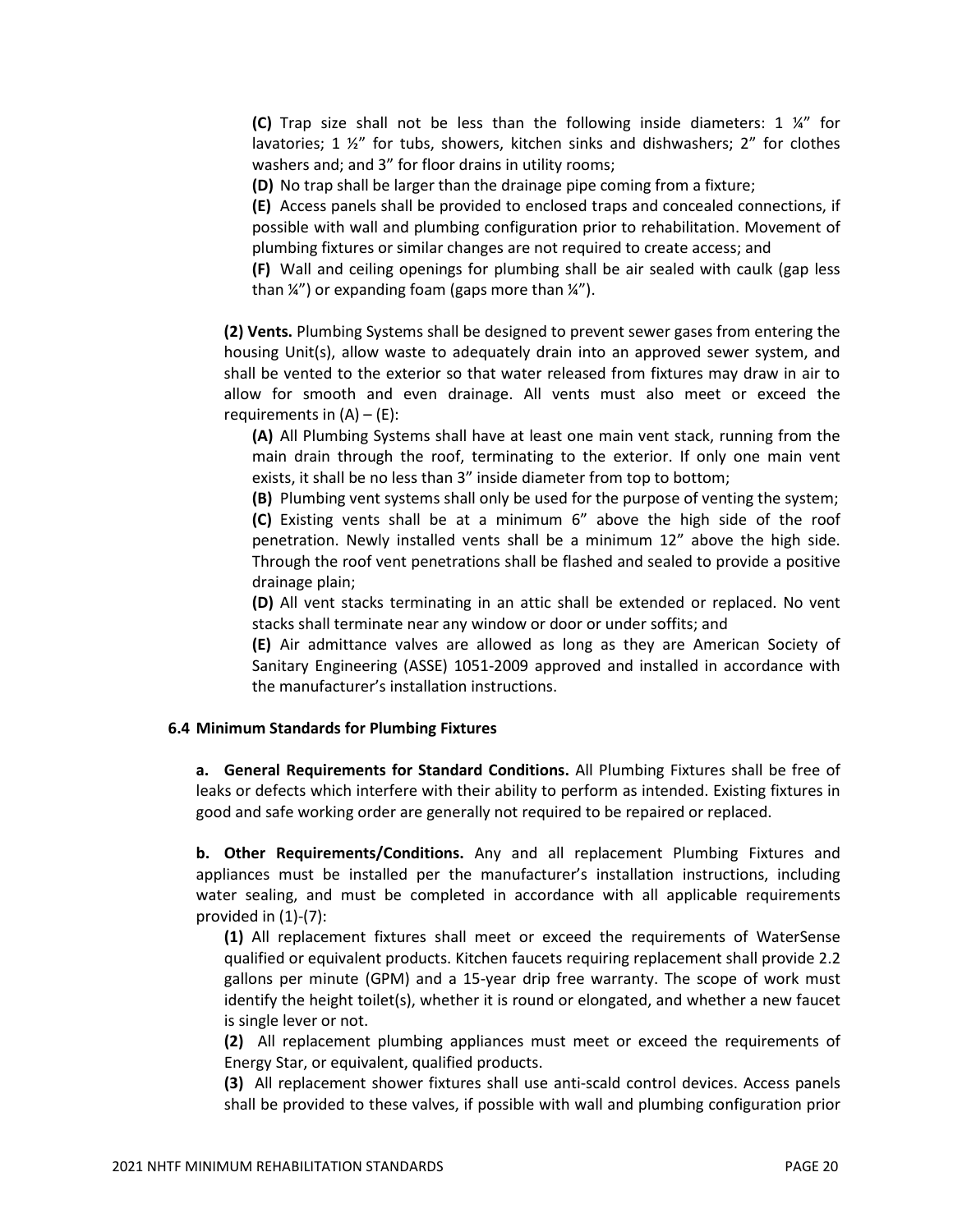to rehabilitation. Movement of plumbing fixtures or similar changes are not required to create access.

**(4)** All fixtures shall be supported and securely attached in a manner consistent with normal installation methods and installed level.

**(5)** All faucets shall have the hot water line on the left side of the faucet. Existing supply lines that are reversed shall be changed.

**(6)** If existing garbage disposals are not performing as intended or are not hardwired to the electrical system, they shall be removed, repaired or replaced. New garbage disposals shall be hard wired and switched in an accessible location as close as possible to the kitchen sink.

**(7)** All repaired or replacement fixtures and appliances shall be tested for leaks and proper operation.

#### **6.5 Minimum Standards for Domestic Water Heaters (DWH)**

**a. General Requirements and Standard Conditions.** All DWHs, with the exception of tankless water heaters, shall have, at a minimum, a 30 gallon storage capacity that can supply a continuous flow of hot water that is at least 102 degrees F, with gas or electric shut-off valves as well as cold water supply shut-off valves, all installed and functioning as intended. Larger capacity DWHs may be installed if necessary to serve larger households. Replacement DWHs shall meet or exceed the requirements of Energy Star qualified, or equivalent, products.

- **(1) Temperature and Pressure Release Valve (TPRV).** Each unit shall be equipped with a TPRV must capable of releasing pressure at 150 psi or 210 degrees Fahrenheit. Water release shall extend to the exterior of the housing, if possible with wall and plumbing configuration prior to rehabilitation. Movement of plumbing fixtures or similar changes are not required to create access.
- **(2) DWH Enclosure.** Each DSW shall be enclosed in a sealed closet designed for this purpose, with gas DSWs having combustion air drawn from outside the conditioned space. Gas DWHs inside conditioned spaces must be in separate closets that is not in the same room as a clothes dryer or any type of exhaust vent. All DWHs installed in a garage must be installed at a minimum 18" AFF with primary drainage draining to the exterior. DWHs in other locations shall be supported by a minimum three foot concrete base, if possible with wall and plumbing configuration prior to rehabilitation. Movement of plumbing fixtures or similar changes are not required to install a concrete base.
- **(3) Energy Factors (EF) Table.** Replacement DHWs shall meet or exceed the Energy Factors (EF) requirements identified by size and type in the Energy Factors (EF) Table:

| 2021 Program Year<br><b>Energy Factors (EF) Table</b>                                        |                   |                        |  |
|----------------------------------------------------------------------------------------------|-------------------|------------------------|--|
| <b>Energy Factors (EF):</b>                                                                  | <b>Gas DWH EF</b> | <b>Electric DWH EF</b> |  |
| Replacement DSWs must<br>meet or exceed the EF<br>identified for each size in<br>this table. |                   |                        |  |
| <b>Storage Size (Gal):</b>                                                                   |                   |                        |  |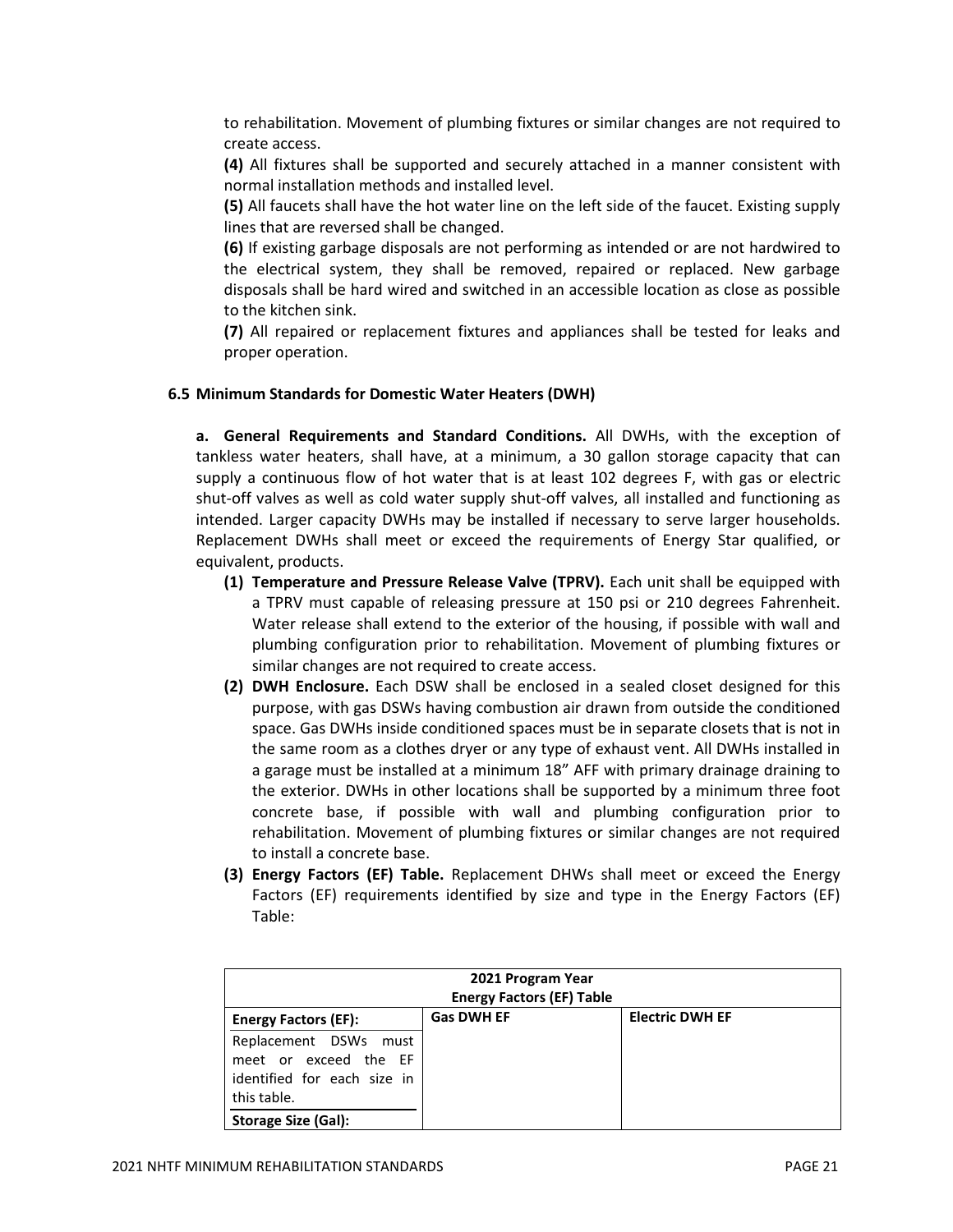| 30 | 0.63 | 0.94 |
|----|------|------|
| 40 | 0.61 | 0.93 |
| 50 | 0.59 | 0.92 |
| 60 | 0.57 | 0.91 |
| 70 | 0.55 | 0.90 |
| 80 | 0.53 | 0.89 |

# **7.0 Electrical Systems**

#### **7.1 Minimum Standards for General Electrical Service**

**a. General Requirements and Standard Conditions.** Electrical systems must provide a safe and adequate supply of electrical current that meets the needs of the residents. Accordingly, Electrical Systems must meet or exceed the safety and efficiency requirements provided in (1)- (6), which require that the system is:

**(1)** Properly grounded and free of hazards with all components properly secured and covered to prevent contact or electric shock;

**(2)** In good condition, with all electrical components up to date, lacking deterioration, and free of shorts;

**(3)** Sufficiently providing adequate, consistent, and appropriate current and voltage levels at each outlet, fixture, and piece of equipment, as per its intended use;

**(4)** Equipped with conductors, fixtures, boxes, and equipment that are properly sized and rated for their intended use;

**(5)** Adequate for its current use considering resident behavior and lifestyles;

**(6)** Equipped with an adequate quantity of appropriately located lighting, receptacles, and switches; and

**(7)** Maintained, repaired, or otherwise replaced primarily in accordance with the ICC Principles of Safety, Capacity, and Convenience.

**b. Substandard Conditions.** At a minimum, repair or replacement is required if any of the conditions in (1)-(17) exist:

- **(1)** Inadequate capacity (e.g. excessive use of power strips and/or multiple outlet adaptors);
- **(2)** Two-wire systems (lacking grounding);
- **(3)** Wiring or components missing, broken, disconnected, loose, burnt or melted, unsupported, corroded, cracked, or split;
- **(4)** Panel boxes that show evidence of water intrusion or infestation;
- **(5)** Frayed or burnt wiring or wire insulation;
- **(6)** Circuits, switches, receptacles, or wiring is not compatible with the amperage or other characteristics of the electricity in use;
- **(7)** Flexible cords are used as permanent wiring (unless Non-Metallic (NM) cable(s) otherwise installed in accordance with local building codes);
- **(8)** Exposed wiring on interior walls or the exterior that are not protected in conduit or raceways (unless Non-Metallic (NM) cable(s) otherwise installed in accordance with local building codes);
- **(9)** Receptacles in bathrooms and kitchens within 6' of a water source and exterior receptacles that are not ground fault circuit interrupter (GFCI) protected;
- **(10)** Reverse polarity;
- **(11)** Unlabeled circuits;
- **(12)** Missing cover plates;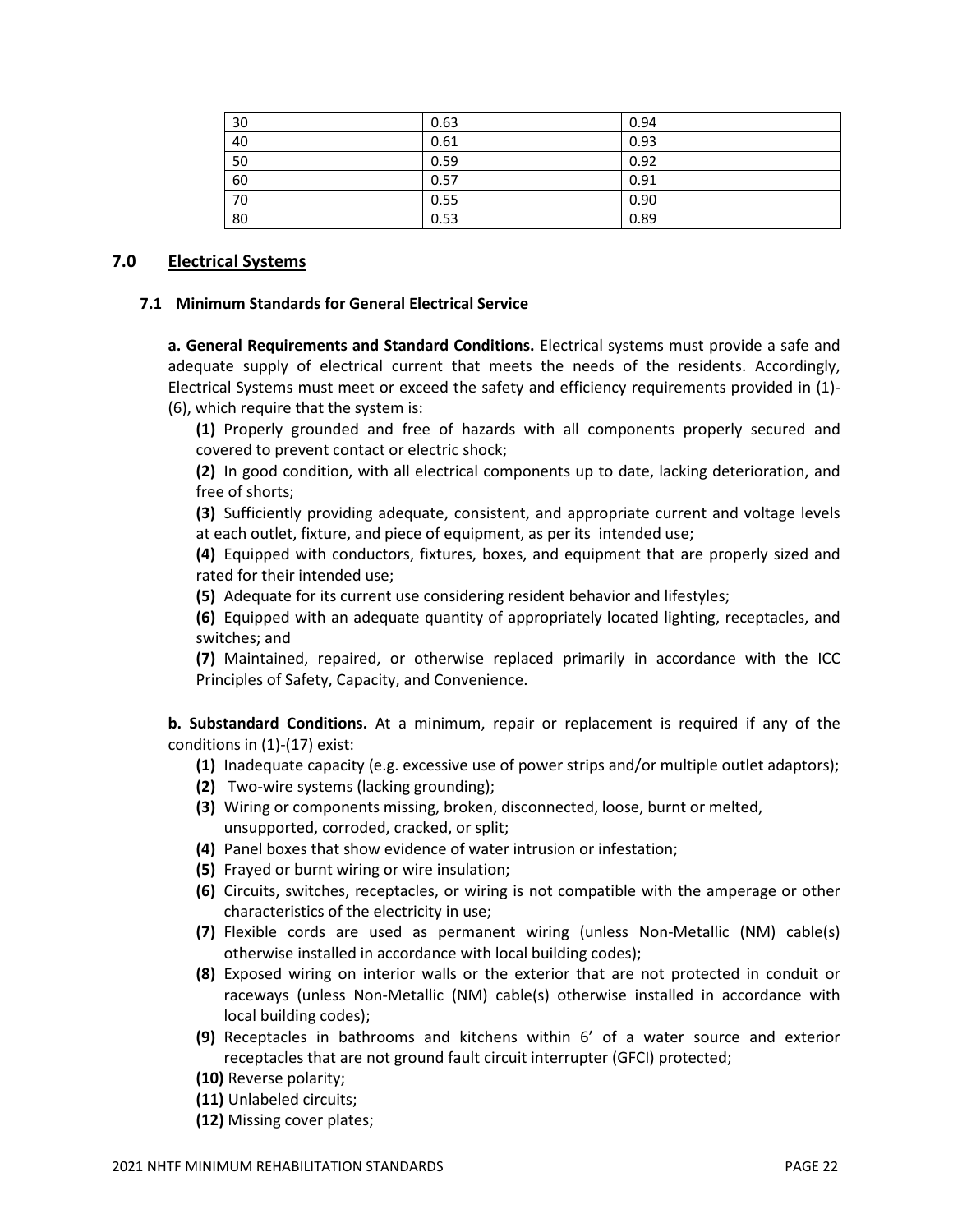- **(13)** Components not securely attached to the structure;
- **(14)** Inadequate lighting in rooms and outside of entry doors; or
- **(15)** Any other condition reasonably characterized as meeting the definition of a Hazardous or Substandard Condition.

**c. Other Requirements/Conditions.** Additions, alterations, renovations, and repairs to electrical systems and equipment must be conducted in accordance with the applicable requirements of new electrical systems and equipment by appropriately licensed electricians. Rehabilitation of existing systems and equipment is generally not simultaneously required to comply with the overlapping, otherwise applicable provisions of the IEBC. Nevertheless, any and all additions, alterations, and repairs MUST NOT cause existing electrical systems or equipment to become unsafe, hazardous, or overloaded. IBC 2015, Appendix K (Administrative Provision).

# **7.2 Minimum Standards for Existing Wiring and Fixtures**

**a. General Requirements and Standard Conditions.** Existing electrical service and components must be safe, efficient, and in good working condition for its intended use. Moreover, the capacity of the system must meet the demand of the residents. Replacement is not mandatory for existing service and components that meet or exceed these Standard Conditions, unless otherwise required by code or local ordinance. Voluntary replacement may be permitted to more efficiently and cost-effectively meet the needs of the community and the current or intended demands of the residents.

**b. Substandard Conditions.** Overloaded circuits are not permitted and must be addressed by separating the load and adding an adequate number of circuits necessary to safely and efficiently carry the load.

# **c. Other Requirements/Conditions.**

**(1) Secure Fastening of Fixtures and Equipment.** All components shall be securely fastened to framing members by mechanical means. No fixture or socket shall hang by unsupported wiring. All existing receptacles, switches, and junction boxes shall contain a proper cover plate. In no case shall the structural integrity of the building be compromised.

**2. New Wiring.** New wiring shall be installed in a neat and workmanlike manner with all wiring run inside of walls. If wall or ceiling cavities are not accessible, wiring shall be run in properly sized and rated raceway or wire mold, secured along the walls with proper fasteners, flush to the surface and straight.

**3. Aluminum Wiring:** All aluminum wiring in housing to be rehabilitated shall be replaced with a 3-wire system and in accordance with these Standards. Properly sized service aluminum entry wiring is generally not required to be replaced.

**4. Knob and Tube Wiring.** Knob and tube wiring shall be replaced with a 3-wire system and in accordance with these Standards.

#### **7.3 Minimum Standards for Sizing of Service and All Electrical Homes**

**a. General Requirements and Standard Conditions.** The service entrance cable shall have the same rating (amperage) as the meter base and service equipment. Replacement of a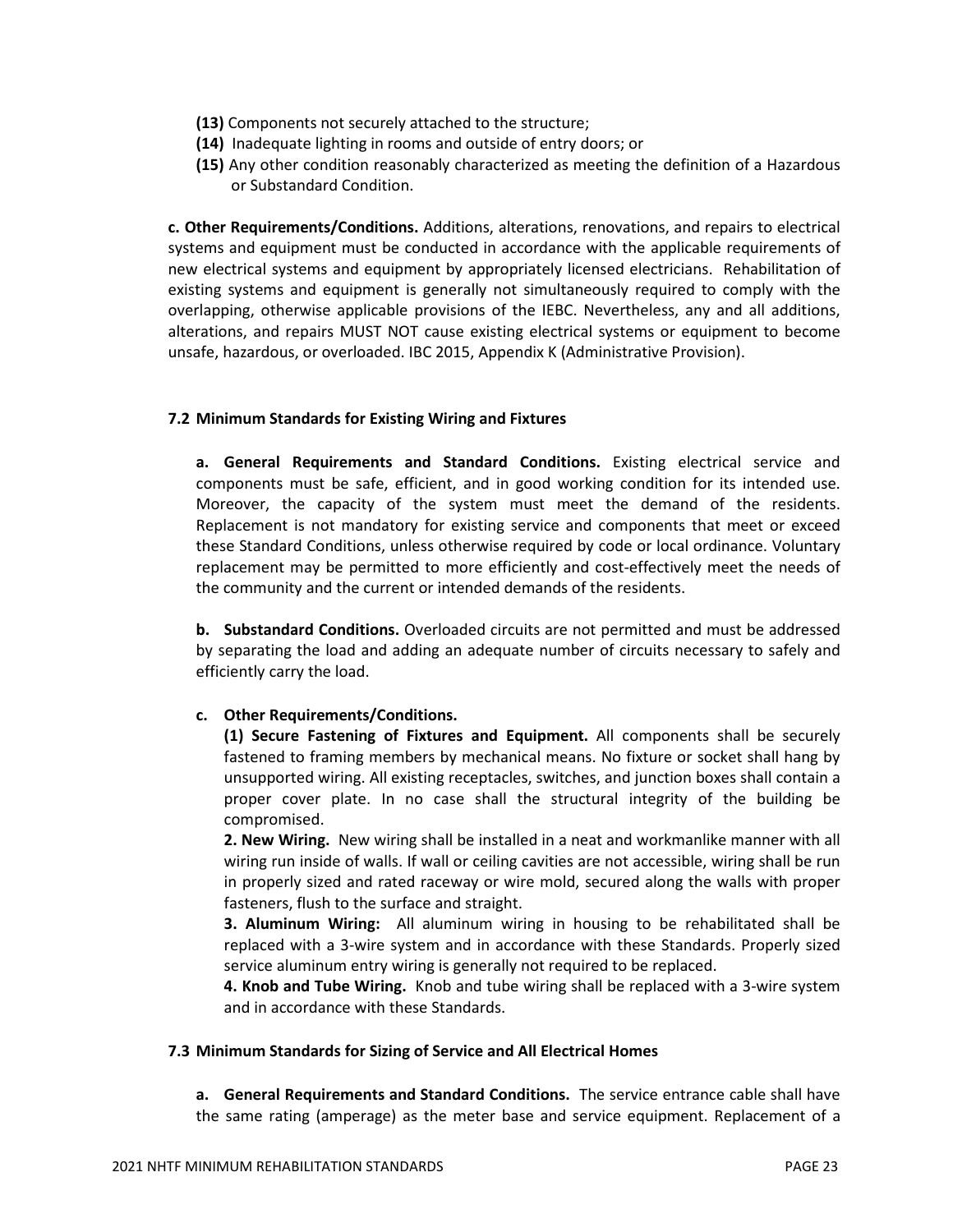service entrance shall require calculation of the usage or load within the building to assist in determining the appropriate size. The service entrance must be properly sized for its intended post-Rehabilitation capacity. Room-by-room specifications noting electrical outlets and fixtures shall be included in the scope of work. Nameplate ratings of all appliances must be reviewed for actual VA ratings.

### **b. Other Requirements/Conditions:**

**Main Service Panel.** Panels shall be in proper working condition with no evidence of overheating, arcing, corrosion, or failure. The panel shall bear the UL label and shall be marked as suitable for service equipment. Any panels (or installed breakers) identified as substandard by the U.S. Consumer Product Safety Commission shall be replaced. Panels with evidence of malfunction or deterioration shall be replaced.

### **7.4 Minimum Standards for Material and Equipment Installation**

**General Requirements and Standard Conditions.** All materials, components, and equipment shall be listed or labeled by a qualified electrical products testing laboratory (e.g. "UL" or "CSA"). Listed materials, components, and equipment must be installed per the intended use, with location determined in accordance with the manufacturer's installation instructions.

### **7.5 Minimum Standards for Grounding**

**General Requirements and Standard Conditions.** All electrical systems shall consist of a single phase 3-wire grounded neutral service entrance and shall provide system grounding and equipment grounding protection.

The service panel shall be connected to the grounding electrode system and an eight foot (8') galvanized or copper clad steel ground rod. All electrical panels shall meet or exceed the bonding requirements of the National Electrical Code (NEC).

If present, metal water pipes shall be bonded to the grounding electrode systems as a means to ground the Plumbing System and prevent pipes and fixtures from becoming energized and hazardous.

All wiring and equipment shall be grounded in accordance with the grounding requirements of the NEC.

# **7.6 Minimum Standards for Overcurrent Protection**

**a. General Requirements and Standard Conditions.** The number of circuits installed shall not exceed the rating on the panel. The selection of a panel shall provide room for future expansion. All circuits shall be clearly, accurately, and permanently labeled with tags provided. All unused openings shall be properly plugged, capped or sealed with listed materials.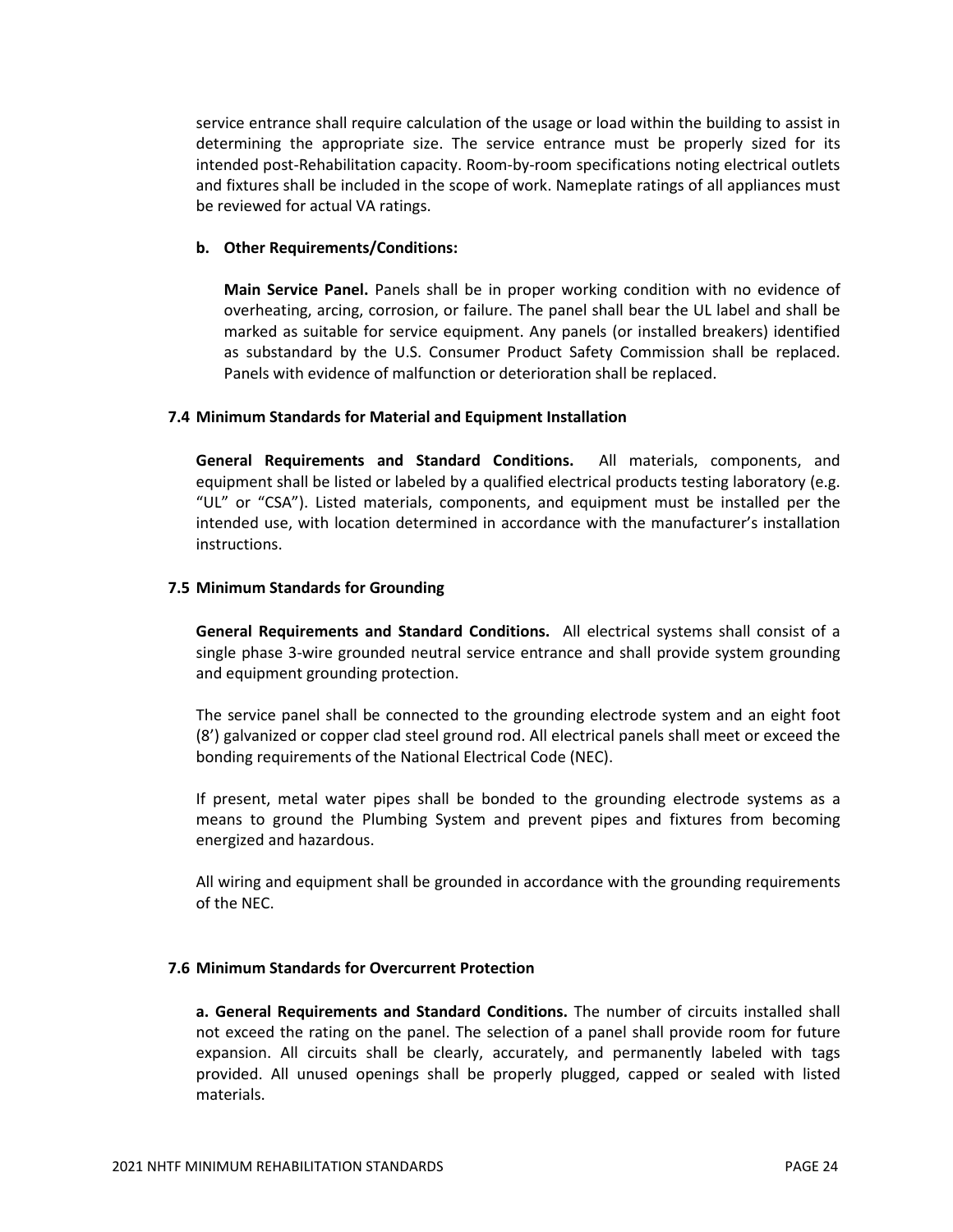**b. Substandard Conditions.** Tandem breakers shall only be used in panels designed for them. The use of tandem breakers in order to exceed the 16 circuits permitted on an 100 amp panel shall not be permitted. Any service equipment containing fuse over-current protection shall be replaced with properly rated circuit breaker type over-current protection devices.

**c. Other Requirements/Conditions.** Panel board over-current devices shall be properly sized and located at the exterior in a subpanel if the main service panel is in the interior. All existing circuits shall be load tested for tripping.

#### **7.7 Minimum Standards for Service Panel and Sub-Panel Connections**

**a. General Requirements and Standard Conditions.** All existing or new service panels shall be securely fastened to the dwelling. All panel boxes shall be listed and enclosed in 16 gauge sheet steel cabinets with doors and catches. Conductors entering the service shall have proper connectors and shall be securely and neatly attached at terminals. All circuits shall be marked and identified inside the panel box and any sub-panels.

**b. Substandard Conditions.** Wires shall not have any obvious nicks in the insulation and shall be properly bonded. Service panels shall not be located in bathrooms or closets. When replacement is necessary, the design and location of the service panel shall be considered in conjunction with the relevant needs and desires of the residents.

### **c. Other Requirements/Conditions.**

**(1) Panel Boxes.** If replacement is required, new panel boxes and subpanels must be installed at 48" AFF (as measured from the main shut off switch or to the highest breaker in the box). Relevant local code requirements will apply with regard to this measurement should this Section 7.7(c) conflict with the local code.

**(2) Weather head(s).** Weather heads shall be at least 12' above the finished grade.

**(3) Sub-panels.** Sub-panels, add-on boxes, or disconnects to existing services for additional circuits shall be allowed only if the existing service equipment is listed and designed for such extension and the installation is in compliance with the NEC. Sub-panels are allowed if the existing service panel has adequate capacity but no available expansion slots.

**(4) Service Disconnect.** The main disconnect shall be accessible and clearly marked as a service disconnect.

#### **7.8 Minimum Standards for Branch Circuits**

**a. General Requirements and Standard Conditions.** Protection against physical damage of exposed electrical equipment shall be provided throughout Rehabilitation.

# **b. Other Requirements/Conditions.**

**(1) Dedicated Circuits.** No less than one dedicated 20 amp circuit shall be present for each bathroom and no less than two 20 amp small appliance branch circuits serving the kitchen. A dedicated circuit shall not serve other receptacles. All 240 volt appliances or equipment shall be on separate circuits. The number of small appliances used by the occupants shall be taken into consideration when planning the circuit loads and placement of receptacles to avoid overloading a circuit and to eliminate the use of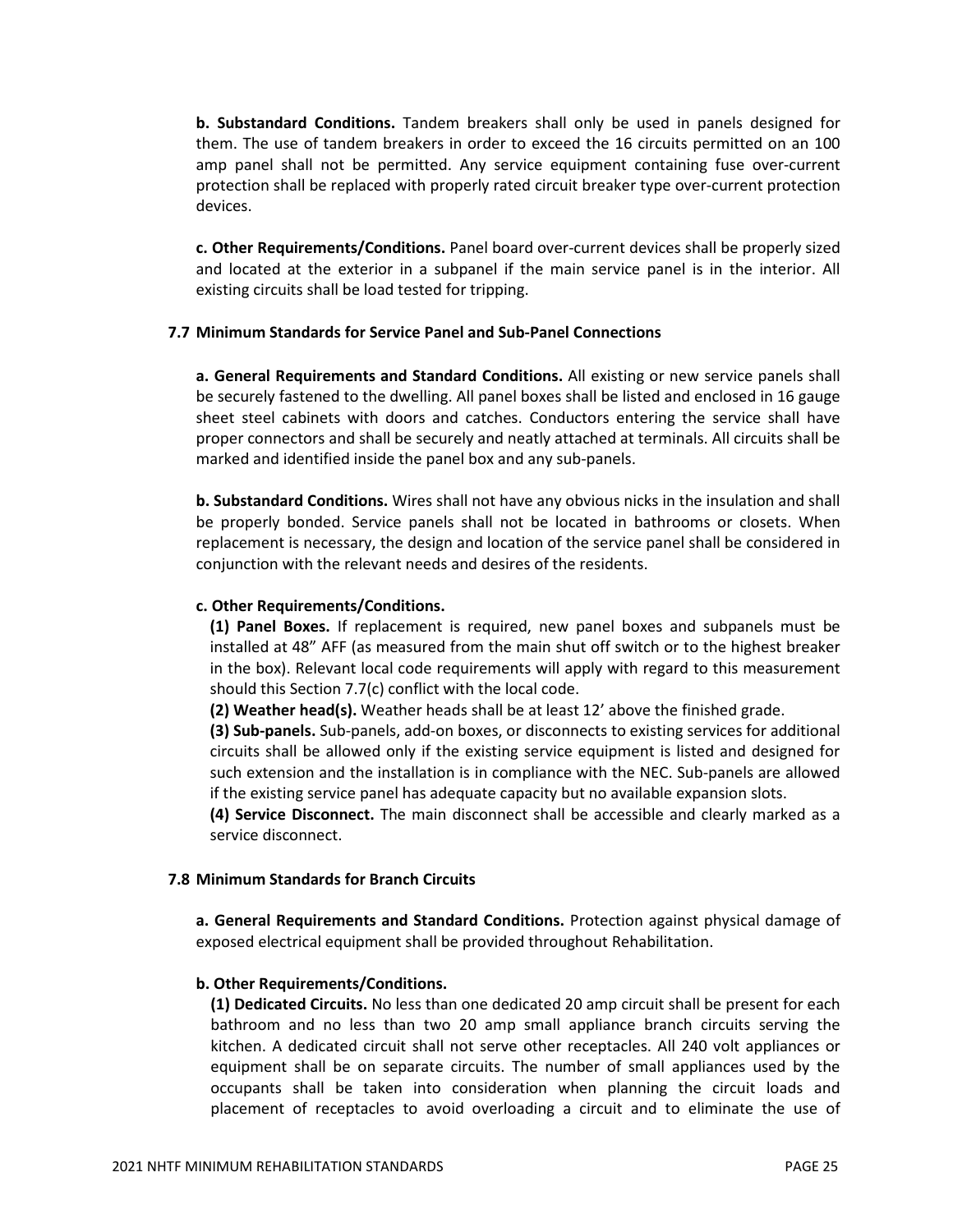extension cords or multiplex outlets. Additional circuits may be necessary and are allowed. Dedicated circuits are required for at least those appliances listed in subparagraphs  $(A) - (L)$  of this paragraph, if applicable and as sized in accordance with the manufacturer's instructions:

- **(A)** Refrigerators;
- **(B)** Separate freezers;
- **(C)** Electric range or cook top;
- **(D)** Electric oven;
- **(E)** Clothes dryer;
- **(F)** Electric water heater;
- **(G)** Electric furnace/air handler;
- **(H)** Microwave oven;
- **(I)** Air conditioner;
- **(J)** Sump pumps and water wells;
- **(K)** Septic system aerators; and
- **(L)** Any other major electric appliance.

**(2) Circuit Load Distribution.** All circuit wiring shall be properly sized to serve the load.

**(3) Two-wire Systems.** All 2-wire, ungrounded wiring shall be replaced with 3-wire, grounded wiring.

**(4) Unused Switches, Receptacles, Fixtures, Conductors and Openings.** Unused switches, receptacles, fixtures, and conductors that are obtainable or otherwise within reach shall be removed. All unused openings in outlets, devices, junction boxes, conduit bodies and fittings, raceways, cabinets, and equipment cases or housings shall be effectively closed with knockout seals to prevent vermin, insects, and building materials from coming into contact with wiring.

**(5) Wire Splices.** All splices shall be placed in accessible and listed junction boxes that are properly covered.

**(6) AFCI Protected Circuits.** All newly installed branch circuits that supply 15 and 20 amp receptacles installed in family rooms, dining rooms, living rooms, parlors, libraries, dens, sun rooms, recreational rooms, closets, hallways and similar rooms or areas shall be protected by a combination type arc-fault circuit interrupter installed to provide protection of the branch circuit.

#### **7.9 Minimum Standards for Receptacles**

**a. General Requirements and Standard Conditions.** All replacement receptacles must be tamper resistant, and shall be listed/labeled and installed per manufacturer's instructions. Boxes must be specifically designed for its intended purpose, properly sized (rated for the size of the circuit), and mechanically fastened with attached cover plates installed. Receptacles located in damp or we areas must be weatherproof and the wiring shall be run in boxes, conduit(s) and fittings that are listed for wet locations.

### **(1) Receptacle Locations**

 **(A) All Rooms.** All habitable spaces must have receptacles. In each family room, dining room, living room, parlor, library, den, sun room, bedroom, recreation room, or similar room or area, receptacles shall be installed so that at a minimum each wall has at least one receptacle. Receptacles shall be spaced so that at no point along the perimeter of the floor is more than 6' from a receptacle. Other rooms that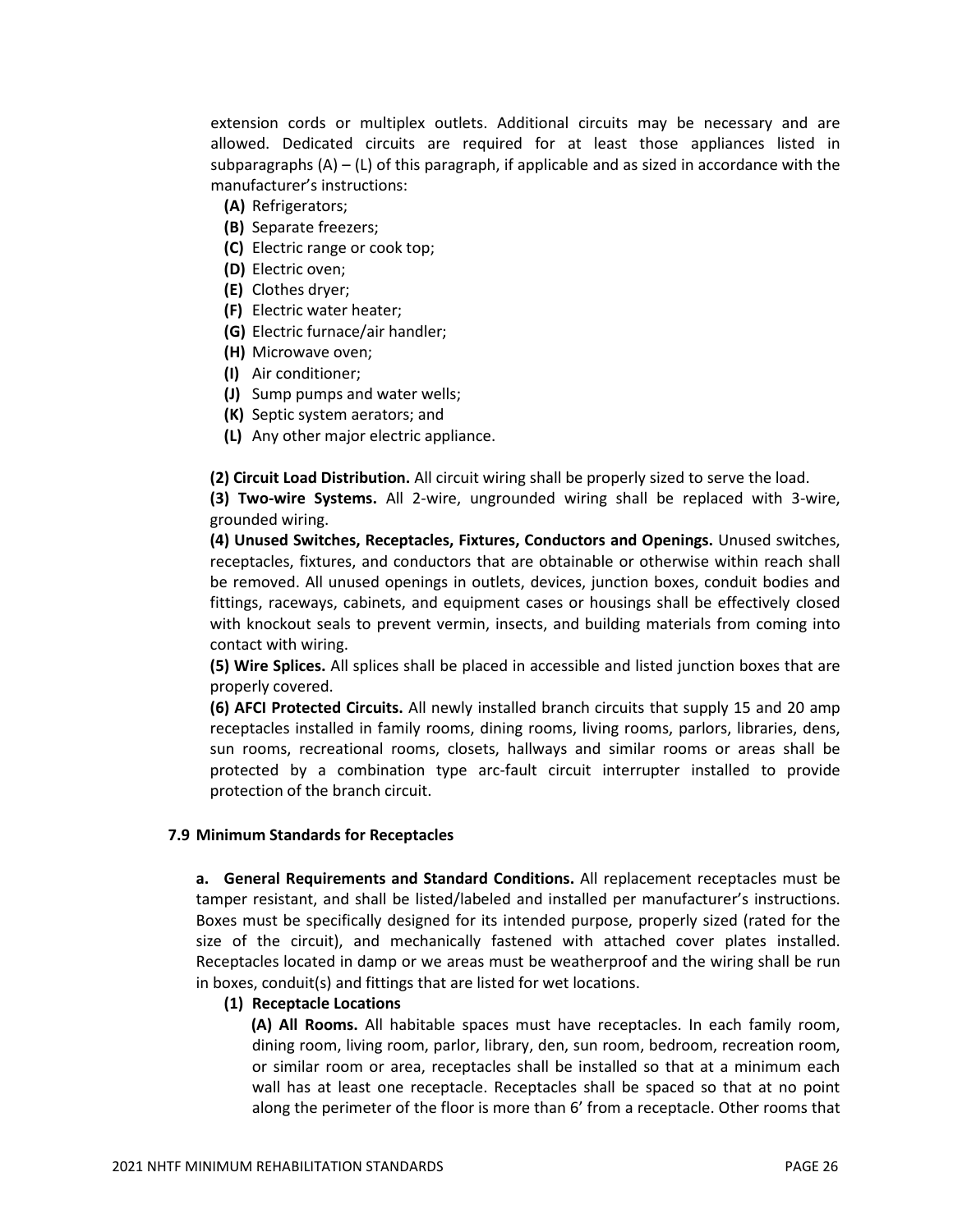are not regularly used by residents/occupants are permitted to have only a minimum of one receptacle per room. Receptacles should not be located lower than 15" above the finished floor.

**(B) Bathrooms.** All bathrooms must have at least one dedicated 20 amp receptacle outlet that is GFCI protected and located at least 3' from the outside edge of the sink. The receptacle shall be located not lower than 30" and not higher than 48" above the finished floor. Receptacles shall not be located within or directly over a bathtub or shower stall, and shall be at least 12" from the outer edge of the bathtub or shower opening.

**(C) Kitchens.** The kitchen shall have GFCI protected duplex receptacles on at least two separate 20 amp appliance circuits at the kitchen counter top spaced not more than 48" from each other. A separate dedicated, non-GFCI protected receptacle shall be required for each refrigerator and electric range or cook top, located directly behind it.

**(D) Other Exterior(s).** Exterior receptacles shall be GFCI protected and enclosed in a listed or labeled weatherproof box. One shall be required at the front of the house and one at the back.

**(2) GFCI Protection.** Receptacles located in bathrooms, kitchens, in a garage, at the exterior, and anywhere else located within 6' of a sink, shall be GFCI protected. Single use, dedicated receptacles for use by equipment and appliances such as washing machines and sump pumps shall not be GFCI protected, and shall be single, rather than duplex, receptacles when replaced.

### **7.10 Minimum Standards for Lighting**

**General Requirements and Standard Conditions.** Every habitable room and all living spaces (e.g., bathroom, toilet room, laundry room, furnace or utility room, and hallways) shall be provided adequate natural or artificial lighting, as applicable, and in accordance with paragraphs  $(1) - (3)$  of this section:

**(1) Natural lighting.** Natural lighting must be provided by exterior glazed openings that generally open directly onto a public way, yard, or court. The net glazed area generally must span a minimum eight (8) foot area of the floor in the room or adjoining space served.

**(2) Artificial lighting.** Artificial lighting must provide at least an average illumination of 10 footcandles (107 lux) over an area of the room served at a height of 30 inches above the floor.

**(3) Safety lighting.** All stairways (e.g. interior within dwelling unit and exterior serving dwelling unit(s)) must be illuminated by at least one artificial light fixture controlled by a remote wall switch located at the top and bottom of the stairway.

# **7.10 Minimum Standards for Fixtures and Switches**

- **a. General Requirements and Standard Conditions.** All replacement fixtures shall be listed or labeled, Energy Star qualified or equivalent, and must be installed in accordance with the manufacturer's installation instructions. If existing fixtures are in a good and safe condition, securely fastened to framing members, replacement is not required.
- **b. Substandard Conditions.** No fixture or receptacle shall hang from a base by unsupported wiring.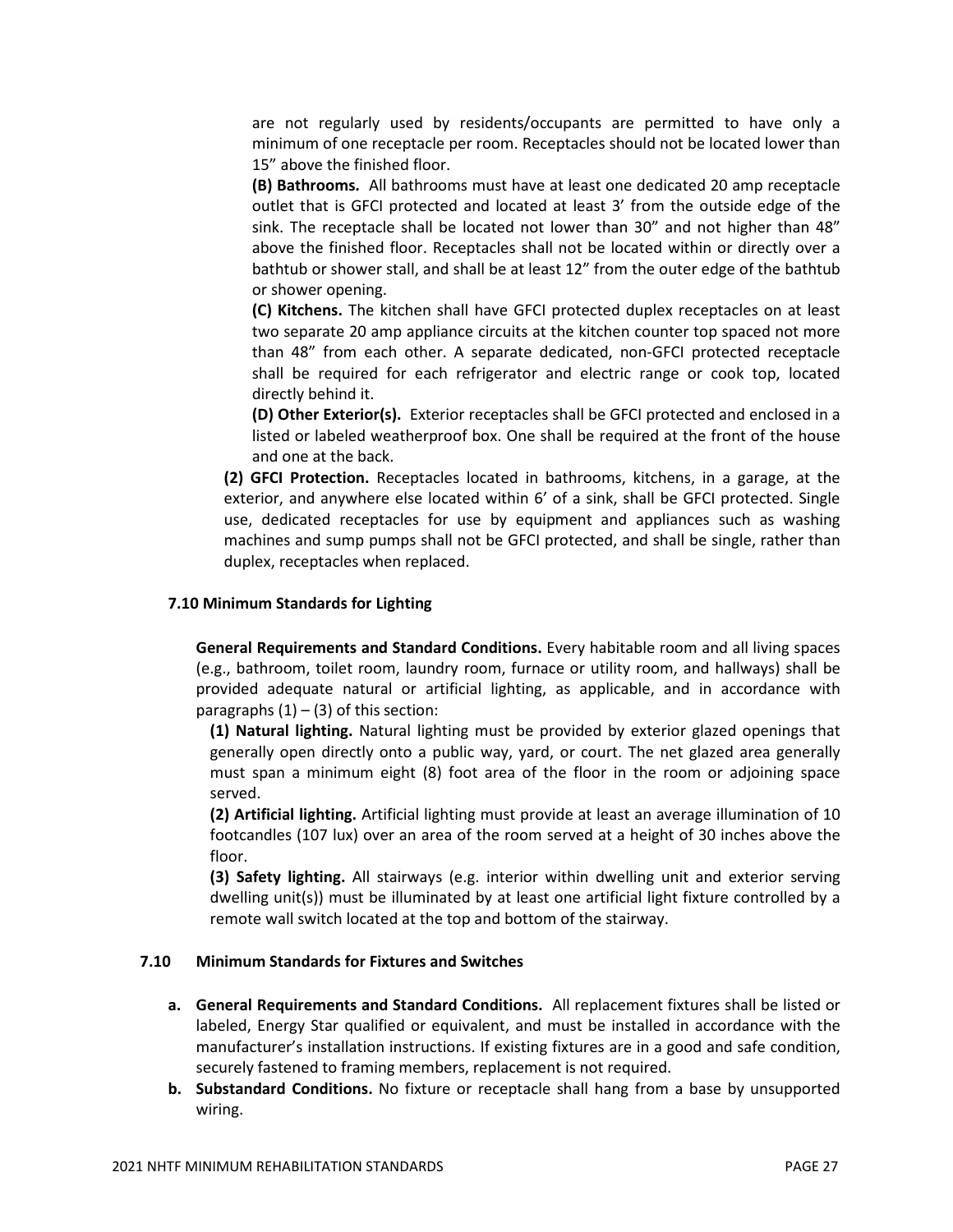# **c. Other Requirements/Conditions.**

**(1) Fixture and Switch Locations.** At a minimum, a permanently installed lighting fixture controlled by a wall switch is required in each room of the structure. Switches shall not be located in tub/shower areas or behind the swing of a door. All new wall switches must be located in a convenient and Accessible location.

**(2) Closet Fixtures.** All light fixtures installed in closets shall be surface mounted or recessed can lights. Recessed can lights shall be Insulation Contact Air Tight (ICAT) rated or its equivalent. Closet fixtures shall be a minimum 6" away from any storage, clothing, or other items, and have a protective cover over the bulb.

**(3) Lamps (Light Bulbs).** All replacement lamps must meet or surpass the industry standards for Energy Star qualified or equivalent Compact Florescent Lamps (CFLs) or Light Emitting Diodes (LEDs). Refer to Section 4.12 (*regarding* Minimum Standards for Lighting) for additional details.

#### **7.11 Minimum Standards for Smoke and Carbon Monoxide Detectors**

**a. General Requirements for Smoke Detectors.** Each dwelling shall have listed or labeled smoke detectors installed in each bedroom and in the hallway immediately adjacent to bedrooms. Smoke detectors shall draw their primary power from the electrical system, with battery backup, and without interruption except for over current protection. Smoke detectors shall be interconnected so that all detectors sound the alarm when any one senses smoke

**b. General Requirements for Carbon Monoxide Detectors.** In dwellings with attached garages and/or fuel-fired appliances, carbon monoxide detectors shall be installed. CO detectors shall be listed as complying with UL 2075 and installed outside the immediate vicinity of bedrooms. CO detectors shall be permanently installed and hard wired to the electrical system with battery backup.

# **8.0 Heating, Ventilation, and Air Conditioning (HVAC)**

#### **8.1 Minimum Standards for HVAC Systems**

**a. General Requirements and Standard Conditions.** In conjunction with other systems, the HVAC system of a housing unit must effectively maintain a comfortable living environment for the residents/occupants. At a minimum, paragraphs  $(1) - (3)$  of this Section 8.1(a) require all HVAC systems:

**(1)** Provide a reliable source of heated or cooled air, as applicable, and at a comfortable temperature for all habitable rooms;

**(2)** Control ventilation and indoor air quality; and

**(3)** Be free of contaminants that negatively affect indoor air quality.

**b. Substandard Conditions.** Repair or replacement is required if any Hazardous condition applies, which include but are not limited to, those listed in paragraphs (1) - (14) of this Section:

**(1)** Lack of a steady and dependable source of heating and cooling to all living areas;

**(2)** Gas-fired air handler inside the conditioned space which draws; combustion air from the interior;

**(3)** Combustion gases not venting to the exterior;

**(4)** Leaking, damaged, rusted or cracked heat exchanger;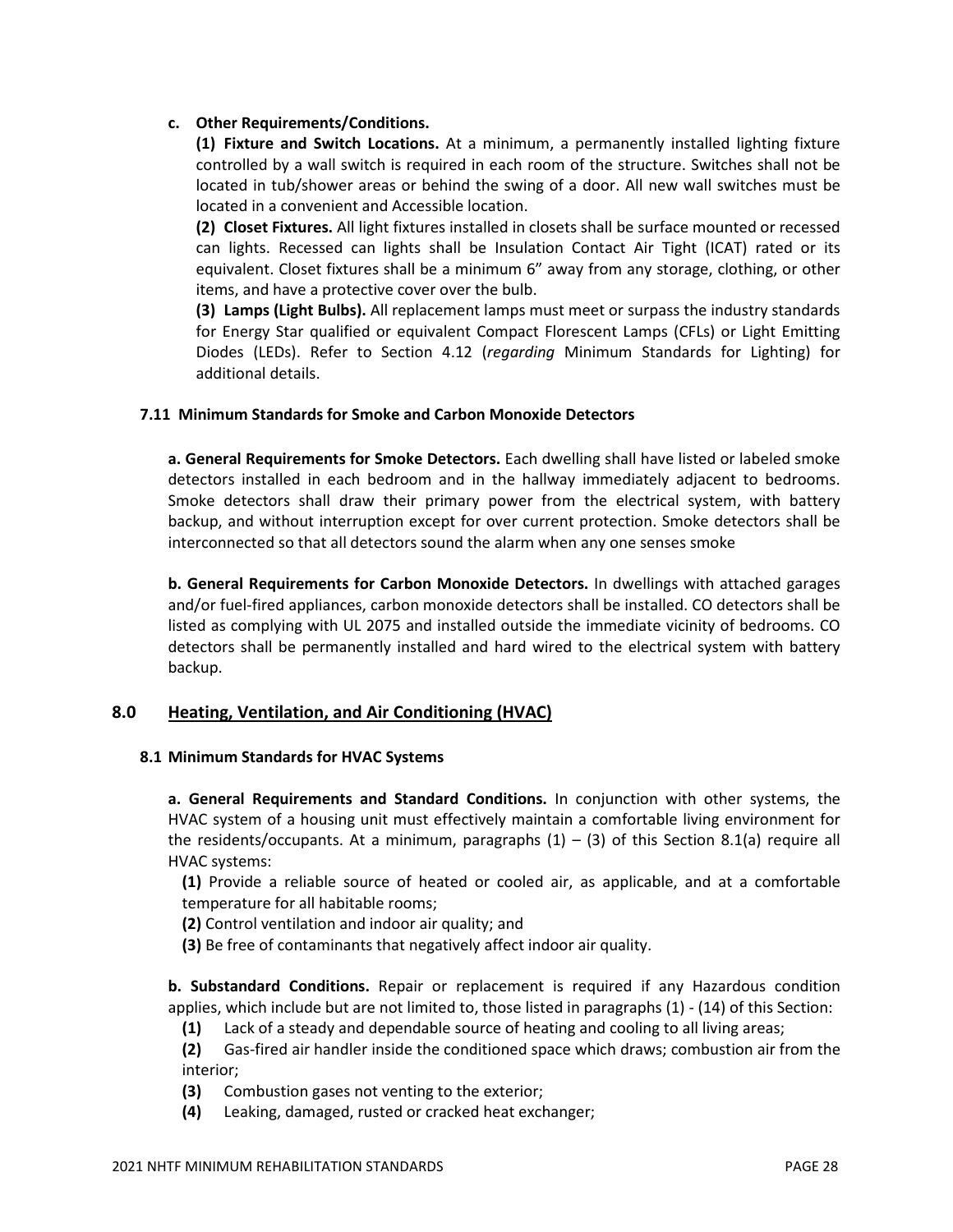**(5)** Leaking, corroded or damaged gas supply pipe;

**(6)** Missing gas shut-off at each appliance;

**(7)** Lack of a functioning pilot or electric start;

**(8)** Inadequate duct system that does not supply necessary conditioned air to all living areas;

**(9)** Leaking ducts or returns;

**(10)** Mismatched or poorly repaired equipment;

**(11)** Deficiencies are too numerous to justify repair expenses;

**(12)** Unvented gas-fired wall heaters in enclosed rooms. If existing, the wall unit shall be removed and the gas line capped;

**(13)** Gas-fired kitchen stoves and/or ovens without ventilation to the exterior;

**(14)** Lack of a functioning carbon-monoxide detector in homes with gas-fired appliances or equipment.

### **c. Other Requirements/Conditions.**

**(1) Sizing and Selecting a New System.** Replacement heating and cooling equipment shall be sized in accordance with the current version of the Air Conditioning Contractors of America (ACCA) 16 Manual J or other approved methodology. Equipment selection shall comply with the current version of ACCA Manual S or other approved methodology. Data for heating and cooling loads shall be calculated in accordance with required post-rehabilitation conditions.

**(2) Installation.** Installation of new systems shall comply with the manufacturer's installation instructions, as appropriate for the fuel source. All replacement equipment shall have a permanent electrical receptacle, switch, light fixture near the equipment, and installed in an accessible manner so that future inspecting, maintaining, and repairing the system can be completed.

**(3) Programmable Thermostat.** A programmable thermostat shall be installed when a new heating and cooling system is installed. Upon installation, the temperature settings shall be done by the contractor, the occupants shall be educated on using the thermostat and the instructions and warranty shall be provided to the occupants. The location of the thermostat shall be in a central location and not within 3' of doors, windows, appliances, or televisions and installed not higher than 48" AFF, measured from the center of the thermostat.

# **(4) Specific Requirements for Cooling Equipment.**

# **(A) Climate Zones.**

**(i)** Cooling equipment in Climate Zones 2 and 3 shall be 14.5 Seasonal Energy Efficiency Ratio (SEER)/12 Energy Efficiency Ratio (EER) Energy Star qualified, or its equivalent; or alternatively, shall be a heat pump.

**(ii)** Cooling equipment in Climate Zone 4 shall be 13 SEER, or its equivalent; or alternatively, shall be a heat pump.

*\*Refer to Section 8.1(c)(3) of these Standards for details regarding Heating Equipment.\**

**(B) Indoor Air Handler.** If the indoor air handler is being replaced, the outdoor coil shall also be replaced and it shall be matched to the indoor air handler, unless the outdoor coil is in good working condition and is compatible and properly sized to the new indoor air handler.

# **(5) Specific Requirements for Heating Equipment.**

#### **(A) Climate Zones.**

**(i)** Heating equipment in Climate Zones 2 and 3 shall be greater than or equal to 80% AFUE gas furnace (or its equivalent); greater than or equal to 8.2 HSPF/14.5 SEER/12 EER air-source heat pump, Energy Star qualified with electric backup (or its equivalent); or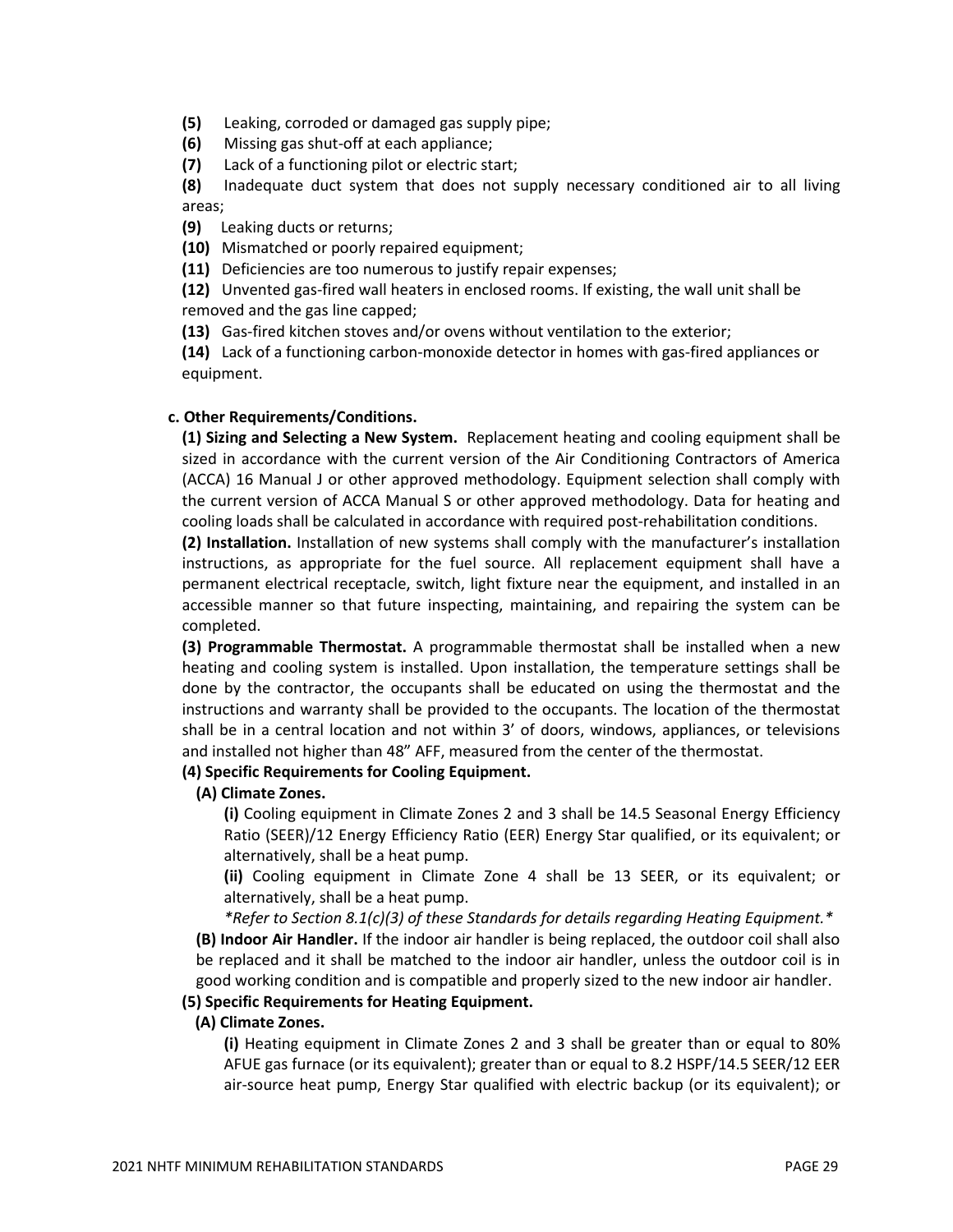alternatively, shall be a ground-source heat pump, Energy Star qualified (or its equivalent).

**(ii)** Heating equipment in Climate Zone 4 shall be greater than or equal to 90% AFUE gas furnace (or its equivalent); greater than or equal to 8.5 HSPF/14.5 SEER/12 EER airsource heat pump, Energy Star qualified with electric backup (or its equivalent); or alternately, shall be a ground-source heat pump, Energy Star qualified (or its equivalent).

### **8.2 Minimum Standards for the Distribution System.**

**a. General Requirements and Standard Conditions.** The distribution system (e.g. ductwork) must provide an adequate supply of conditioned air to each habitable room, as well as an adequate amount of return air from each habitable room. Existing distribution systems must be inspected to determine whether the system is operating efficiently, properly balanced, and adequately supplying conditioned air -- as this is required for all habitable rooms.

### **b. Other Requirements/Conditions.**

**(1) Duct Cleaning.** If the distribution system is dirty, but is otherwise operating effectively, duct cleaning is required. This requires complete duct sealing by mechanical means and with duct mastic (so as to adequately eliminate the source of dirt and debris entering the system). Duct cleaning must include all dryer vents.

**(2) Replacement and Relocation.** Replacement shall ensure all newly installed distribution systems are sized per the current version of the ACCA Manual D (or other Agency-approved methodology). Every effort should be made to relocate the replacement distribution system to the conditioned space through the installation of dropped soffits. If this is not possible, locating the distribution system in the attic shall require mechanical fastening, sealed with duct mastic, and insulated to R-8. Distribution systems shall not be located at the exterior of the home exposing the system to the elements

**(3) Installation.** Connections and routing of new ductwork shall be completed without kinks or sharp bends and without excessive coiled or looped flexible ductwork. All connections shall be mechanically fastened, sealed with mastic, and properly supported. Runs shall be insulated to R-8 if installed in unconditioned space.

**(4) Room Pressurization.** Room pressure balancing systems are recommended. Unbalanced distribution systems require transfer grills or jumper ducts to be installed to provide balance with rooms when doors are closed (with respect to the rest of the housing unit). Undercutting doors is prohibited.

#### **8.3 Minimum Standards for Ventilation and Indoor Air Quality**

**a. General Requirements and Standard Conditions.** At a minimum, sufficient ventilation must be provided so as to ensure adequate, continuous, non-contaminated air circulation throughout the Development.

## **b. Additional Requirements/Conditions.**

**(1) Exhaust fans.** Exhaust fans shall comply with or exceed the applicable requirements in 2012 IRC, Chapter 15, and must be at least Energy Star qualified (or its equivalent). All bathroom, toilet rooms, and kitchen fans shall exhaust to the exterior (either through the roof or a gable wall), be mechanically fastened, sealed with duct mastic, insulated to R-6, and have a mechanical damper. Flashing shall be installed to provide a positive drainage plain. Flex duct terminating at a gable vent is prohibited.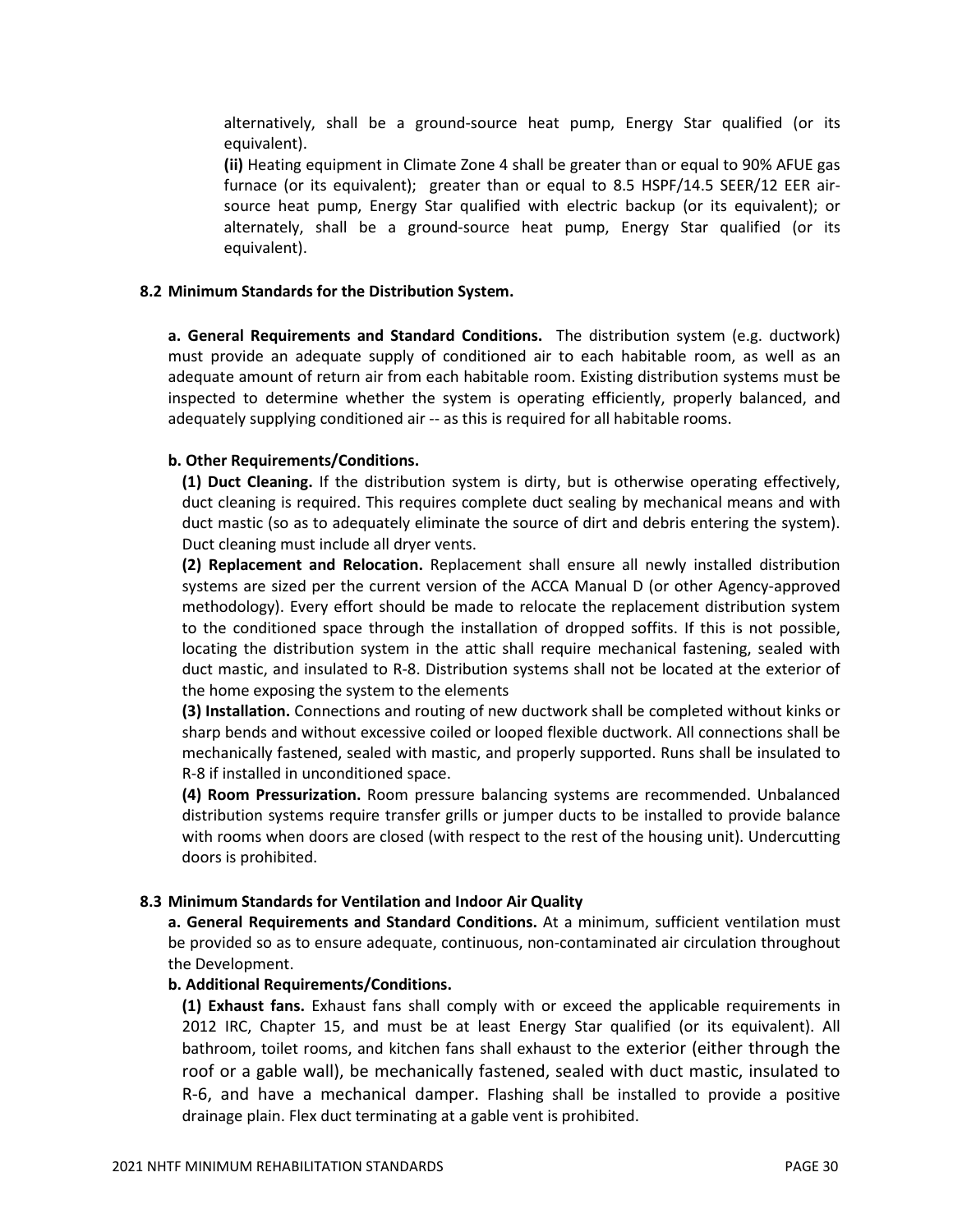**(A) Bathroom and Toilet Room Exhaust Fans.** All bathrooms and toilet rooms must be ventilated by exhaust fans (vented to the outside) unless an operable window is present. If a continuous fan is installed, it shall be greater than or equal to 20 cfm. Intermittent fans shall be greater than or equal to 50 cfm. Neither shall exceed 1.5 sones. Bathroom exhaust fans shall be installed on a dedicated GFCI protected circuit. Light kit, night light, and/or a heating element may be included with exhaust fans. Combustion appliances venting to the exterior shall not be located in bathrooms.

**(B) Kitchen Exhaust Fans.** Kitchens require mechanical exhaust fan(s) (e.g. kitchen range hoods) be installed unless adequately ventilated by an existing and operational exhaust fan (vented to the outside). If a continuous fan is installed, it shall be greater than or equal to 5 cfm. Intermittent fans shall be greater than or equal to 100 cfm.

**(C) Garage Exhaust Fans.** If a garage is attached to a Unit (e.g. sharing a common wall), then a UL listed exhaust fan shall be installed in the garage and connected to the operation of the garage door. The exhaust fan must at least turn on when the door is opened and off after 20 minutes.

**(2) Supply Air.** If supply air is installed and connected to the return plenum, subparagraphs (A) - (D) of this paragraph shall apply, which requires:

**(A)** Supply air inlets must not be located within 10 linear feet from known contamination sources such as stacks, vents, exhaust hood, or vehicle exhaust;

**(B)** Rodent and insect screens must be installed;

**(C)** Ventilation must come directly from the outdoors and not from adjacent dwelling units, garages, crawlspaces, or attics; and

**(D)** The duct must be mechanically fastened, sealed with duct mastic, insulated to R-6, and shall have a mechanical damper.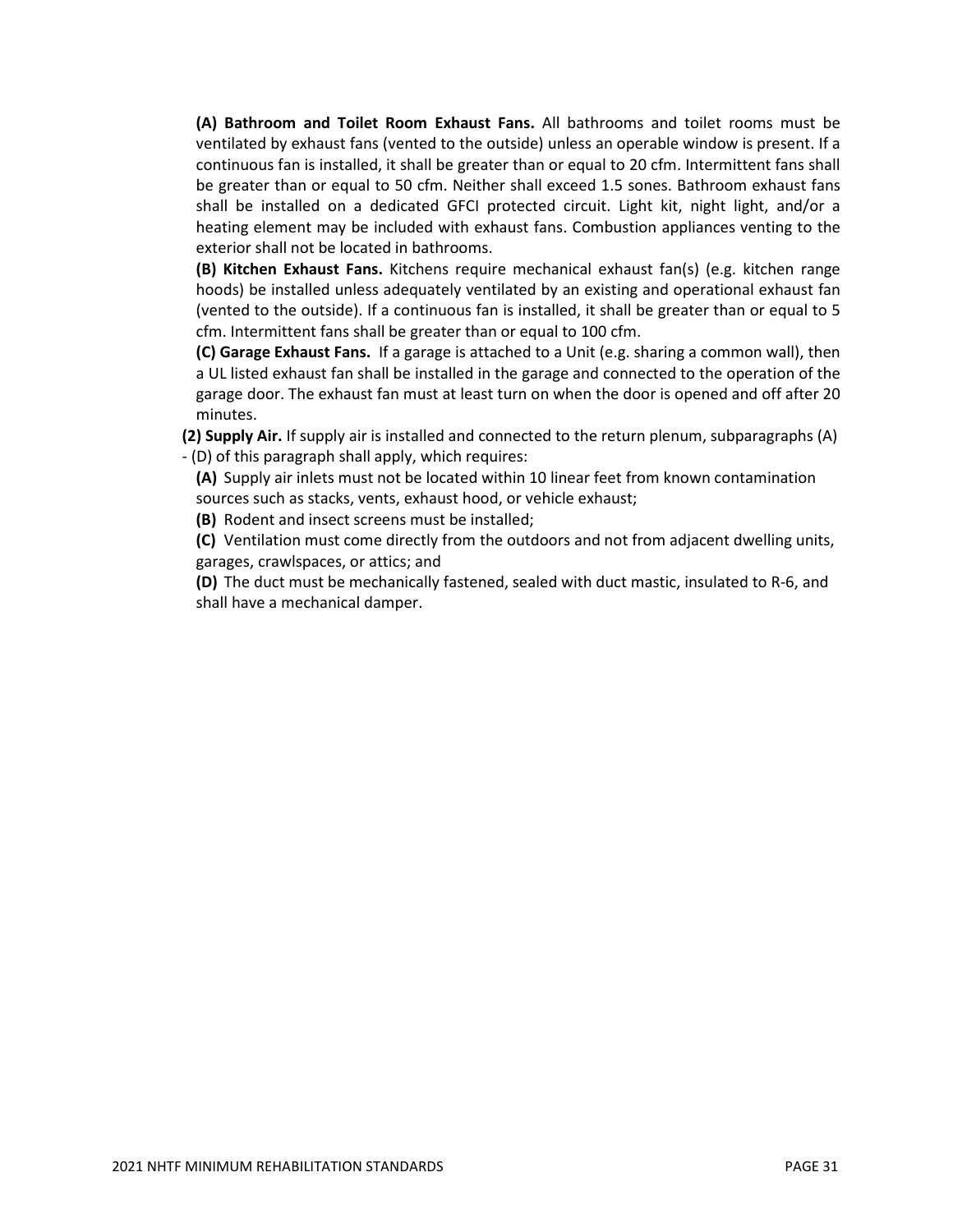# **Mandatory Development and Unit Standards**

# <span id="page-34-0"></span>**Health and Safety**

NHTF-assisted housing must be free of all health and safety defects, must meet minimum standards of habitability and functionality, and all inspected items with an observed deficiency must be corrected. Additionally, NHTF-assisted housing is subject to the requirements in 24 CFR §93.301(b)(1)(i) regarding identifying life-threatening deficiencies, which must be identified and addressed immediately if the housing is occupied at the time of rehabilitation. All critical health and safety items, which pose the possibility of death or more than a remote possibility of a critical health issue from long or short-term exposure by one or more of the occupants, shall be addressed. All items that threaten the integrity of the unit, because of failure to replace will lead to deterioration, collapse, or other failure of a housing component shall be addressed. All life-threatening deficiencies will be identified as part of the development's Scope and Cost Review and will be required to meet all applicable local code requirements. Life-threatening deficiencies are reported on the TDHCA Uniform Physical Condition Standards Checklist (Attachment A) for Developments subject to TDHCA compliance monitoring. This checklist indicates what constitutes a health and safety defect. These deficiencies are categorized as "Level 1", "Level 2" or "Level 3" according to HUD Final Dictionary of Deficiency Definitions (PASS) Version 2.3 dated 03/08/2000.

Standards for work performed and materials used will adhere to the requirements of the International Existing Building Code (IEBC) or International Building Code (IBC), as applicable, in the version adopted by 10 TAC § 13.9 Construction Standards.

#### **Lead-Based Paint**

NHTF-assisted housing is subject to the regulations at 24 CFR Part 35, subparts A, B, J, K, and R regarding lead-based paint poisoning prevention in residential structures. Applicants, developers, and builders of any project requiring the rehabilitation of structures built prior to 1978 must read, fully understand, and comply with 24 CFR Part 35, subparts A, B, J, K, and R.

The safety of children under the age of six, pregnant women and women of childbearing years are the most important to protect from lead based paint exposure. The occupants may be an older couple, but have the grandchildren who visit frequently, thus exposing a child under six to lead hazards. To be effective, lead abatement work must accomplish the following:

- Identify all possible lead hazards;
- Identify the household and family characteristics;
- Provide qualified contractors to perform work;
- Provide adequate monitoring of work; and

• Ensure that all identified lead-based paint hazards are eliminated and that the unit is physically clear of lead dust above the allowable amounts.

Inspection and testing for lead-based paint must be completed prior to determination of the scope of rehabilitation, a copy of the inspection and testing report must be provided as part of the work write-up.

It is to the responsibility of the inspector to identify the lead hazards and family characteristics. The Scope and Cost Review must be provided to the party conducting the lead-based paint, and the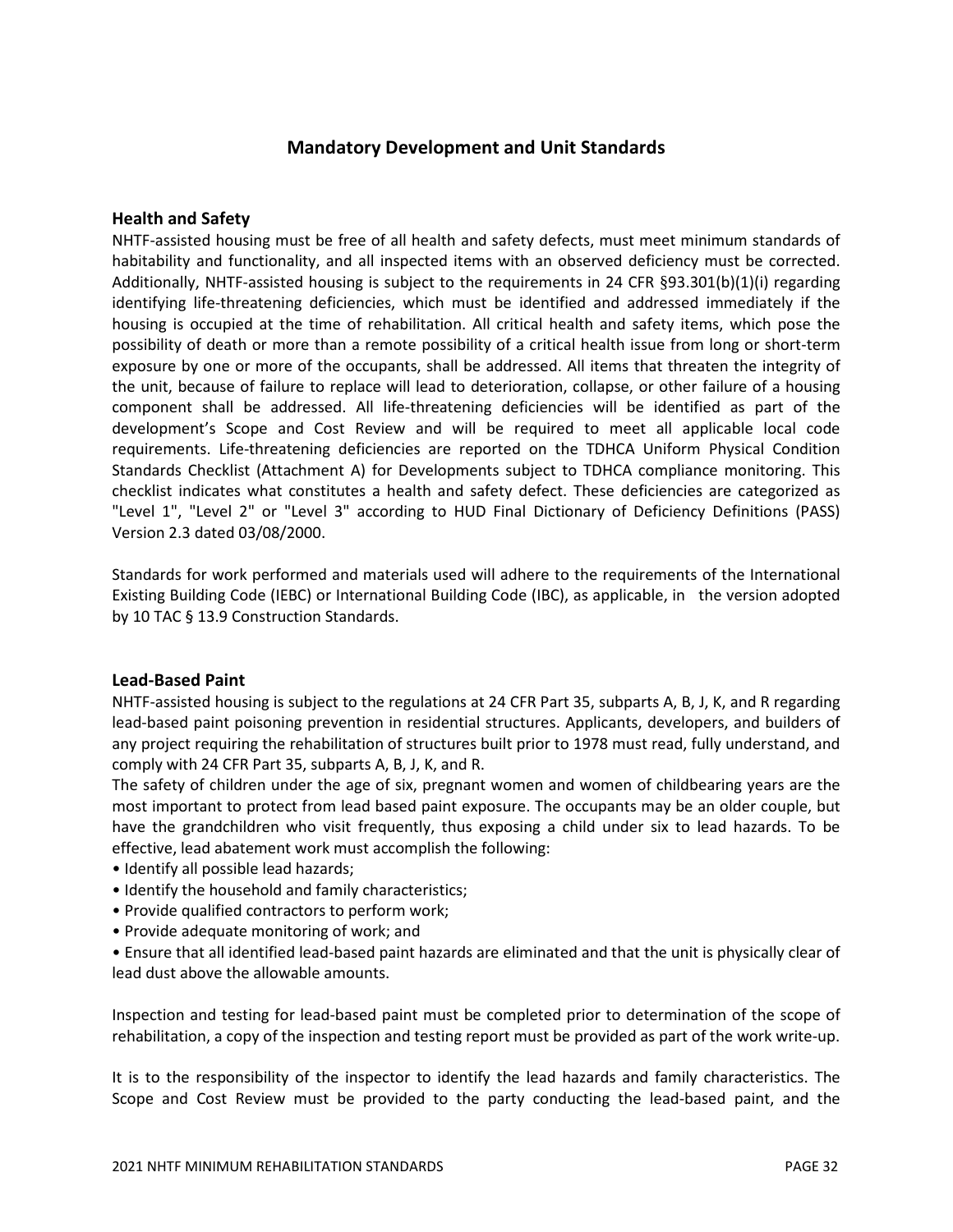Development Owner must implement the mitigation recommendations of the testing report. A plan must also be put in place for the scheduling of the work, including any necessary relocation.

In addition to following EPA and HUD rehabilitation regulations on lead-based paint abatement, all projects are required to adhere to the State lead-based paint abatement rules found in the Texas Administrative Code, Title 25, Chapter 295, Subchapter I - Texas Environmental Lead Reduction prior to project completion. The Texas Environmental Lead Reduction Rules (TELRR) cover several areas of leadbased paint activities in housing including the training and certification of persons conducting lead inspections, risk assessments, abatement, and project design.

# **Accessibility**

NHTF-assisted housing must meet the accessibility requirements of 24 CFR Part 8 (implementing Section 504 of the Rehabilitation Act of 1973) and Titles II and III of the Americans with Disabilities Act (implemented at 28 CFR Parts 35 and 36), as applicable upon project completion. "Covered multifamily dwellings", as defined at 24 CFR §100.201, must also meet applicable design and construction requirements at 24 CFR §100.205 (implementing Fair Housing Act) and as further described in 10 TAC Chapter 1, Subchapter B. Additionally, the Scope and Cost Review Report must include an analysis of compliance with the Department's accessibility requirements relating to the Site and Development Requirements and Restrictions described in the above subchapter of the Texas Administrative Code and identify the specific items in the scope of work and costs needed to ensure that the Development will meet these requirements upon project completion.

# **Disaster Mitigation**

Where relevant, NHTF-assisted housing must be improved to mitigate the impact of potential disasters, in accordance with applicable State and local codes, ordinances, and requirements, in addition to the Uniform Physical Condition Standards or other requirements established by HUD. Threshold requirements in the Texas QAP are applicable to NHTF-assisted rehabilitation projects. 10 TAC Chapter 11 requires all reconstruction Developments located within a 100 year floodplain as identified by the Federal Emergency Management Agency (FEMA) Flood Insurance Rate Maps to develop the site in full compliance with the National Flood Protection Act and all applicable federal and state statutory and regulatory requirements. The Applicant will have to use floodplain maps and comply with regulation as they exist at the time of commencement of construction. Applicants requesting NHTF funds must also meet the federal environmental provisions under 24 CFR §93.301(f)(2)(vi). If no FEMA Flood Insurance Rate Maps are available for the proposed Development Site, flood zone documentation must be provided from the local government with jurisdiction identifying the 100 year floodplain.

Standards for work performed and materials used will adhere to the requirements of the International Existing Building Code (IEBC) or International Building Code (IBC), as applicable, in the version adopted by 10 TAC §13.9, Construction Standards.

Furthermore, Section 13.9 requires all developments financed with Direct loans located in designated disaster sites as described in 28 TAC §5.4008 to comply with 28 TAC §5.4011 (relating to Applicable Building Code Standards in Designated Catastrophe Areas for Structures Constructed, Repaired or to Which Additions Are Made On and After January 1, 2008). Designated Catastrophe Areas include areas prone to wind damage. These areas are to adhere to building standards set forth by the Building Code for Windstorm Resistant Construction ("Texas Windstorm Code"), effective September 1, 1998.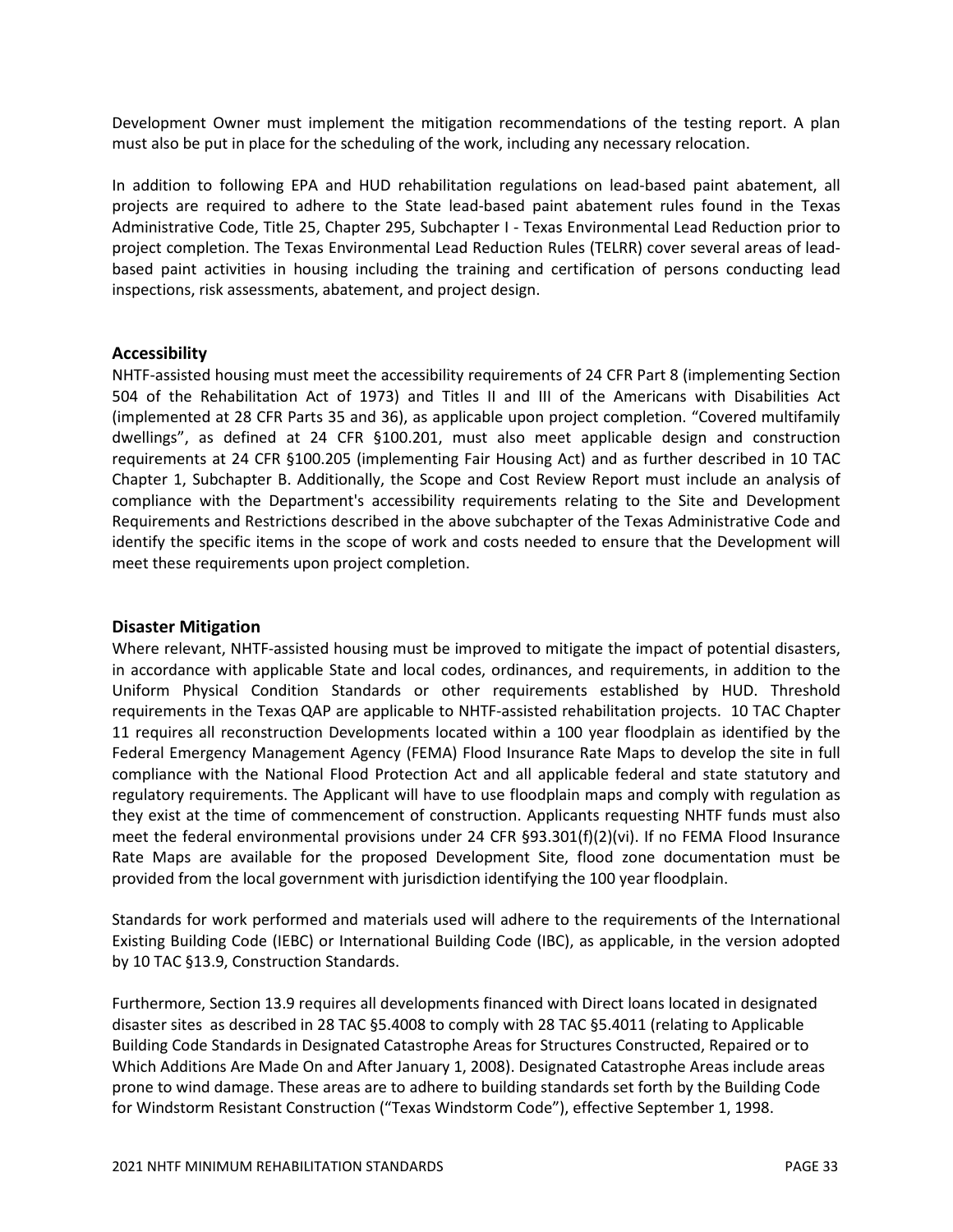Amendments to the Texas Windstorm Code are adopted by reference, initially effective on June 1, 2002. Starting September 1, 2020, the Texas Windstorm Code was updated to require adherence to the 2018 International Residential Code (IRC) or the 2018 International Building Code (IBC).

As the climate changes, it is evident that disaster mitigation standards must adapt to a wider range and increased frequency of catastrophic events. As such, 28 TAC §5.4008(d) requires at least bi-annual review of the standards set forth in 28 TAC §5.4001 et. seq. The Building Code Advisory Committee authorized and further described at 28 TAC §5.4800 is charged with reviewing the building code standards specified in the plan of operation set forth in 28 TAC §5, and is required to recommend any changes to these standards that the committee deems appropriate. Work performed and materials used within the IEBC or IBC include provisions for wind resistance, water resistance, fire resistance and temperature extremes. Requirements include but are not limited to exterior walls, roof assemblies and rooftop structures, structural design for minimum design loads (snow, wind, rain, flood, ice, and earthquake as well as the required load combinations), foundations, instillation and material quality for masonry, steel, wood, glass, gypsum products, and plastics.

Although earthquakes in Texas are rare, the IEBC and IBS does supply requirements intended to ensure that structures can adequately resist seismic forces. These seismic provisions represent the best available guidance on how structures should be designed and constructed to limit seismic risk.

# **Broadband Infrastructure**

HTF-assisted housing must provide for the installation of broadband infrastructure to be completed in accordance with 24 CFR §93.301(b)(2)(vi) and at no charge to the residents. 10 TAC §11.101(b)(4)(A).

# **Environmental Requirements**

HTF-assisted housing must meet the minimum environmental requirements in 24 CFR §93.301(f)(2).

# **Development and Unit Amenities**

Housing improvements beyond those described in these Standards must include all applicable amenities and energy and water efficiency features in accordance with 10 §TAC 11.101(b)(4), (5), and (6), as amended.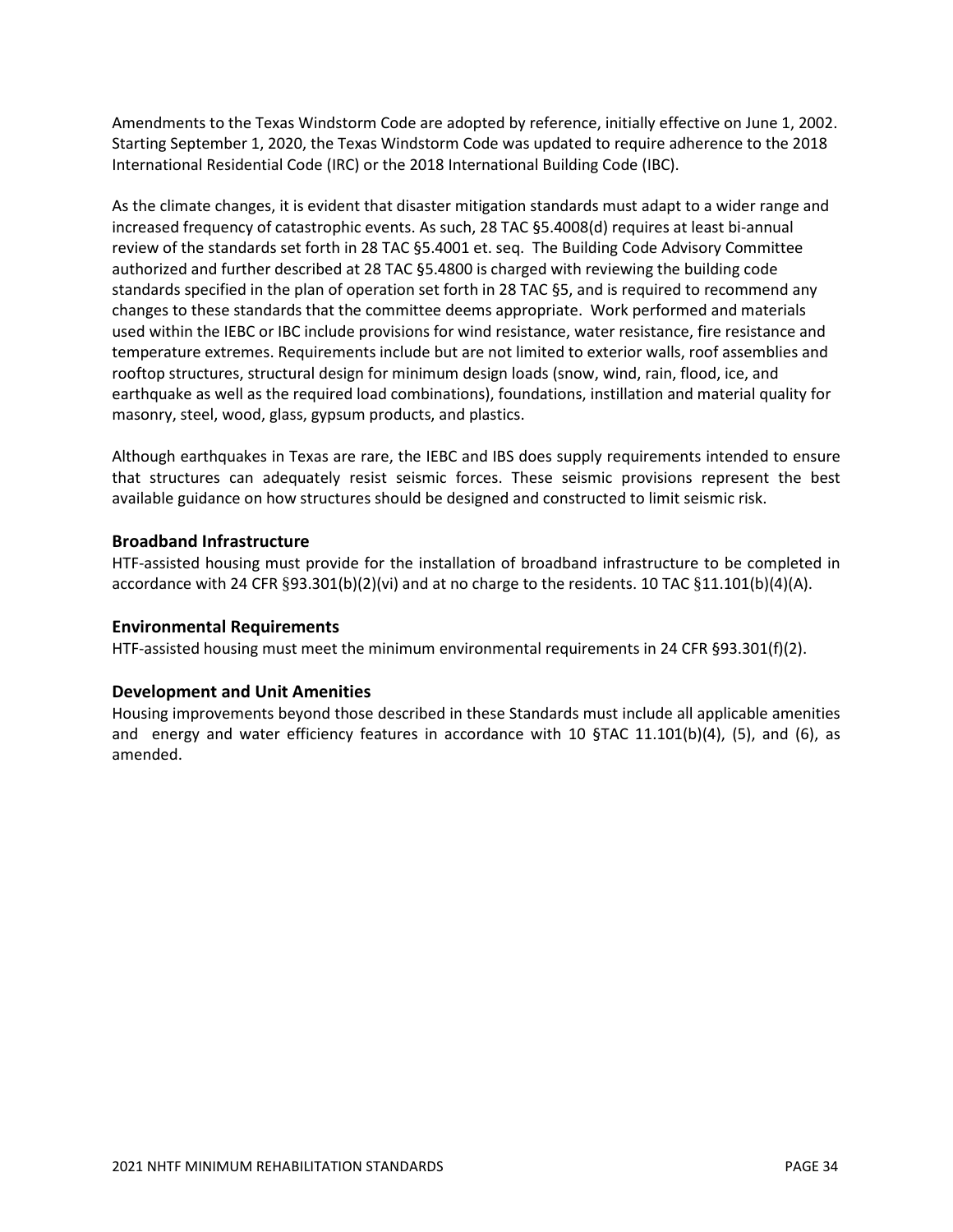# **Inspections, Construction Documents, & Compliance (24 CFR §93.301(b)(2)-(3))**

#### **Inspections**

All NHTF-assisted rehabilitation projects must comply with TDHCA written inspection procedures. TDHCA will conduct initial, mid-progress, and final inspections during construction to identify any deficiencies that must be addressed and ensure that all work is in accordance with approved standards, as applicable. *See*, 24 CFR §93.301(b)(3). TDHCA is responsible for initial and ongoing on-site inspections for rental housing during the affordability period. *See*, 24 CFR §§93.301(b)(3) and 93.301(e); *see also*, 10 TAC §13.11(Post-Award Requirements).

#### **Work Write-Ups**

Each repair should be detailed as required through the use of plans, drawings, specifications (conforming to the MasterFormat work write-ups). At a minimum each repair should be detailed in a work write up that specifies the location, required demolition, and methods and materials with enough detail to determine the desired outcome or finished product. Work-write ups can reference plans and specifications as needed but must be detailed enough to complete repairs. Moreover, work write-ups must comply with State and local codes, ordinances, requirements, and TDHCA standards.

# **Cost Estimates**

Written Cost Estimates are required for all NHTF-assisted rehabilitation projects. Cost estimates must be reasonably prepared and submitted to the Department for approval in accordance with Title 10, Part 1, Chapter 10 of the Texas Administrative Code and these Standards. *See*, 24 CFR 93.301(b)(2) and (3); *see also,* 10 TAC §13.11(Post-Award Requirements)(regarding documents that must be submitted to the Department for review and approval prior to loan closing).

# **NHTF Annual Auditing, Recordkeeping, and Certifications**

NHTF-assisted housing must comply with the auditing, recordkeeping, and cost certification requirements of 24 CFR §93.406 and 24 CFR §93.406.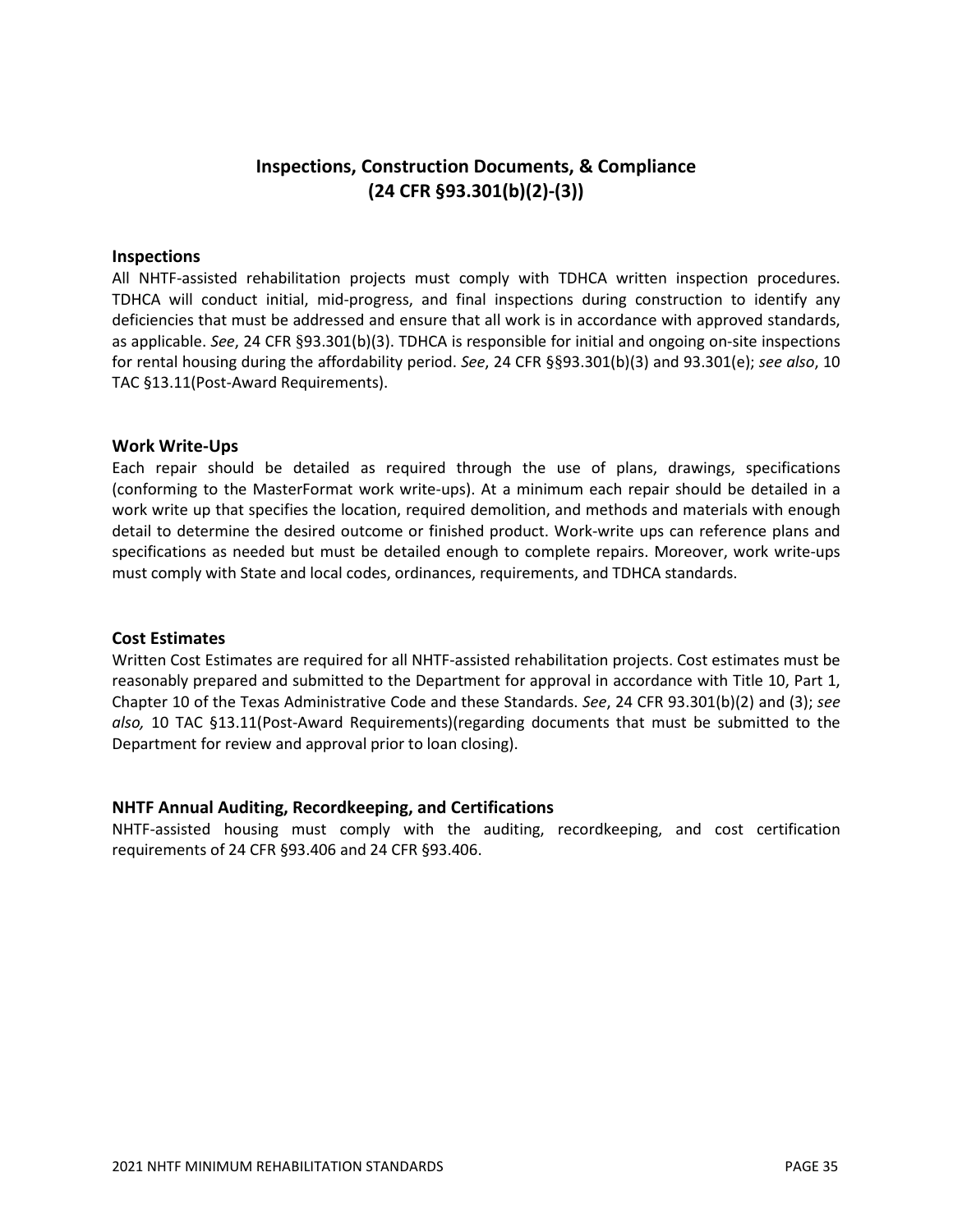# **Scope of Work and Post-Rehabilitation Standards**

# **Uniform Physical Conditions Standards (UPCS)**

All Developments funded by the Department must be decent, safe, sanitary, in good repair, and suitable for occupancy throughout the entire Affordability Period. 10 TAC §10.621; 24 CFR §5.703.

At a minimum, NHTF-assisted housing must comply with HUD's Uniform Physical Condition Standards (UPCS], as found in 24 CFR §5.705 and further provided for in 24 CFR §5.703. Developments must also comply with all local health, safety, and building codes; ordinances; and zoning requirements. Developments in jurisdictions without applicable State or local building codes must adhere to the International Existing Building Code (IEBC), and where the International Building Code (IBC)) of the International Code Council in addition to the UCPS. Refer to **Appendix A: Uniform Physical Condition Standards (UPCS)** for additional details.

# **AND**

# **Scope and Cost Review (SCR)**

This report is required for NHTF-assisted Rehabilitation Developments. The SCR Report must be prepared in accordance with 10 TAC §11.306 (relating to Scope and Cost Review Guidelines) and submitted as required under 10 TAC §11.205(3)(relating to Scope and Cost Review (SCR)). Importantly, the report must be accompanied by the Department's SCR Supplement in the form of an excel workbook as published on the Department's website. Refer to **Appendix B: Scope and Cost Review (SCR)** for additional details.

# **AND**

# **Capital Needs Assessment (CNA)**

All NHTF-assisted Rehabilitation Developments must also submit a capital needs assessment (CNA) estimating the useful life of each major system. 10 TAC §11.205(3). The CNA shall determine the work to be performed and identify the long-term physical needs of the project. 24 CFR §93.301(b)(1)(ii). Moreover, the assessment must include a comparison between the local building code and no earlier than the 2015 version of the IEBC of the International Code Council. 10 TAC §11.205(3). If the remaining useful life of one or more major system is less than the applicable period of affordability, a replacement reserve must be established with adequate monthly payments made to repair or replace the systems as needed. See, 24 CFR §93.301(b)(1)(ii); *see also*, 10 TAC §10.404 (Reserve Accounts).

In addition to the minimum CNA requirements, the Report must be accompanied by the Department's SCR Supplement in the form of an excel workbook as published on the Department's website. 10 TAC §11.205(3)(relating to Scope and Cost Review(SCR)). Refer to **Appendix C: Capital Needs Assessment (CNA)** for additional details.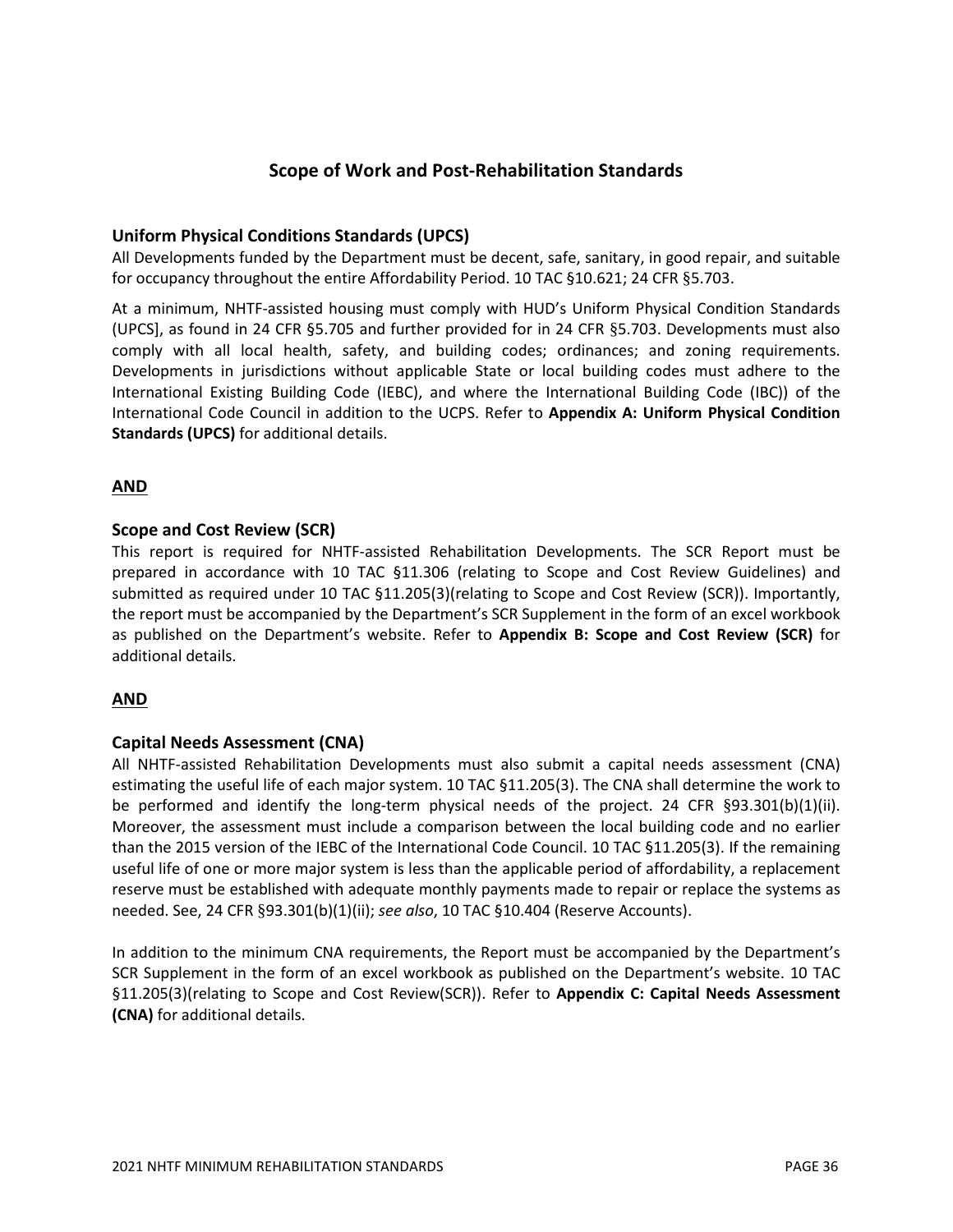# **APPENDIX TO NHTF MINIMUM REHABILITATION STANDARDS**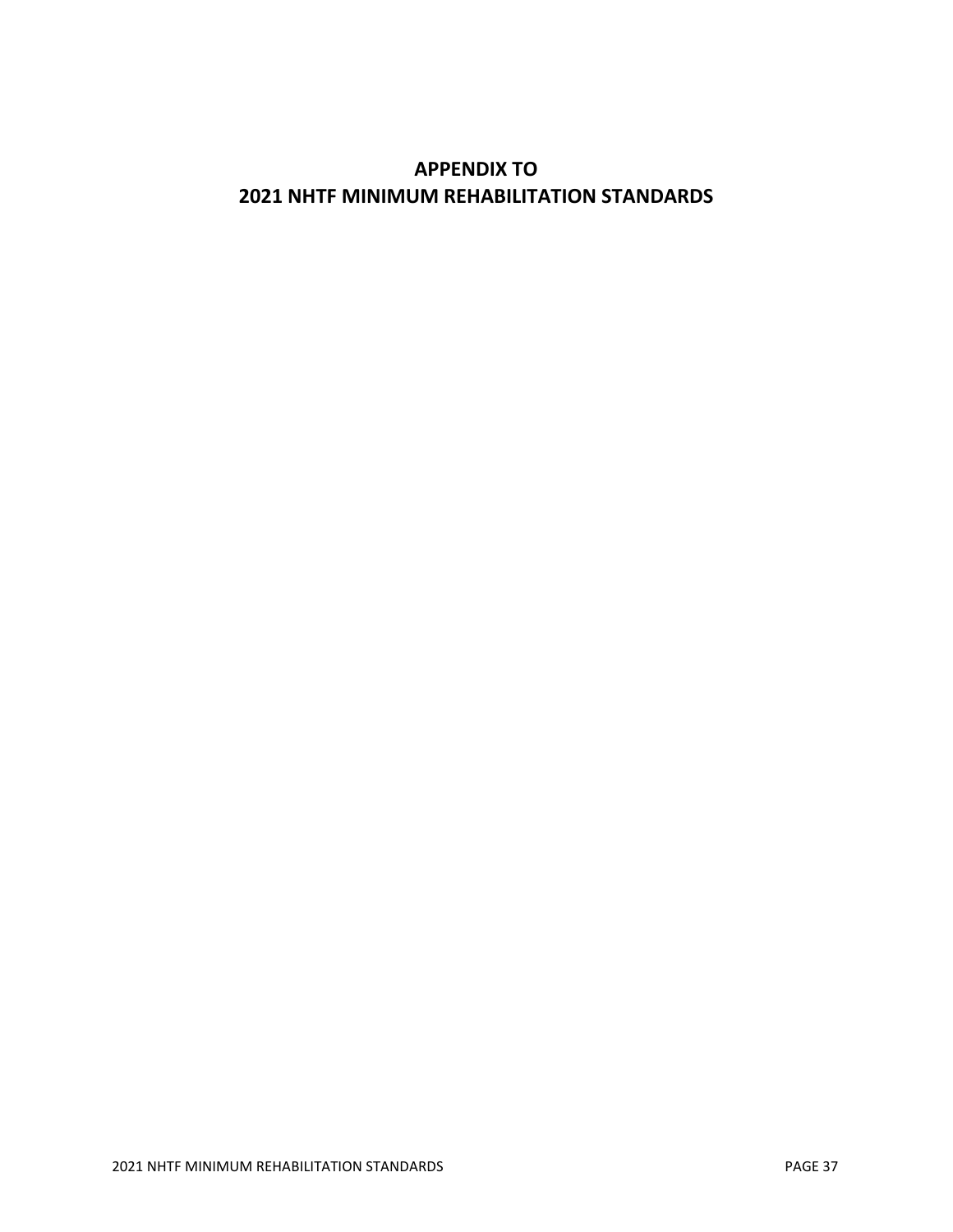# **APPENDIX A: Uniform Physical Condition Standards (UCPS)**

# **Introduction**

All Developments funded by the Department must be decent, safe, sanitary, in good repair, and suitable for occupancy throughout the entire Affordability Period. 10 TAC §10.621; 24 CFR §5.703. This requires that, at a minimum, NHTF-assisted housing comply with HUD's Uniform Physical Condition Standards (UPCS) provided in 24 CFR Part 5, Subpart G.

Importantly, the UPCS is a minimum threshold requirement for NHTF-assisted housing. Developments are still responsible for complying with applicable local health, safety, and building codes; ordinances; and zoning requirements. Even Developments in jurisdictions without applicable State or local building codes must still comply with the 2012 International Existing Building Code (IEBC) in addition to the UPCS.

### **UPCS Compliance Inspections**

The Department's Compliance Division or its Affiliate(s) is responsible for conducting UPCS inspections of NHTF-assisted multifamily developments. *See* §200.853. Inspection frequency will be determined using the scoring and ranking methodology of HUD's Real Estate Assessment Center (REAC). *See* §200.857(a) – (b). Unless otherwise determined by the Department, UPCS Inspections will be conducted once every three years during the Affordability Period.

During an Inspection, observable deficiencies for inspectable items will be identified for all major areas of NHTF-assisted rehabilitated housing, including the **(1) Site; (2) Building Exterior; (3) Building Systems; (4) Dwelling Units; (5) Common Areas; and (6) Health and Safety Considerations**. Correcting deficiencies is an important part of the Applicant/Borrower's ongoing responsibility to maintain the physical state of the Development so that it is decent, safe, sanitary, and in good repair. This responsibility must be maintained throughout the entire Affordability Period.

**Depending on the type of Deficiency identified, the responsibility to address and remedy Deficiencies may either be (1) immediate or (2) completed with the project's scope of work.** 

**1. Life Threatening Deficiencies (LTD)** are identified in the Exigent Health and Safety Report(s) and require immediate attention or remedy. **For projects involving the acquisition or rehabilitation of occupied housing, Life Threatening Deficiencies MUST be immediately addressed AND remedied**. Life Threatening Deficiencies include, but not are limited to, the following (categorized below by major Inspectable Areas):

**Site:**

- Air Quality propane/natural gas/methane gas detected
- Electrical Hazards exposed wires/open panels; water leaks on/near electrical equipment

# **Building Exterior:**

- Electrical Hazards exposed wires/open panels; water leaks on/near electrical equipment
- Emergency Fire Exits Emergency/Fire Exits Blocked/Unusable
- Fire Escapes blocked egress/ladders; visibly missing components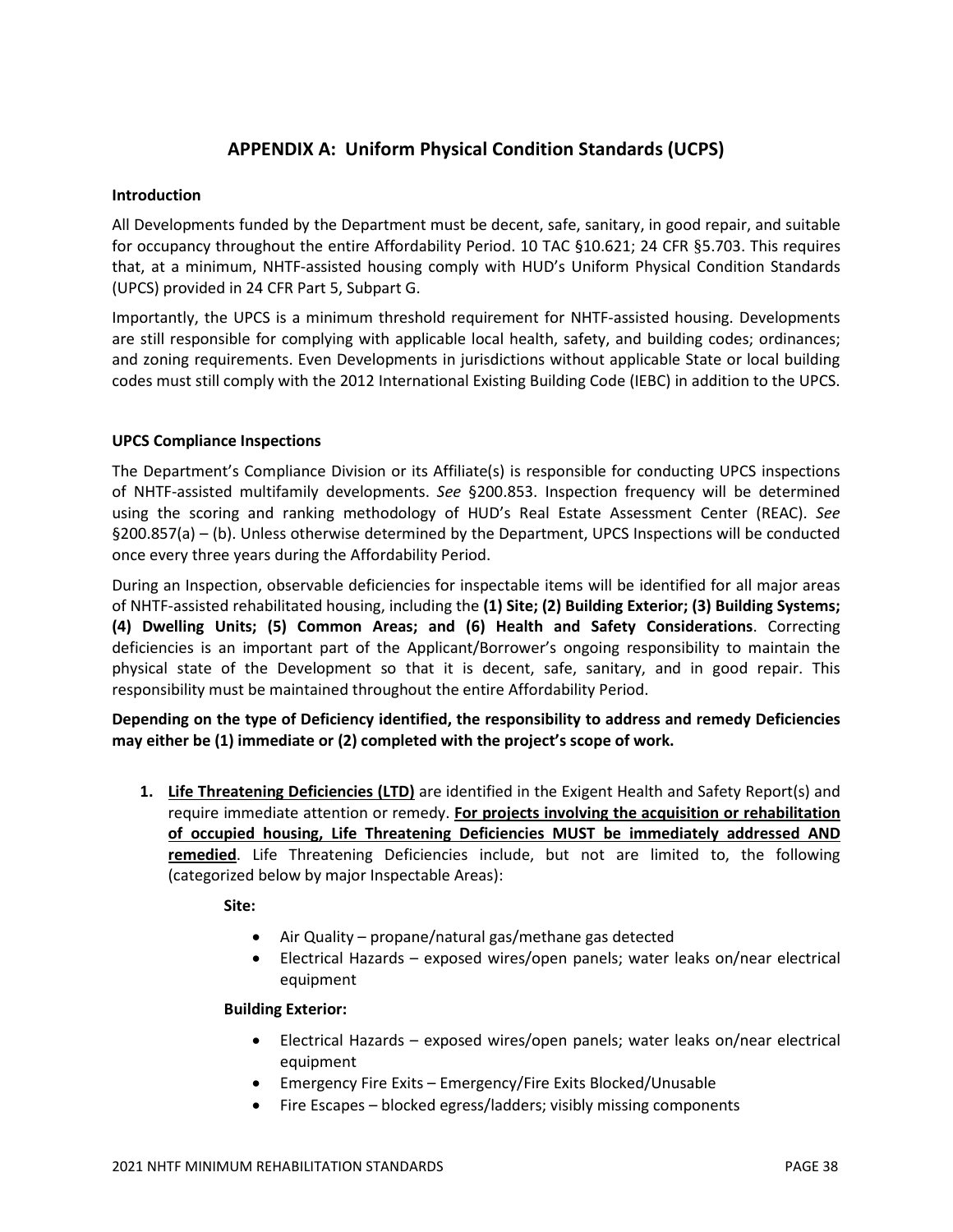• Windows – security bars prevent egress

## **Building Systems:**

- Domestic Water misaligned chimney/ventilation system
- Electrical System missing breakers/fuses; missing covers
- Fire Protection missing/damaged/expired extinguishers
- Air Quality propane/natural gas/methane gas detected
- Electrical Hazards exposed wires/open panels; water leaks on/near electrical equipment
- Emergency Fire Exits emergency/fire exits blocked/unusable
- HVAC misaligned chimney/ventilation system

#### **Common Areas:**

- Electrical missing breakers; missing covers
- HVAC misaligned chimney/ventilation systems
- Outlets/Switches/Cover Plates missing/broken
- Windows security bars prevent egress
- Electrical Hazards exposed wires/open panels; water leaks on/near electrical equipment
- Emergency Fire Exits emergency/fire exits blocked/unusable

#### **Unit:**

- Electrical System missing breakers/fuses; missing covers
- Air Quality propane/natural gas/methane gas detected
- Electrical Hazards exposed wires/open panels; water leaks on/near electrical equipment
- Emergency Fire Exits emergency/fire exits blocked/unusable
- Water Heater misaligned chimney/ventilation system
- HVAC System misaligned chimney/ventilation system
- Outlets/Switches missing; missing/broken cover plates
- Smoke Detector missing/inoperable
- Windows security bars prevent egress
- **2. Non-Life Threatening Deficiencies** generally include all other observable deficiencies. Any and all Non-Life Threatening Deficiencies must be completed with a project's scope of work and thus corrected prior to project completion. Non-Life Threatening Deficiencies include but are not limited to those listed as "NLT" or "Non-Life Threatening Deficiencies" in *Attachment A – TDHCA Uniform Physical Condition Standards Checklist (UPCS Checklist)*.

#### **Required Documentation**

All NHTF-assisted multifamily housing must complete and timely submit the *TDHCA Uniform Physical Condition Standards Checklist (UPCS Checklist)* to the Department for review and approval.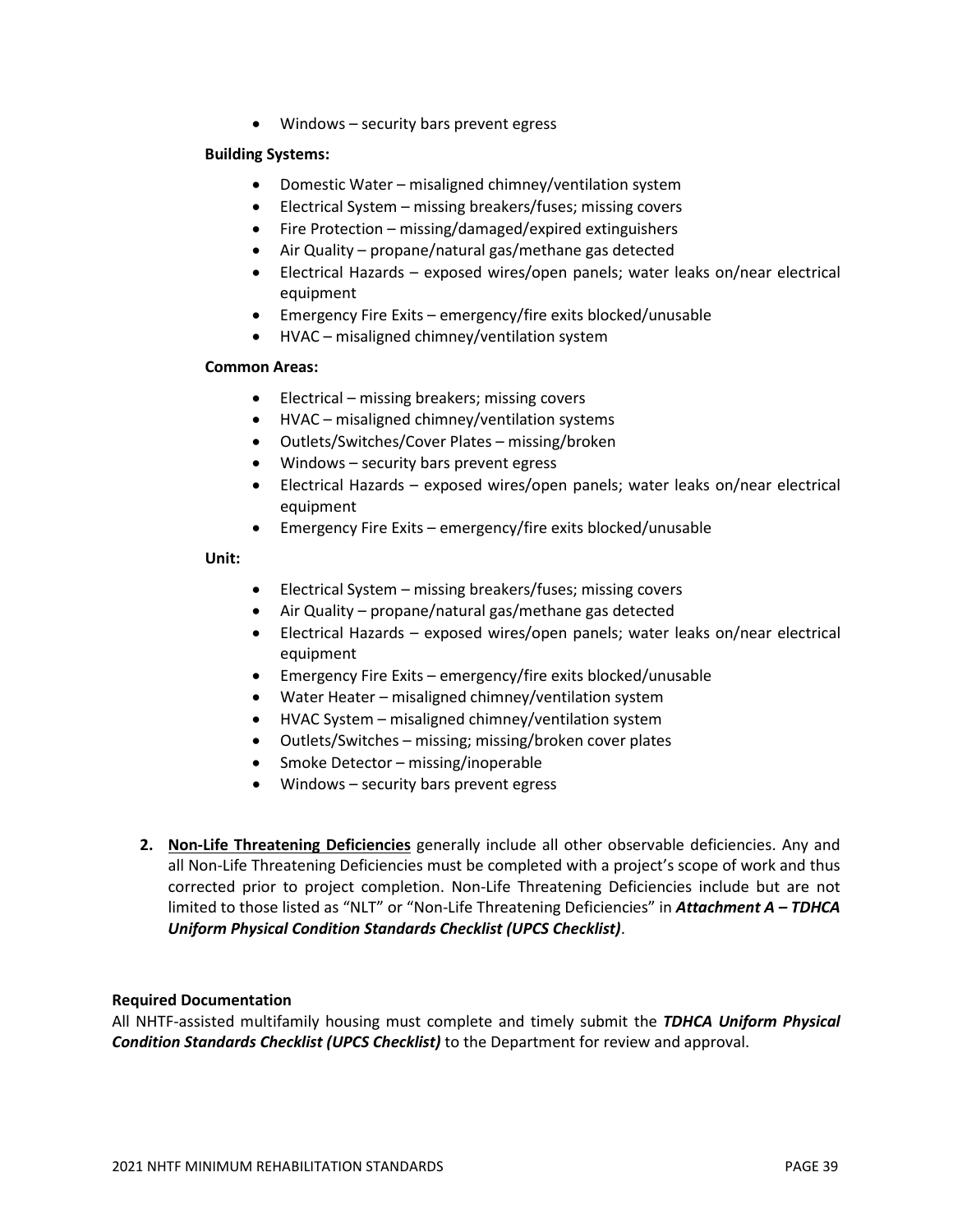# **APPENDIX B: Scope and Cost Review (SCR) (10 TAC §11.205(3); 10 TAC §11.306)**

# <span id="page-42-0"></span>**Introduction**

All NHTF-assisted Developments (excluding Reconstruction) must submit a Scope and Cost Review (SCR) Report. The SCR must meet the minimum requirements provided in 10 TAC §11.306 (relating to Scope and Cost Review Guidelines) and 10 TAC §11.205(3)(relating to Required Third Party Reports: Scope and Cost Review). Pursuant to 10 TAC §11.306(a), the objective of the SCR is to provide a self-contained report that comprehensively details and evaluates the current conditions of the Development, and identifies a scope of work for the proposed repairs, replacements, and improvements to an existing multifamily property.

# **Scope and Cost Review Guidelines**

The SCR author must evaluate the sufficiency of the Applicant's scope of work and provide an independent review of the Applicant's proposed costs. It is the Applicant's responsibility to ensure the scope of work and cost estimates (including the Development Cost Schedule) submitted in the Application are provided to the author, as these must also be included in the SCR Report. Importantly, the report should be in sufficient detail for the Underwriter to fully understand all current conditions, scope of work and cost estimates. The report must also include the following statement, "any person signing this Report acknowledges that the Department may publish the full report on the Department's website, release the report in response to a request for public information and make other use of the report as authorized by law." 10 TAC §11.306(a).

Under 10 TAC §11.306(b), the SCR must include analysis in conformity with the American Society for Testing and Materials (ASTM) "Standard Guide for Property Condition Assessments. Baseline Property Condition Assessment Process (ASTM Standard Designation: E 2018)," unless the exceptions in 10 TAC §11.306(f) or (g) apply. Moreover, 10 TAC §11.306(c) requires good quality color photographs of the subject Real Estate (front, rear, and side elevations, on-site amenities, interior of the structure) be included. Photographs should be properly labeled. Photographs of the neighborhood, street scenes, and comparables must also be included.

# **Discussion and analysis must be provided for 10 TAC §11.306(d)(1) – (8). This includes, but is not limited to, discussion and analysis of:**

- **(1) Descriptions of Current Conditions;**
- **(2) Descriptions of Scope of Work;**
- **(3) Useful Life Estimates;**
- **(4) Code Compliance;**
- **(5) Program Rules;**
- **(6) Accessibility Requirements;**
- **(7) Reconciliation of Scope of Work and Costs; and**
- **(8) Cost Estimates.**

Any costs not identified and discussed in sufficient detail in the SCR as part of 10 TAC §11.306(d)(6), (d)(8)(A), and (d)(8)(B) will not be included in the underwritten Total Development Cost in the Report.